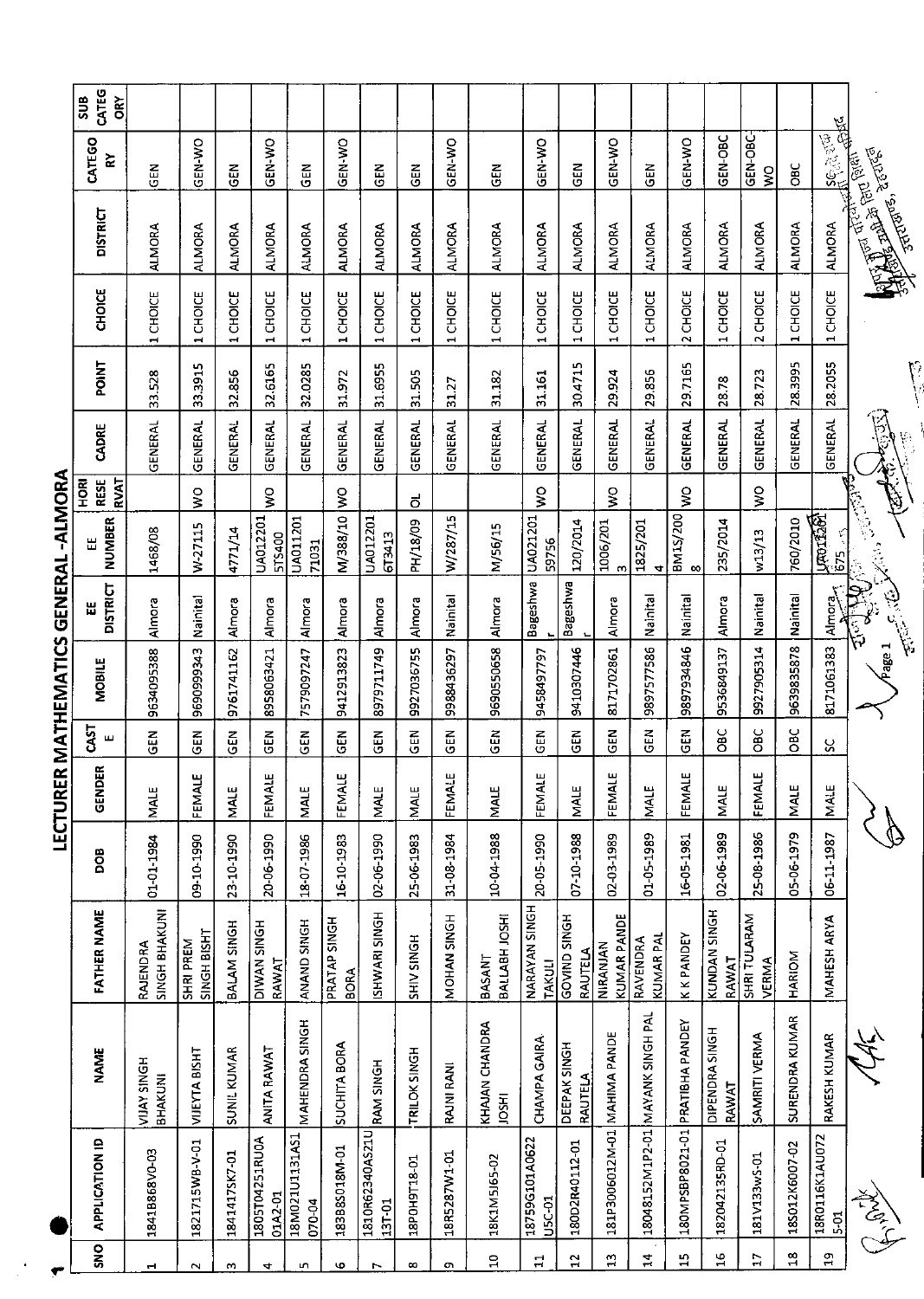|                               | CATEG<br>SU <sub>S</sub><br>δř           |                         |                          |                          |                    |                          |                                      |                          | 농                                |                           | ಷ                             |               |                 |
|-------------------------------|------------------------------------------|-------------------------|--------------------------|--------------------------|--------------------|--------------------------|--------------------------------------|--------------------------|----------------------------------|---------------------------|-------------------------------|---------------|-----------------|
|                               | CATEGO<br>≿                              | SC                      | <b>DaC</b>               | <b>OBC</b>               | OBC-V <sub>O</sub> | Š                        | SC-WO                                | SC-WO                    | <b>GEN WO</b>                    | OW-LS                     | ပ္က                           |               |                 |
|                               | <b>DISTRICT</b>                          | <b>ALMORA</b>           | <b>ALMORA</b>            | <b>ALMORA</b>            | <b>ALMORA</b>      | ALMORA                   | <b>ALMORA</b>                        | AI MORA                  | <b>ALMORA</b>                    | <b>ALMORA</b>             | <b>ALMORA</b>                 |               |                 |
|                               | <b>CHOICE</b>                            | 1 CHOICE                | <b>SCHOICE</b>           | 2 CHOICE                 | 3 CHOICE           | 1 CHOICE                 | 2 CHOICE                             | 3 CHOICE                 | 2 CHOICE                         | 7 CHOICE                  | <b>5 CHOICE</b>               |               |                 |
|                               | <b>POINT</b>                             | 24.2785                 | 21.55                    | 21.1385                  | 21.1205            | 20.6945                  | 20.2935                              | 19.945                   | 18.875                           | 18.204                    | 17.758                        |               |                 |
|                               | CADRE                                    | GENERAL                 | GENERAL                  | GENERAL                  | GENERAL            | GENERAL                  | GENERAL                              | GENERAL                  | GENERAL                          | GENERAL                   | GENERAL                       |               | E<br>E          |
|                               | <b>RESE</b><br><b>RVAT</b><br><b>ROH</b> |                         |                          |                          | Ş                  |                          | $\frac{8}{5}$                        | $\frac{1}{2}$            | bF,<br>ş                         | Ş                         | ಪ                             |               | ١Ś              |
|                               | NUMBER<br>뿝                              | JA012201<br>8362        | <b>TO2T60YN</b><br>89472 | 2559/12                  | W-64/15            | UA012201<br>714849       | UA124201<br>62360                    | UA121201<br>83313        | M/1097/2<br>$\frac{11}{2}$       | UA053201<br>82111         | 03/2012 <sup>2</sup>          |               |                 |
|                               | <b>DISTRICT</b><br>Ш                     | Almora                  | Haridwar                 | Udham S<br>Nagar         | Nainital           |                          |                                      | Nainital                 | Almora                           | Dehradun                  | Champaw PH-<br>$\overline{a}$ |               |                 |
| R MATHEMATICS GENERAL -ALMORA | <b>MOBILE</b>                            | 8477966001              | 9084358678               | 6397869011               | 9917764192         | 8057225054 Almora        | 9756192717 Nainital                  | 9410559331               | 9720411771                       | 7579241228                | 9456526503                    |               |                 |
|                               | CAST<br>ш                                | ပ္တ                     | <b>DBC</b>               | OBC                      | <b>DBC</b>         | š                        | $\mathbf{S}$                         | č                        | $\frac{2}{5}$                    | 5                         | <u>پ</u>                      |               |                 |
| LECTURE                       | GENDER                                   | <b>MALE</b>             | <b>MALE</b>              | <b>MALE</b>              | FEMALE             | MALE                     | FEMALE                               | FEMALE                   | $\mathbf{u}$<br>FEMALI           | FEMALI                    | <b>NALE</b>                   |               | $\mathcal{I}$ : |
|                               | BOO                                      | 08-06-1982              | 01-03-1988               | 16-03-1991               | 29-11-1992         | 01-05-1990               | 28-10-1992                           | 30-09-1992               | 07-07-1986                       |                           | 20-08-1990                    |               |                 |
|                               | FATHER NAME                              | <b>JAI RAM</b>          | <b>SHAMI</b>             | KAMRUDDIN<br><b>GHON</b> | MOHD AKRAM         | NARAYAN RAM              | KUMAR LOHIYA<br><b>BHARTENDRA</b>    | CHANDRA ARYA<br>TRILOK   | GOPAL DATT<br><b>IRSOI</b>       | DEV SINGH SHAH 10-10-1991 | SITA RAM SAFI                 |               |                 |
|                               | <b>NAME</b>                              | CHANDRA PRAKASH         | NAUSHAD ALI              | MOHD KAMALUDDIN          | BABY FARHANA       | CHANDRAPAL               | 18462121U2G600L<br>GEETANJALI LOHIYA | DIVYA BHARTIYA           | MANJARI JOSHI                    | <b>AMRITA SHAH</b>        | RAVI KUMAR                    |               |                 |
|                               | <b>APPLICATION ID</b>                    | 182C21612P30UA<br>08-01 | A14586060NU181<br>A27-01 | 185KM92512-01            | 18WF1B64-5-01      | 187C08AU914220<br>411-03 | A3-03                                | 181108313UA322<br>BD1-03 | 18MM920J01711-<br>$\overline{5}$ | 188S00AU1A2351<br>121-02  | 1801P32K-20HR-<br>5           | $\frac{2}{2}$ |                 |
|                               | $\overline{2}$                           | Q                       | H                        | $\mathbf{N}$             | Ö,                 | 보                        | 53                                   | 5                        | $\sum_{i=1}^{n}$                 | œ,                        | g                             |               |                 |

Page 2

**Contract Contract Contract Contract Contract Contract Contract Contract Contract Contract Contract Contract Contract Contract Contract Contract Contract Contract Contract Contract Contract Contract Contract Contract Contr** 

大学

**Performed**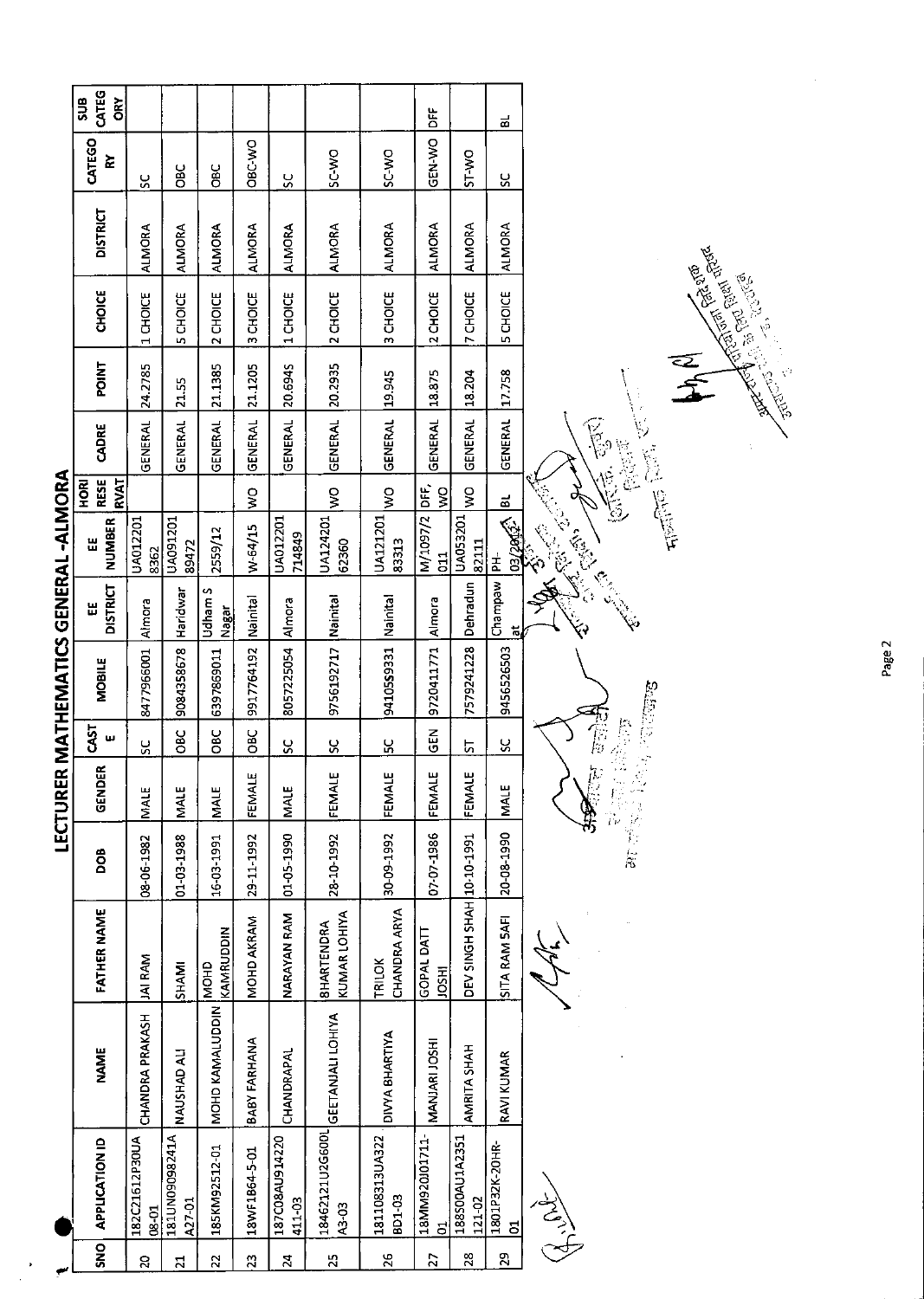|                                | CATEG<br>SUB<br><b>ORY</b>               |                          |                    |                                     |                           |                                 |                          |                                     |                          |                          |                           |                         |                              |                                                                                            |
|--------------------------------|------------------------------------------|--------------------------|--------------------|-------------------------------------|---------------------------|---------------------------------|--------------------------|-------------------------------------|--------------------------|--------------------------|---------------------------|-------------------------|------------------------------|--------------------------------------------------------------------------------------------|
|                                | CATEGO<br>줓                              | <b>GEN-WO</b>            | GEN-WO             | GEN-WO                              | 집<br>55                   | <b>GEN</b>                      | <b>GEN-SC</b>            | GEN-WO                              | GEN-WO                   | ទ<br>ខ                   | ORC-WO                    | SC-WO                   | ပ္ပ                          |                                                                                            |
|                                | <b>DISTRICT</b>                          | <b>BAGESHWAR</b>         | <b>BAGESHWAR</b>   | <b>BAGESHWAR</b>                    | <b>BAGESHWAR</b>          | <b>BAGESHWAR</b>                | BAGESHWAR                | BAGESHWAR                           | <b>BAGESHWAR</b>         | <b>BAGESHWAR</b>         | BAGESHWAR                 | <b>BAGESHWAR</b>        | BAGESHWAR                    | <b>COLLECTER COLLECTER</b>                                                                 |
|                                | <b>CHOICE</b>                            | 1 CHOICE                 | 1 CHOICE           | 1 CHOICE                            | 1 CHOICE                  | 1 CHOICE                        | 1 CHOICE                 | CHOICE<br>S.                        | CHOICE<br>$\infty$       | 10 CHOICE                | CHOICE<br>ō               | <b>7 CHOICE</b>         | 2 CHOICE                     | Beech March 2002                                                                           |
|                                | <b>POINT</b>                             | 32.034                   | 31.898             | 31.801                              | 31.1875                   | 31.104                          | 28.9515                  | 25.45                               | 22.6935                  | 21.121                   | 21.061                    | 19.8015                 | 19.5585                      |                                                                                            |
|                                | CADRE                                    | GENERAL                  | GENERAL            | <b>GENERAL</b>                      | <b>GENERAL</b>            | GENERAL                         | <b>GENERAL</b>           | <b>GENERAL</b>                      | GENERAL                  | <b>GENERAL</b>           | GENERAL                   | GENERAL                 | <b>GENERAL</b>               | C Control                                                                                  |
|                                | <b>RVAT</b><br><b>RESE</b><br><b>ROH</b> |                          | š                  | $\sum_{i=1}^{n}$                    |                           |                                 |                          | š                                   | Š                        |                          | Š                         | g                       |                              |                                                                                            |
|                                | NUMBER<br>Ш                              | UA021201<br>61746        | M690/201           | 48/2014                             | UA021201<br>511899        | UA021201<br>02211               | UA021201<br><b>5T124</b> | 25027/14                            | UA152201<br>22622        | UA051201<br>51258        | UA241201<br>520970        | UA093201<br>61047       | UA012201<br>517387           | $\left(\frac{1}{2\sqrt{3}}\sqrt{3},\frac{1}{2\sqrt{3}}\sqrt{3}\sqrt{3}\right)$<br>The film |
|                                | <b>DISTRICT</b><br>出                     | Bageshwa                 | Bageshwa           | Bageshwa                            | <b>Bageshwa</b>           | Bageshwa                        | Bageshwa                 | Haridwar                            | Pauri                    | Dehradun                 | Uttarkashi                | Haridwar                | स्र,<br>Almora               |                                                                                            |
| MATHEMATICS GENERAL -BAGESHWAR | <b>MOBILE</b>                            | 9639180879               | 9456764722         | 9456756189                          | 8941049153                | 9927190534                      | 8449230149               | 8533890097                          | 7017216275               | 7895833571               | 8475820689                | 9557438053              | 9410582792                   |                                                                                            |
|                                | CAST<br>ш                                | $\overline{5}$           | <b>SEN</b>         | <b>GEN</b>                          | $\frac{2}{5}$             | GEN                             | ပ္တ                      | <b>GEN</b>                          | <b>GEN</b>               | <b>DBC</b>               | <b>OBC</b>                | ႘                       | ႘                            | ł,                                                                                         |
|                                | GENDER                                   | FEMALE                   | FEMALE             | FEMALE                              | MALE                      | MALE                            | <b>MALE</b>              | FEMALE                              | FEMALE                   | <b>MALE</b>              | FEMALE                    | FEMALE                  | <b>NALE</b>                  | У<br>$\ddot{\zeta}$                                                                        |
| LECTURER                       | 80a                                      | 17-12-1992               | 01-04-1989         | 28-11-1989                          | 29-06-1991                | 25-03-1983                      | 10-03-1987               | 17-11-1993                          | 20-09-1992               | 27 03 1994               | 07-88-1994                | 07-05-1991              | 04-06-1993                   | k)                                                                                         |
|                                | <b>FATHER NAME</b>                       | NANDAN 5INGH<br>RAUTELA  | M C BHATT          | CHANDRA<br>KANDPAL<br><b>MAHESH</b> | KRISHNA SINGH<br>GARIYA   | PAN SINGH<br>MAHARA             | UDEY RAM                 | <b>VIPIN KUMAR</b><br>$\frac{2}{3}$ | SANJAY SINGH<br>RAWAT    | ANAND SINGH              | PYAR SINGH<br>RANA        | SAROJ PAL               | CHANDRA<br>PRAKASH           | Š.                                                                                         |
|                                | <b>NAME</b>                              | BHANUPRIYA<br>RAUTELA    | HIMANSHI BHATT     | NEHA KANDPAL                        | DEVENDRA SINGH<br>GARIYA  | <b>HOMIS NAW XALL</b><br>MAHARA | SUKLESH KUMAR            | AN5HU JAIN                          | AMITA RAWAT              | SANJAY SINGH             | ANUSUYA RANA              | ANURADHA                | LALIT MOHAN                  |                                                                                            |
|                                | <b>APPLICATION ID</b>                    | 181A20726U4BR0<br>116-01 | 182H02M91B06-<br>g | 1824N8410K-02                       | 181289A0G1201D<br>91U5-03 | 1821U22L12A001<br>M10-01        | 18122SS4UKT1020<br>A1-01 | 182A520417J-02                      | 185AUR02122A62<br>212-03 | 1812815U105A552<br>$0-2$ | 187R10245A01U9<br>22A0-01 | 18121AA74U3006<br>09-03 | 182L71312507AU8<br>$10 - 10$ | Allen                                                                                      |
|                                | SNO                                      | J                        | $\sim$             | m                                   | 4                         | n,                              | Ф                        | r                                   | ∞                        | o                        | $\mathbf{a}$              | 급                       | $\mathbf{r}$                 |                                                                                            |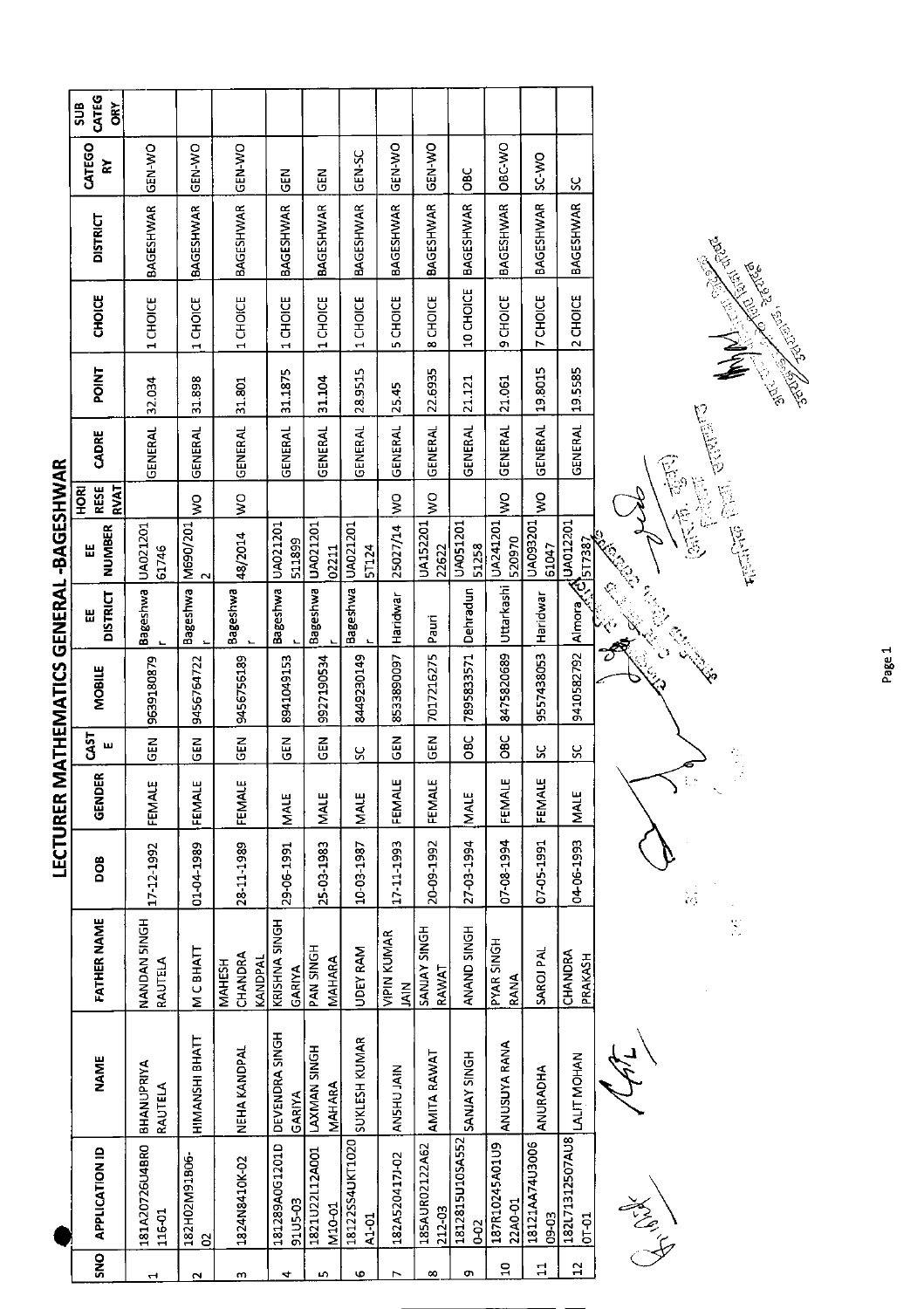| <b>SNO</b>     | <b>APPLICATION ID</b>     | <b>NAME</b>             | <b>FATHER NAME</b>                    | DOB        | 6<br>GEND          | <b>GAST</b><br>ш | <b>MOBILE</b> | <b>DISTRICT</b>                                                                                                                                                                                                                                                                                                                             | <b>NUMBER</b>              | <b>RESE</b><br><b>RVAT</b><br><b>RIOH</b> | CADRE               | POINT   | CHOICE                                    | <b>DISTRICT</b>                                                                 | CATEGO<br>Σ   | CATEG<br><b>SUB</b><br>ŌŔY |
|----------------|---------------------------|-------------------------|---------------------------------------|------------|--------------------|------------------|---------------|---------------------------------------------------------------------------------------------------------------------------------------------------------------------------------------------------------------------------------------------------------------------------------------------------------------------------------------------|----------------------------|-------------------------------------------|---------------------|---------|-------------------------------------------|---------------------------------------------------------------------------------|---------------|----------------------------|
| H              | 02018D313020<br>2A-01     | DIWAKAR PRASAD          | <b>RAMESHWAR</b><br>PRASAD            | 30-06-1986 | <b>MALE</b>        | N<br>35          | 7500302416    | Chamoli                                                                                                                                                                                                                                                                                                                                     | UA031200<br>82193          |                                           | GENERAL             | 33.4605 | CHOICE<br>$\blacksquare$                  | <b>CHAMOLI</b>                                                                  | 45<br>S       |                            |
| $\sim$         | 18P0394412R-01            | PRABHAT RAWAT           | <b>SINGH RAWAT</b><br>MAHENDRA        | 09-05-1992 | MALE               | GEN              | 9897688032    | Chamoli                                                                                                                                                                                                                                                                                                                                     | 493/2014                   |                                           | GENERAL             | 33.2465 | 1 CHOICE                                  | CHAMOLI                                                                         | M3D           |                            |
| z              | 18288AD1U01P30<br>66-01   | <b>DEEPA PANT</b>       | CHANDRA PANT<br><b>UMESH</b>          | 02-02-1988 | ш<br>FEMALI        | <b>GEN</b>       | 9012833634    | Chamoli                                                                                                                                                                                                                                                                                                                                     | UA031201<br>8866           | $\frac{1}{2}$                             | GENERAL             | 32.694  | <b>CHOICE</b><br>$\blacksquare$           | CHAMOLI                                                                         | <b>GEN WO</b> |                            |
| 4              | 185-B3051W1-01            | <b>BABLI</b>            | MAITHANI<br>CHANDRA<br><b>DINESH</b>  | 01-06-1991 | ш<br>FEMALI        | <b>GEN</b>       | 9639234082    | Chamoli                                                                                                                                                                                                                                                                                                                                     | 153/015<br>₹               | Ş                                         | <b>GENERAL</b>      | 32.6485 | 1 CHOICE                                  | <b>CHAMOLI</b>                                                                  | GEN WO        |                            |
| f,             | 18N1S170302-01            | SHAILENDRA NEGI         | PRAKASH NEGI<br>CHANDRA               | 10-08-1990 | MALE               | $\frac{5}{5}$    | 8859649564    | Chamoli                                                                                                                                                                                                                                                                                                                                     | 2701/013                   |                                           | GENERAL             | 32.3735 | 1 CHOICE                                  | CHAMOLI                                                                         | $\frac{2}{5}$ |                            |
| G              | 18A0921S810N676<br>U51-01 | SANGEETA NEGI           | SHER SINGH<br><b>DO</b>               | 28-04-1987 | ш<br>FEMALI        | GEN              | 7535052921    | Dehradun                                                                                                                                                                                                                                                                                                                                    | UA051201 DFF,<br>619687    | $\frac{1}{2}$                             | <b>GENERAL</b>      | 31.9775 | <b>CHOICE</b><br>÷,                       | CHAMOLI                                                                         | GEN-WO        | 岀<br>D                     |
| $\overline{ }$ | 18153658M-01              | MANOJ SINGH             | JAYVEER SINGH                         | 1661-70-70 | <b>MALE</b>        | EN<br>GEN        | 9720891349    | Chamoli                                                                                                                                                                                                                                                                                                                                     | 638/15                     |                                           | GENERAL             | 31.8425 | 1 CHOICE                                  | CHAMOLI                                                                         | <b>GEN</b>    |                            |
| œ              | 182AS443US10106<br>22-01  | SANDEEP SATI            | BUDHI RAM 5ATI                        | 30-07-1981 | <b>MALE</b>        | មិ<br>ច          | 8126088605    | Chamoli                                                                                                                                                                                                                                                                                                                                     | UA031201<br>62442          |                                           | GENERAL             | 31.799  | 1 CHOICE                                  | CHAMOLI                                                                         | $rac{1}{6}$   |                            |
| c              | 180U18H020A160<br>83-02   | HARENDRA SINGH          | DHOOM SINGH                           | 07-07-1990 | <b>MALE</b>        | GEN              | 9458337725    | Chamoli                                                                                                                                                                                                                                                                                                                                     | UA031201<br>86080          |                                           | GENERAL             | 31.6815 | 1 CHOICE                                  | CHAMOLI                                                                         | 6EN           |                            |
| $\overline{a}$ | NS11060CU06A81<br>62-01   | MUKESH SINGH            | PUSHKAR SINGH                         | 14-03-1991 | <b>NALE</b>        | $rac{1}{5}$      | 9760187670    | Chamoli                                                                                                                                                                                                                                                                                                                                     | UA031201<br>63290          |                                           | <b>GENERAL</b>      | 31.672  | 1 CHOICE                                  | CHAMOLI                                                                         | $rac{1}{5}$   |                            |
| 급              | 180P4B089-01              | PRADEEP BISHT           | GANGA SINGH<br><b>BISHT</b>           | 01-06-1984 | <b>MALE</b>        | មិមិ<br>ច        | 8006165562    | Chamoli                                                                                                                                                                                                                                                                                                                                     | 904/08                     |                                           | GENERAL             | 31.6495 | 1 CHOICE                                  | CHAMOLI                                                                         | GEN           |                            |
| $\overline{2}$ | 183L20212311-03           | LEELAWATI               | GOVIND SINGH<br>RAWAT                 | 21-05-1984 | Щ<br><b>FEMALI</b> | $rac{2}{5}$      | 9634610846    | Chamoli                                                                                                                                                                                                                                                                                                                                     | 21133/20<br>$\overline{1}$ | $\frac{1}{2}$                             | <b>GENERAL</b>      | 31.6375 | 1 CHOICE                                  | CHAMOLI                                                                         | GEN-WO        |                            |
| ង              | 1838P220D41-02            | PARWATI DANU            | NARAIN SINGH                          | 01-01-1979 | щ<br>FEMAL         | <b>GEN</b>       | 9639064873    | Dehradun                                                                                                                                                                                                                                                                                                                                    | 3284/012                   | $\frac{1}{2}$                             | <b>GENERAL</b>      | 31.5655 | 1 CHOICE                                  | CHAMOLI                                                                         | GEN-WO        |                            |
| 4              | 185B00L68-01              | LAKSHMIKANT<br>ВНАТТ    | RAMESHWAR<br><b>PRASAO</b>            | 03-05-1985 | <b>MALE</b>        | in<br>19         | 9758206325    | Chamoli                                                                                                                                                                                                                                                                                                                                     | 650/08                     |                                           | <b>GENERAL</b>      | 31.544  | 1 CHOICE                                  | CHAMOLI                                                                         | <b>GEN</b>    |                            |
| 15             | 1861K11303-01             | KULDEEP SINGH           | NOHAN SINGH                           | 10-02-1989 | MALE               | $\overline{5}$   | 9997188097    | Chamoli                                                                                                                                                                                                                                                                                                                                     | 3116/013                   |                                           | <b>GENERAL</b>      | 31.387  | 1 CHOICE                                  | CHAMOLI                                                                         | $\frac{2}{5}$ |                            |
| $\frac{6}{1}$  | 18D890914-01              | DHEER SINGH             | RAJENDRA<br>SINGH                     | 07-03-1988 | <b>MALE</b>        | <b>GEN</b>       | 8936928853    | Chamoli                                                                                                                                                                                                                                                                                                                                     | 1948/09                    |                                           | <b>GENERAL</b>      | 31.0685 | <b>CHOICE</b><br>$\overline{\phantom{0}}$ | CHAMOLI                                                                         | <b>AB</b>     |                            |
| $\overline{L}$ | 18C468W10A9-01            | <b>ACHALA CHAUKIYAL</b> | CHAUKIYAL<br>CHANDRA<br><b>SEKHAR</b> | 08-11-1988 | ш<br><b>FEMAL</b>  | ER<br>55         | 9927053546    | Chamoli                                                                                                                                                                                                                                                                                                                                     | 896/014<br>ż               | Ş                                         | <b>GENERAL</b>      | 31.0375 | 1 CHOICE                                  | CHAMOLI                                                                         | GEN-WO        |                            |
| $\frac{8}{10}$ | 18A0W9105NP2U<br>10593-02 | POOJA NEGI              | CHANDRA SINGH<br><b>SBD</b>           | 04-08-1988 | щ<br>FEMAL         | GEN              | 8979708801    | Chamolis (BA031201<br>Chamolis (BA031201<br>Ģ                                                                                                                                                                                                                                                                                               |                            | ş                                         | GENERAL             | 30.994  | 1 CHOICE                                  | CHAMOLI                                                                         | GEN-WO        |                            |
|                | Awson                     |                         |                                       |            |                    |                  | <b>Page 1</b> | $\sum_{i=1}^{n} \sum_{j=1}^{n} \sum_{j=1}^{n} \sum_{j=1}^{n} \sum_{j=1}^{n} \sum_{j=1}^{n} \sum_{j=1}^{n} \sum_{j=1}^{n} \sum_{j=1}^{n} \sum_{j=1}^{n} \sum_{j=1}^{n} \sum_{j=1}^{n} \sum_{j=1}^{n} \sum_{j=1}^{n} \sum_{j=1}^{n} \sum_{j=1}^{n} \sum_{j=1}^{n} \sum_{j=1}^{n} \sum_{j=1}^{n} \sum_{j=1}^{n} \sum_{j=1}^{n} \sum_{j=1}^{n}$ | C. C. Called               |                                           | $\hat{\mathcal{N}}$ |         | £                                         | उत्तराजन, देहरादल<br>नु <b>क्र्या</b> र्ड राशी के लिएँ ।<br>पु<br>$\frac{1}{2}$ |               |                            |

LECTURER MATHEMATICS GENERAL-CHAMOLI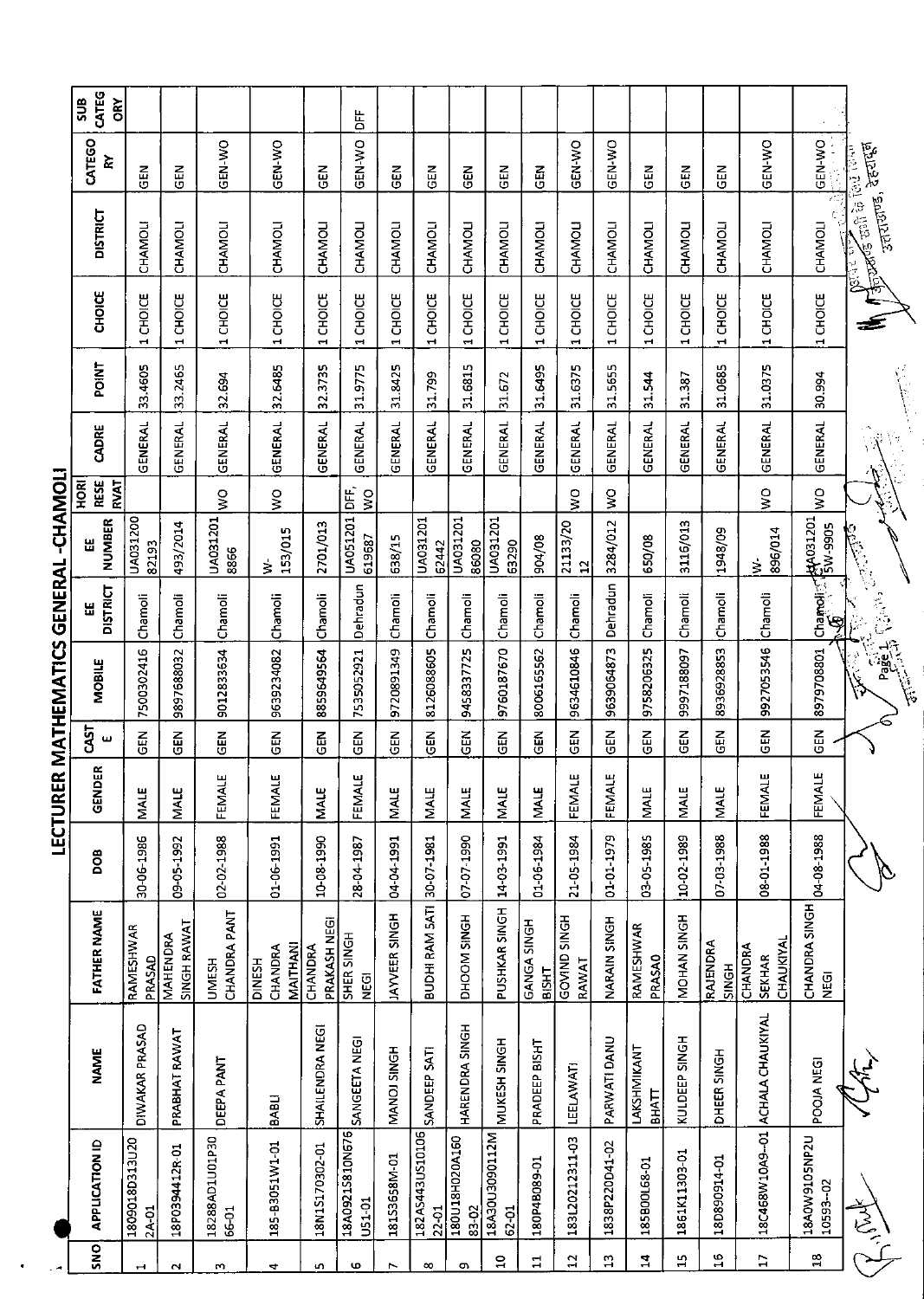| I                                                             |
|---------------------------------------------------------------|
|                                                               |
| I                                                             |
|                                                               |
| I                                                             |
| י                                                             |
|                                                               |
|                                                               |
| ֖֖֖֖֖֖֖֧ׅׅ֖֧֪֪ׅ֖֧֧֪֪֪֪֪֪֪֪֪ׅ֖֚֚֚֚֚֚֚֚֚֚֚֚֚֚֚֚֚֚֚֚֚֚֚֡֝֝֓֝֓֞֝֬ |
| I                                                             |
|                                                               |
|                                                               |
|                                                               |
| ׇ֓֡                                                           |
|                                                               |
|                                                               |
|                                                               |
|                                                               |
| ֡֡֡֡֡                                                         |
|                                                               |
|                                                               |
|                                                               |
|                                                               |
|                                                               |
|                                                               |
|                                                               |
|                                                               |
|                                                               |
|                                                               |
|                                                               |
|                                                               |

 $\cdot$ 

|                        | CATEG<br>518<br>ORY                |                                           |                                 |                                                     |                          |                                           |                                          |                          |                            |                     |                               |                                             |                                                |                          |                          |                           |                          |                            |                                                                                 |
|------------------------|------------------------------------|-------------------------------------------|---------------------------------|-----------------------------------------------------|--------------------------|-------------------------------------------|------------------------------------------|--------------------------|----------------------------|---------------------|-------------------------------|---------------------------------------------|------------------------------------------------|--------------------------|--------------------------|---------------------------|--------------------------|----------------------------|---------------------------------------------------------------------------------|
|                        | CATEGO<br>⋧                        | <b>ON-N-DO</b>                            | <b>GEN-WO</b>                   | <b>GEN-WO</b>                                       | <b>GEN</b>               | M3D                                       | ပ္တ                                      | OBC-WO                   | <b>OBC</b>                 | OBC                 | OBC-WO                        | OBC                                         | 5                                              | ပ္တ                      | ပ္ပ                      | SC-WO                     | ႘                        | ပ္တ                        | <b>CONTROLLER STATES</b>                                                        |
|                        | <b>DISTRICT</b>                    | CHAMOLI                                   | <b>CHAMOLI</b>                  | CHAMOLI                                             | CHAMOLI                  | CHAMOLI                                   | <b>CHAMOLI</b>                           | <b>CHAMOLI</b>           | CHAMOLI                    | CHAMOLI             | CHAMOLI                       | <b>CHAMOLI</b>                              | CHAMOLI                                        | CHAMOLI                  | CHAMOLI                  | CHAMOLI                   | CHAMOLI                  | CHAMOLI                    | <b>Articles</b> and the Country of Chinese<br><b>RANTISTS</b>                   |
|                        | <b>CHOICE</b>                      | <b>CHOICE</b><br>$\overline{\phantom{0}}$ | CHOICE<br>$\mathbf{\mathbf{t}}$ | 1 CHOICE                                            | 1 CHOICE                 | <b>CHOICE</b><br>$\overline{\phantom{0}}$ | <b>CHOICE</b><br>$\mathbf{\overline{u}}$ | CHOICE<br>5              | 7 CHOICE                   | <b>CHOICE</b><br>S, | 2 CHOICE                      | CHOICE<br>m                                 | 1 CHOICE                                       | 2 CHOICE                 | 1 CHOICE                 | 2 CHOICE                  | 7 CHOICE                 | 4 CHOICE                   |                                                                                 |
|                        | <b>FOINT</b>                       | 30.8755                                   | 30.8185                         | 30.3075                                             | 29.9025                  | 29.131                                    | 27.7585                                  | 21.5775                  | 21.388                     | 21.3345             | 21.1665                       | 21.1555                                     | 20.481                                         | 19.482                   | 19423                    | 19.2915                   | 19.2545                  | 19.145                     |                                                                                 |
|                        | CADRE                              | GENERAL                                   | GENERAL                         | <b>GENERAL</b>                                      | GENERAL                  | GENERAL                                   | <b>GENERAL</b>                           | GENERAL                  | GENERAL                    | <b>GENERAL</b>      | <b>GENERAL</b>                | <b>GENERAL</b>                              | GENERAL                                        | GENERAL                  | <b>GENERAL</b>           | GENERAL                   | <b>GENERAL</b>           | GENERAL                    |                                                                                 |
|                        | <b>RESE</b><br><b>RVAT</b><br>HORI | Ş                                         | š                               | $\frac{1}{2}$                                       |                          |                                           |                                          | š                        | $\frac{1}{2}$              |                     | $\frac{1}{2}$                 |                                             |                                                |                          |                          | ş                         |                          |                            | $\mathcal{F}_{\text{R}}(\mathbb{Z})=\mathbb{Z}^{\text{L}}\text{tr}(\mathbb{Z})$ |
|                        | <b>NUMBER</b><br>Ш                 | UA031201<br>59385                         | W4704/20<br>$\mathbf{z}$        | UA191201<br>84446                                   | UA051201<br>88187        | UA031201<br>86549                         | <b>UA031200</b><br>54624                 | UA051201<br>813668       | UA092201<br>6296           | 1308/015            | <b>UA051201</b><br>718566     | UA241201<br>64485                           | 80003726<br><b>UKO8EMP</b><br>0045/201         | UA122201<br>59146        | UA031201<br>87021        | <b>UA051201</b><br>813642 | UA151201<br>34033        | <b>UA151201</b><br>4148    |                                                                                 |
| <b>GENERAL-CHAMOLI</b> | <b>DISTRICT</b><br>出               | Chamoli                                   | Chamoli                         | Rudrapray<br>θĠ                                     | Dehradun                 | Chamoli                                   | Chamoli                                  | Dehradun                 | Haridwar                   | Tehri               | Dehradun                      | Uttarkashi                                  | Chamoli                                        | Nainital                 | Chamoli                  | Dehradun                  | Pauri                    | $rac{1}{2}$                |                                                                                 |
| R MATHEMATICS          | <b>MOBILE</b>                      | 8755365295                                | 7500561798                      | 9368818638                                          | 9675725683               | 9634374914                                | 9410782068                               | 9675292934               | 7500314007                 | 7060538319          | 7060472032                    | 8445682465                                  | 7579053402                                     | 9837920147               | 7060571407               | 7983937808                | 8979787549               | 7895480032                 | Page 2                                                                          |
|                        | CAST<br>ш                          | <b>GEN</b>                                | ξH                              | $rac{2}{5}$                                         | ទី<br>មិ                 | 군<br>영                                    | ပ္တ                                      | OBC                      | OBC                        | OВC                 | <b>OBC</b>                    | OBC                                         | 55                                             | ပ္တ                      | ပ္တ                      | ပ္တ                       | ပ္တ                      | <u>ង/</u>                  |                                                                                 |
| LECTURE                | œ<br>GENDE                         | FEMALE                                    | ш<br>FEMALE                     | FEMALE                                              | <b>MALE</b>              | <b>MALE</b>                               | <b>MALE</b>                              | FEMALE                   | ш<br>FEMALE                | <b>MALE</b>         | FEMALE                        | <b>MALE</b>                                 | <b>MALE</b>                                    | <b>MALE</b>              | <b>MALE</b>              | ш<br>FEMALI               | <b>MALE</b>              | <b>MALE</b>                |                                                                                 |
|                        | <b>BOO</b>                         | 15-07-1987                                | 10-09-1990                      | 03-06-1988                                          | 05-07-1986               | 01-10-1984                                | 01-01-1988                               | 02-07-1994               | 03-05-1993                 | 25-07-1992          | 18-07-1993                    | 04-07-1993                                  | 10-02-1991                                     | 01-06-1994               | 25-07-1992               | 06-07-1992                | 17-12-1991               | 03-12-1992                 |                                                                                 |
|                        | <b>FATHER NAME</b>                 | SHAYAN SINGH<br><b>Dan</b>                | NANDAN SINGH                    | <b>SACHCHIDA</b><br><b>THAPLIYAL</b><br><b>NAND</b> | JAGDISH PRASAD           | MADAN SINGH<br>KHATRI                     | SITARE LAL                               | BIRENDRA SINGH<br>RAWAT  | CHANDRA<br>RAMESH          | BANSI LAL           | DINESH PRASAD<br><b>JUYAL</b> | <b>SHURVEER</b><br><b>BHANDARI</b><br>SINGH | KUNDAN SINGH<br>PARMAR                         | MOHAN PAL                | DARBANU RAM              | OM PRAKASH                | SRILAL                   | DINESH SINGH               |                                                                                 |
|                        | <b>NAME</b>                        | KIRAN NEGI                                | RASHMI                          | <b>DEEKSHA THAPLIYAL</b>                            | <b>ARUN TRIPATHI</b>     | RAGHUVIR SINGH                            | KULDEEP SAILANI                          | HIMANI                   | <b>VINITA</b>              | KRISHNA KUMAR       | <b>SEEMA JUYAL</b>            | GOLDAN SINGH                                | PARMAR                                         | <b>AJAY PAL</b>          | <b>VINOD KAMAR</b>       | SWATI KUMARI              | YOGENDRA KUMAR           | SATENDRA SINGH             |                                                                                 |
|                        | <b>APPLICATION ID</b>              | 18N2085511K30A<br><b>3U3-02</b>           | 18700414W42R-<br>5              | 18D1418T94A6042<br>$10 - 01$                        | 18U1A75A018182<br>T80-02 | 183S518219A004U<br>R6-01                  | 18AU24602K05135<br>40-01                 | 1862H01U085116<br>A83-01 | 1820A1V62U9260<br>$6 - 04$ | 1830K150K81-01      | 18667J0A501U152<br>851-03     | 18G14S46Z5A01U<br>428-01                    | 1880261870P0KP0 NAVAL KISHOR<br>SEU0N03042M-01 | 18195PU262241A<br>140-02 | 18110U83V12KA0<br>702-01 | 18K30241812U5S0<br>A61-01 | ASPTSASINOTIOST<br>32-01 | 1811455402A1815<br>$U$ -02 |                                                                                 |
| د.                     | <b>DNS</b>                         | ី។                                        | $\overline{20}$                 | $\overline{z}$                                      | 22                       | 23                                        | 24                                       | 25                       | 26                         | 27                  | 28                            | 29                                          | 5Ő                                             | $\Xi$                    | 32                       | m                         | $\mathbf{z}$             | 35                         | Hard St                                                                         |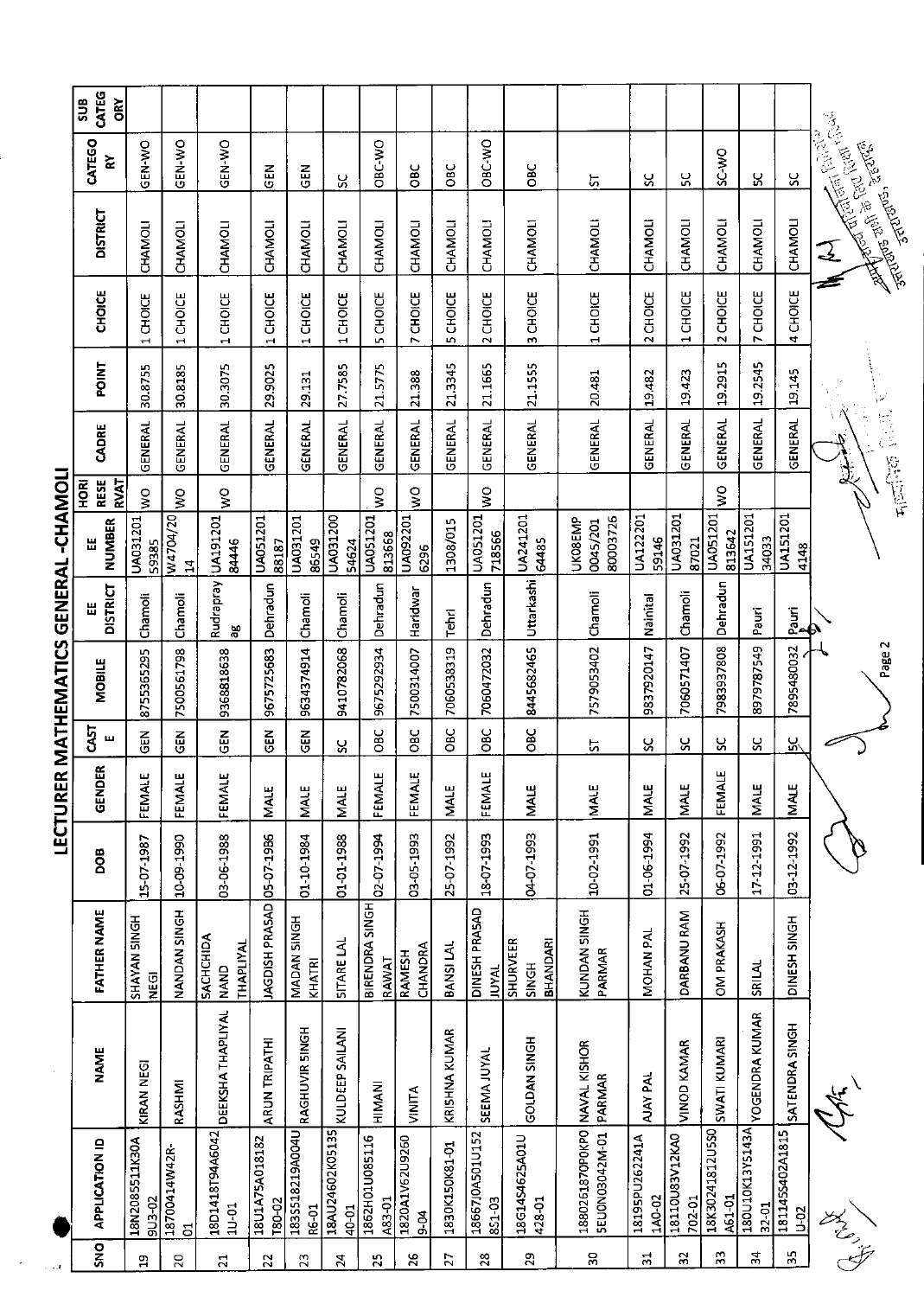|                                       | CATEG<br>SUB<br><b>ORY</b>                    |                              |                                      |
|---------------------------------------|-----------------------------------------------|------------------------------|--------------------------------------|
|                                       | CATEGO<br>ř                                   | SC-WO                        |                                      |
|                                       | <b>DISTRICT</b>                               | CHAMOLI                      | EXERCT REVIEW ROOM                   |
|                                       | <b>CHOICE</b>                                 | <b>7 CHOICE</b>              | 10000000<br>The Contractor           |
|                                       | POINT                                         | 18.964                       |                                      |
|                                       | CADRE                                         | <b>GENERAL</b>               | 沙漠魔兽                                 |
|                                       | $ \text{RES} \$<br><b>RVAT</b><br><b>FORI</b> | $rac{6}{5}$                  |                                      |
|                                       | <b>NUMBER</b><br>Ш                            | UA124201<br>7198             | Call of Call of<br><b>REAT CARDS</b> |
|                                       | <b>DISTRICT</b><br>Ш                          | Nainital                     | $\sum_{i=1}^{n}$                     |
| LECTURER MATHEMATICS GENERAL -CHAMOLI | <b>MOBILE</b>                                 | 8954373601                   | ie<br>Li                             |
|                                       | <b>CAST</b><br>$\mathbf{u}$                   | $\frac{5}{2}$                |                                      |
|                                       | DER<br><b>CEND</b>                            | 쁘<br><b>FEMAL</b>            | ic<br>C<br>一下<br>Ī                   |
|                                       | DOB                                           | 26-12-1992                   |                                      |
|                                       | <b>FATHER NAME</b>                            | CHANDRA ARYA<br>GIRISH       |                                      |
|                                       | <b>NAME</b>                                   | LAXMI ARYA                   |                                      |
|                                       | <b>APPLICATION ID</b>                         | 18129L12081A4UA<br>$17 - 01$ | $\frac{1}{2}$                        |
|                                       | <b>ONS</b>                                    | $\frac{36}{2}$               |                                      |

.

ł,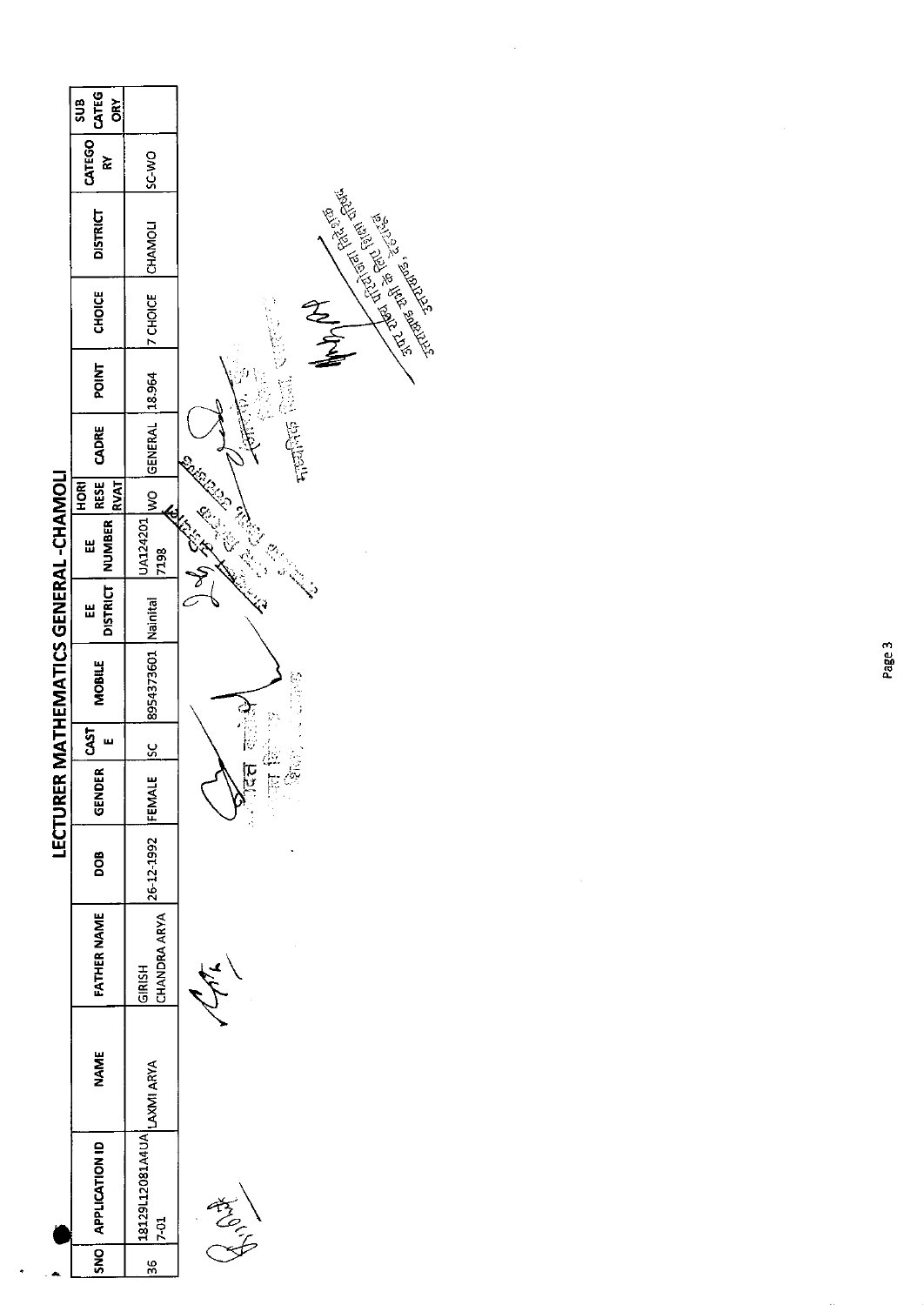| ı                                                        |  |
|----------------------------------------------------------|--|
|                                                          |  |
|                                                          |  |
| l                                                        |  |
|                                                          |  |
|                                                          |  |
|                                                          |  |
|                                                          |  |
|                                                          |  |
| $\ddot{\phantom{a}}$                                     |  |
|                                                          |  |
|                                                          |  |
| $\ddot{\phantom{0}}$<br>ı                                |  |
| ľ                                                        |  |
| l                                                        |  |
|                                                          |  |
| j                                                        |  |
|                                                          |  |
|                                                          |  |
| Ī                                                        |  |
| ſ                                                        |  |
|                                                          |  |
|                                                          |  |
|                                                          |  |
|                                                          |  |
|                                                          |  |
|                                                          |  |
|                                                          |  |
|                                                          |  |
|                                                          |  |
|                                                          |  |
|                                                          |  |
|                                                          |  |
|                                                          |  |
| ֧֧֧֦֧֦֧֦֧֦֧֦֧֦֧֦֧֦֧֧֞֝֬֝֬֝֬֝֬֓֬֓֓֬֓֓֕֓֓֬֓֓֕֓֓֬֓֓֝֬֓֓֓֓׆֬ |  |
| Í                                                        |  |
| l                                                        |  |

 $\hat{\boldsymbol{\beta}}$ 

|                |                                 |                                      |                                             |            | <b>LECTURER M</b> |               | ATHEMATICS GENERAL -CHAMPAWAT |                                            |                             |                                           |                  |                                                                                                                                                                                                                               |                                           |                      |                                  |                            |
|----------------|---------------------------------|--------------------------------------|---------------------------------------------|------------|-------------------|---------------|-------------------------------|--------------------------------------------|-----------------------------|-------------------------------------------|------------------|-------------------------------------------------------------------------------------------------------------------------------------------------------------------------------------------------------------------------------|-------------------------------------------|----------------------|----------------------------------|----------------------------|
| $rac{1}{25}$   | <b>APPLICATION ID</b>           | <b>NAME</b>                          | FATHER NAME                                 | poa        | GENDER            | 54<br>ш       | MOBILE                        | <b>DISTRICT</b><br>삆                       | <b>NUMBER</b><br>Ш          | <b>RESE</b><br><b>RVAT</b><br><b>ROKI</b> | CADRE            | <b>POINT</b>                                                                                                                                                                                                                  | <b>CHOICE</b>                             | <b>DISTRICT</b>      | CATEGO<br>₹                      | CATEG<br>SUB<br><b>GRY</b> |
|                | 18842C1LC09W-02                 | LAXMI CHAND                          | KISHOR CHAND                                | 30-11-1990 | FEMALE            | <b>OBC</b>    | 6395672392                    | Champaw<br>ੱਰ                              | CW/89/20<br>$\mathbf{z}$    | Š                                         | GENERAL          | 31.9405                                                                                                                                                                                                                       | <b>CHOICE</b><br>$\overline{\phantom{0}}$ | CHAMPAWAT            | GEN-OBC-<br>$\tilde{\mathbf{z}}$ |                            |
|                | 18712024UA10R4<br>80-01         | <b>REKHA</b>                         | BACHI SINGH<br><b>BORA</b>                  | 24 06 1990 | FEMALE            | <b>GEN</b>    | 9410161038                    | $\ddot{a}$                                 | Champaw   UA042201<br>17048 | Š                                         | <b>GENERAL</b>   | 31.4475                                                                                                                                                                                                                       | CHOICE<br>$\blacksquare$                  | CHAMPAWAT            | GEN-WO                           |                            |
|                | 1862TJ2140042D4<br><b>AU-01</b> | DINESH CHANDRA<br>105H1              | KHILANAND<br><b>IRSHI</b>                   | 25-06-1985 | <b>MALE</b>       | $\frac{2}{5}$ | 9456732754                    | Champaw<br>ਨ                               | UA042201<br>67244           |                                           | GENERAL          | 29.8605                                                                                                                                                                                                                       | 1 CHOICE                                  | CHAMPAWAT            | $rac{2}{5}$                      |                            |
|                | 182A84U51G1260<br>B6210-01      | GANESH SINGH BORA CALLP SINGH        | <b>BORA</b>                                 | 22 12 1984 | <b>MALE</b>       | $rac{1}{5}$   | 8859693557                    | Nainital                                   | UA121201<br>0624/856        |                                           | <b>GENERAL</b>   | 27.88                                                                                                                                                                                                                         | CHOICE<br>m                               | CHAMPAWAT            | M30                              |                            |
|                | 183U1T187020252<br>A6-08        | SHEELA                               | RAMSWAROOP                                  | 24-04-1993 | FEMALE            | <b>OBC</b>    | 8881588778                    | n<br>udham<br>Nagar                        | UA231201<br>617820          | ş                                         | GENERAL          | 23.0885                                                                                                                                                                                                                       | CHOICE<br>$\sim$                          | CHAMPAWAT            | GEN-OBC-<br>$\frac{1}{2}$        |                            |
|                | 18927823A2N133<br><b>U0-01</b>  | NAINA                                | <b>VIJAY KUMAR</b><br>KAKKAR                | 04-06-1994 | FEMALE            | $\tilde{5}$   | 7579294245                    | Udham S<br>Nagar                           | UA232201<br>83397           | Š                                         | GENERAL          | 22.631                                                                                                                                                                                                                        | 8 CHOICE                                  | CHAMPAWAT            | GEN-WO                           |                            |
|                | 182114B12J011-03                | <b>JAGDISH SINGH</b><br><b>THSIB</b> | SINGH BISHT<br>RAJENDRA                     | 19-01-1993 | MALE              | GEN           | 9720604154                    | Champaw<br>$\overline{\phantom{a}}$        | 121/2014/<br>$\mathbf{I}$   |                                           | GENERAL          | 22.5295                                                                                                                                                                                                                       | 1 CHOICE                                  | CHAMPAWAT            | <b>CEN</b>                       |                            |
|                | 1822R2A091808A<br>US-02         | RAISH AHAMED                         | MAHABOOB<br>HASSAN                          | 24-05-1992 | <b>MALE</b>       | <b>OBC</b>    | 9927123875                    | Haridwar                                   | UA092201<br>8582            |                                           | GENERAL          | 21.0475                                                                                                                                                                                                                       | 10 CHOICE                                 | CHAMPAWAT            | <b>OBC</b>                       |                            |
|                | 18V02U79A53116<br>$12 - 03$     | VARSHA                               | <b>NARENDRA</b><br><b>GOSWAMI</b><br>PRASAD | 12-04-1995 | FEMALE            | <b>OBC</b>    | 9917528370                    | æ                                          | Rudrapray UA191201<br>75326 | g                                         | <b>GENERAL</b>   | 21.044                                                                                                                                                                                                                        | 9 CHOICE                                  | <b>CHAMPAWAT</b>     | OBC-WO                           |                            |
| $\overline{a}$ | 1801P6A3108TS21<br>73U2-01      | <b>POOIA SINGH</b>                   | <b>SATYA PAL</b><br>SINGH                   | 30-08-1993 | FEMALE            | χ             | 8958724914                    | Udham S<br>Nagar                           | UA231201<br>6117083         | ş                                         | GENERAL          | 20.1985                                                                                                                                                                                                                       | <b>CHOICE</b><br>in,                      | CHAMPAWAT            | <b>SC-WO</b>                     |                            |
| Ħ              | 18K71A4015-01                   | AMIT KUMAR                           | KEDAR SINGH                                 | 10-03-1990 | <b>MALE</b>       | ჯ             | 7500032483                    | Udham S<br>Nagar                           | 1047/15                     |                                           | GENERAL          | 20.1705                                                                                                                                                                                                                       | <b>6 CHOICE</b>                           | CHAMPAWAT            | <u>ပ</u>                         |                            |
|                | 高安                              |                                      | <b>STEERING</b>                             | 计合适器       | $\frac{1}{2}$     |               |                               | Control Control Reserve<br><b>Children</b> |                             |                                           | Company Register | ARANG CENTRAL CENTRAL CENTRAL CENTRAL CENTRAL CENTRAL CENTRAL CENTRAL CENTRAL CENTRAL CENTRAL CENTRAL CENTRAL CENTRAL CENTRAL CENTRAL CENTRAL CENTRAL CENTRAL CENTRAL CENTRAL CENTRAL CENTRAL CENTRAL CENTRAL CENTRAL CENTRAL |                                           | Arthur Marian Silver |                                  |                            |

Í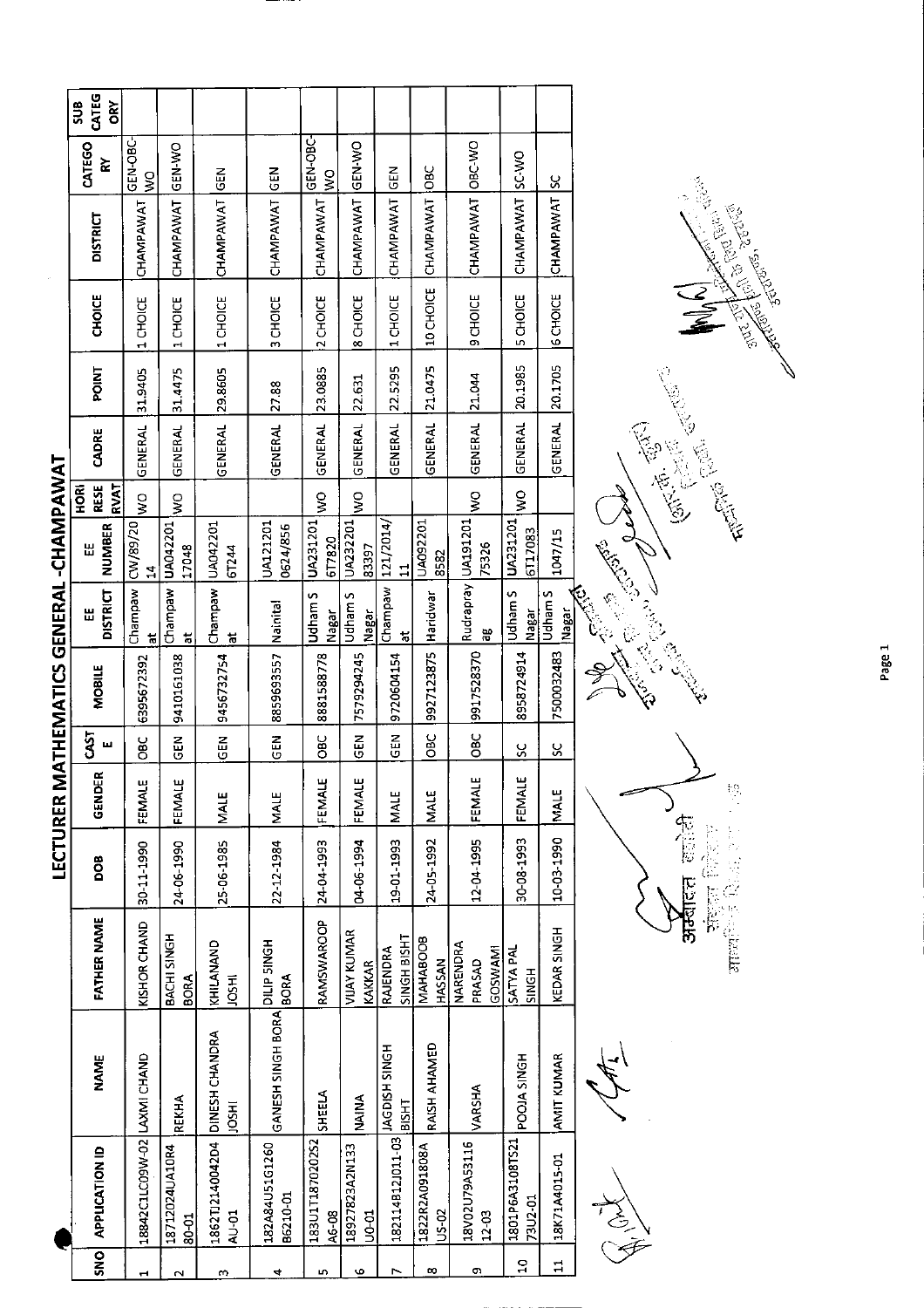|   | CATEG<br><b>SUB</b><br>ŎŔ          |                               |                                           |                             |                                              |                          |                                            |                                 |                          |                               |                                |                          |                         |                               |                          |                      |                           |           |                                                                                      |
|---|------------------------------------|-------------------------------|-------------------------------------------|-----------------------------|----------------------------------------------|--------------------------|--------------------------------------------|---------------------------------|--------------------------|-------------------------------|--------------------------------|--------------------------|-------------------------|-------------------------------|--------------------------|----------------------|---------------------------|-----------|--------------------------------------------------------------------------------------|
|   | CATEGO<br>≿                        | GEN-WO                        | GEN-WO                                    | GEN-WO                      | <b>GEN-ST</b>                                | GEN-WO                   | GEN-WO                                     | GEN-WO                          | GEN-OBC                  | GEN-WO                        | GEN-OBC                        | 5                        | OBC-VVO                 | OBC-WO                        | ပ္တ                      | ပ္ပ                  | SC-WO                     |           |                                                                                      |
|   | <b>DISTRICT</b>                    | <b>DEHRADUN</b>               | DEHRADUN                                  | DEHRADUN                    | DEHRADUN                                     | DEHRADUN                 | DEHRADUN                                   | DEHRADUN                        | DEHRADUN                 | <b>DEHRADUN</b>               | DEHRADUN                       | DEHRADUN                 | DEHRADUN                | DEHRADUN                      | DEHRADUN                 | <b>DEHRADUN</b>      | DEHRADUN                  |           | <b>AREA SERVER SERVER</b><br><b>Contract of Children Report Contract of Children</b> |
|   | <b>CHOICE</b>                      | 1 CHOICE                      | <b>CHOICE</b><br>$\overline{\phantom{0}}$ | CHOICE<br>$\blacksquare$    | CHOICE<br>$\mathbf{\mathbf{t}}$              | 2 CHOICE                 | CHOICE<br>$\overline{\phantom{0}}$         | CHOICE<br>$\mathbf{\mathbf{t}}$ | CHOICE<br>$\blacksquare$ | CHOICE<br>m                   | CHOICE<br>$\sim$               | CHOICE<br>$\blacksquare$ | CHOICE<br>$\mathbf{H}$  | <b>CHOICE</b><br>$\mathbf{r}$ | CHOICE<br>$\mathbf{r}$   | 2 CHOICE             | CHOICE<br>$\overline{a}$  |           |                                                                                      |
|   | POINT                              | 35.2755                       | 33.926                                    | 33.326                      | 31.071                                       | 30.807                   | 30.2475                                    | 30.237                          | 29.7755                  | 29.2195                       | 28.679                         | 27.9655                  | 27.9415                 | 27.2425                       | 21.5555                  | 20.9615              | 20.5895                   |           |                                                                                      |
|   | CADRE                              | <b>GENERAL</b>                | GENERAL                                   | GENERAL                     | GENERAL                                      | GENERAL                  | GENERAL                                    | GENERAL                         | GENERAL                  | GENERAL                       | GENERAL                        | <b>GENERAL</b>           | GENERAL                 | GENERAL                       | GENERAL                  | GENERAL              | GENERAL                   |           | $\backslash$<br>E.<br>ŷ                                                              |
|   | <b>RVAT</b><br><b>RESE</b><br>HORI | Ş                             | ş                                         | Ş                           |                                              | S                        |                                            | $\frac{1}{2}$                   |                          | $\frac{1}{2}$                 |                                |                          | $\frac{1}{2}$           | Ş                             |                          |                      | Ş                         |           |                                                                                      |
|   | <b>NUMBER</b><br>出                 | UA051201<br>812983            | UA051201<br>55477                         | 20021/13                    | $\begin{array}{c} 3685/201 \\ 3 \end{array}$ | UA091201<br>715410       | UA051201<br>59437                          | 3392/13                         | UA051200<br>96717        | UA231201<br>8703              | UA241201<br>82064              | UA053201<br>82049        | UA241201<br>05095       | UA241201<br>62240             | <b>UA151201</b><br>32970 | 10636/14             | UA051201<br><b>PSKE</b>   | Citylian  |                                                                                      |
|   | <b>DISTRICT</b><br>Ш               | Dehradun                      | Dehradun                                  | Dehradun                    | Dehradun                                     | Haridwar                 | Dehradun                                   | Dehradun                        | Dehradun                 | m<br>Udham<br>Nagar           | Uttarkashi                     | Dehradun                 | Uttarkashi              | Uttarkashi                    | Pauri                    | Haridwar             | Dehradun                  |           |                                                                                      |
|   | <b>MOBILE</b>                      | 9761838339                    | 8057540738                                | 8650903740                  | 9897981407                                   | 8141929938               | 8534858496                                 | 9412960299                      | 7579085122               | 9870798722                    | 8126043716                     | 7579030189               | 7579124865              | 8755910099                    | 7895974872               | 8791551969           | 8630071814                |           |                                                                                      |
|   | <b>TSAS</b><br>ш                   | <b>SEN</b>                    | មិ<br>ច                                   | មិ<br>ច                     | 5                                            | GEN                      | <b>SEN</b>                                 | 즈<br>55                         | OBC                      | NB<br>GE                      | OBC                            | p                        | OBC                     | OBC                           | ပ္တ                      | ပ္တ                  | ပ္တ                       |           |                                                                                      |
| į | GENDER                             | FEMALE                        | FEMALE                                    | FEMALE                      | <b>MALE</b>                                  | FEMALE                   | FEMALE                                     | FEMALE                          | MALE                     | FEMALE                        | <b>MALE</b>                    | <b>NALE</b>              | FEMALE                  | FEMALE                        | MALE                     | <b>NALE</b>          | ш<br>FEMAL                |           | R                                                                                    |
|   | DOB                                | 15-06-1991                    | 30-06-1990                                | 06-08-1988                  | 10-07-1989                                   | 29-10-1990               | 12-06-1986                                 | 05-11-1986                      | 05-08-1986               | 01-07-1978                    | 11-07-1985                     | 20-02-1990               | 05-06-1988              | 06-05-1990                    | 25-07-1990               | 03-03-1994           | 15-07-1993                |           |                                                                                      |
|   | <b>FATHER NAME</b>                 | CHANDRA PANT<br><b>HARISH</b> | DEEP KUMAR                                | <b>RAM KISHAN</b><br>SHARMA | <b>BUDDH SINGH</b><br><b>TOMAR</b>           | <b>ARVIND KUMAR</b>      | <b>SINGH KATHAIT</b><br><b>MR SATYAPAL</b> | SHISHU PAL<br><b>SINGH</b>      | RANVIR SINGH             | <b>GULSHAN LAL</b><br>THUKRAL | SINGH RAWAT<br><b>JAYENDRA</b> | SURAT SINGH              | AMAR KANDIYAL           | LAXMI KANT<br>MISHRA          | CHANDER<br><b>DINESH</b> | <b>SUKHBIR SINGH</b> | DEEP CHAND                |           | $\frac{1}{12}$                                                                       |
|   | <b>NAME</b>                        | MANTA PANT                    | SANJANA                                   | ASHA SHARMA                 | <b>VIRENDRA SINGH</b><br><b>TOMAR</b>        | DIPIKA                   | <b>POONAM</b>                              | <b>NEEMA</b>                    | KAVIRAJ                  | MANU THUKRAL                  | <b>DIRGHPAL SINGH</b><br>RAWAT | ROSHAN SINGH             | <b>A5HA</b>             | KINCY MISHRA                  | AMIT KUMAR               | ANKIT KUMAR          | <b>SHIVANI</b>            |           |                                                                                      |
|   | <b>APPLICATION ID</b>              | 1811AU2M852810<br>P093-01     | 18U1255770105SA<br>$4 - 01$               | 1851023A201-01              | 1858T021633V-02                              | 187U1A05201D94<br>011-01 | 181315947UA002<br>P5-01                    | 18N239331-01                    | 1870UA7265K101<br>90-01  | 183T2A01217U03<br>M8-01       | 186840210R42UA<br>21D-02       | 18325R95U008021<br>4A-01 | 18AU495051021A<br>20-03 | 181MA4K222140U<br>062-03      | 18123901251A7U0<br>KA-02 | 180A3141K66-01       | 18A11501450S5U8<br>$2-01$ | کیے<br>غر |                                                                                      |
|   | <b>SNO</b>                         |                               |                                           | m                           | 4                                            | S                        | G                                          | r                               | $\infty$                 | <b>o</b>                      | $\Xi$                          | $\mathbf{1}$             | 12                      | $\frac{3}{4}$                 | 4                        | $\frac{5}{2}$        | $\frac{9}{11}$            |           |                                                                                      |

LECTURER MATHEMATICS GENERAL -DEHRADUN

Page 1

**C. Replacement of C. Replacement** 

**CONTRACTOR**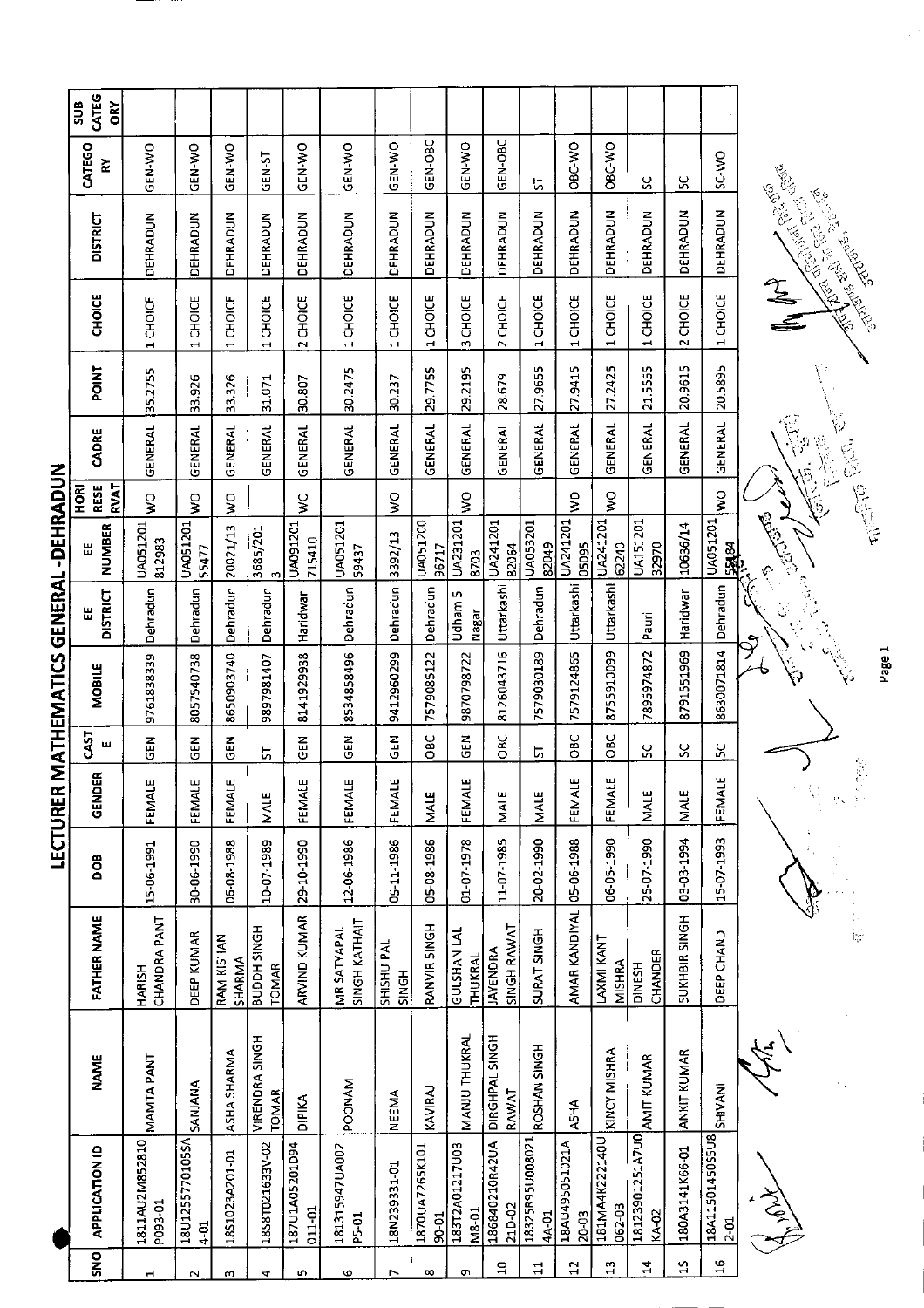|                              |                     |                                  |                   | LECTURER |          | MATHEMATICS GENERAL -HARIDWAR   |                      |                    |                                          |                   |                              |          |                 |                           |                        |
|------------------------------|---------------------|----------------------------------|-------------------|----------|----------|---------------------------------|----------------------|--------------------|------------------------------------------|-------------------|------------------------------|----------|-----------------|---------------------------|------------------------|
| NO APPLICATION ID            | NAME                | <b>FATHER NAME</b>               | 80                | GENDER   | 55       | MOBILE                          | <b>DISTRICT</b><br>띮 | <b>NUMBER</b><br>出 | <b>RESE</b><br><b>RVAT</b><br><b>ROH</b> | CADRE             | <b>POINT</b>                 | CHOICE   | <b>DISTRICT</b> | CATEGO<br>≿               | CATEG<br>SUB<br>č<br>6 |
| 18SA90510411SU5<br>132-01    | <b>SONAM SAIN!</b>  | SURENDER<br><b>KUMAR</b>         | 12-07-1992 FEMALE |          |          | OBC 8194031164 Haridwar         |                      | JA091201<br>515143 |                                          |                   | WO GENERAL 34.0135 11 CHOICE |          | HARIDWAR        | GEN-OBC-<br>$\frac{1}{2}$ |                        |
| 18G429081W2K-                | KM KIRAN GULATI     | PRADEEP<br><b>KUMAR</b>          | 06-11-1990 FEMALE |          |          | GEN 8171321039 Haridwar         |                      | W829/201 WO,       |                                          | GENERAL 31.464    |                              | 1 CHOICE | HARIDWAR        | GEN-WO                    |                        |
| 185RW4-177K4-01 KM.ANJU RANI |                     | PRAMOD<br>KUMAR                  | 12-05-1987        | FEMALE   |          | OBC 8449695984 Haridwar         |                      | 5477/14            |                                          | WO GENERAL 31.147 |                              | 1 CHOICE | HARIDWAR        | GEN-OBC-<br>S             |                        |
| 181K3731S4-01                | <b>SANJAY KUMAR</b> | SATPAL SINGH                     | 10-07-1986        | MALE     | <u>ს</u> | 9690643278 Haridwar 4731/13     |                      |                    |                                          | GENERAL 30.87     |                              | 1 CHOICE | <b>HARIDWAR</b> | $\frac{8}{5}$             |                        |
| 189581KV03-02                | VINIT KUMAR         | RAMESH CHAND   05-04-1985   MALE |                   |          |          | OBC 8057211927 Haridwar 5098/13 |                      |                    |                                          |                   | GENERAL 28.9215 11 CHOICE    |          | <b>HARIDWAR</b> | $rac{6}{6}$               |                        |
|                              |                     |                                  |                   |          |          |                                 |                      |                    |                                          |                   |                              |          |                 |                           |                        |



CONGE CON 

**POLICE RD** Concept Conce

> ASILITY REPORT Canada (2)

ERS.

NOWER

Control Control

1995-1997)<br>1995-1997<br>1996-1997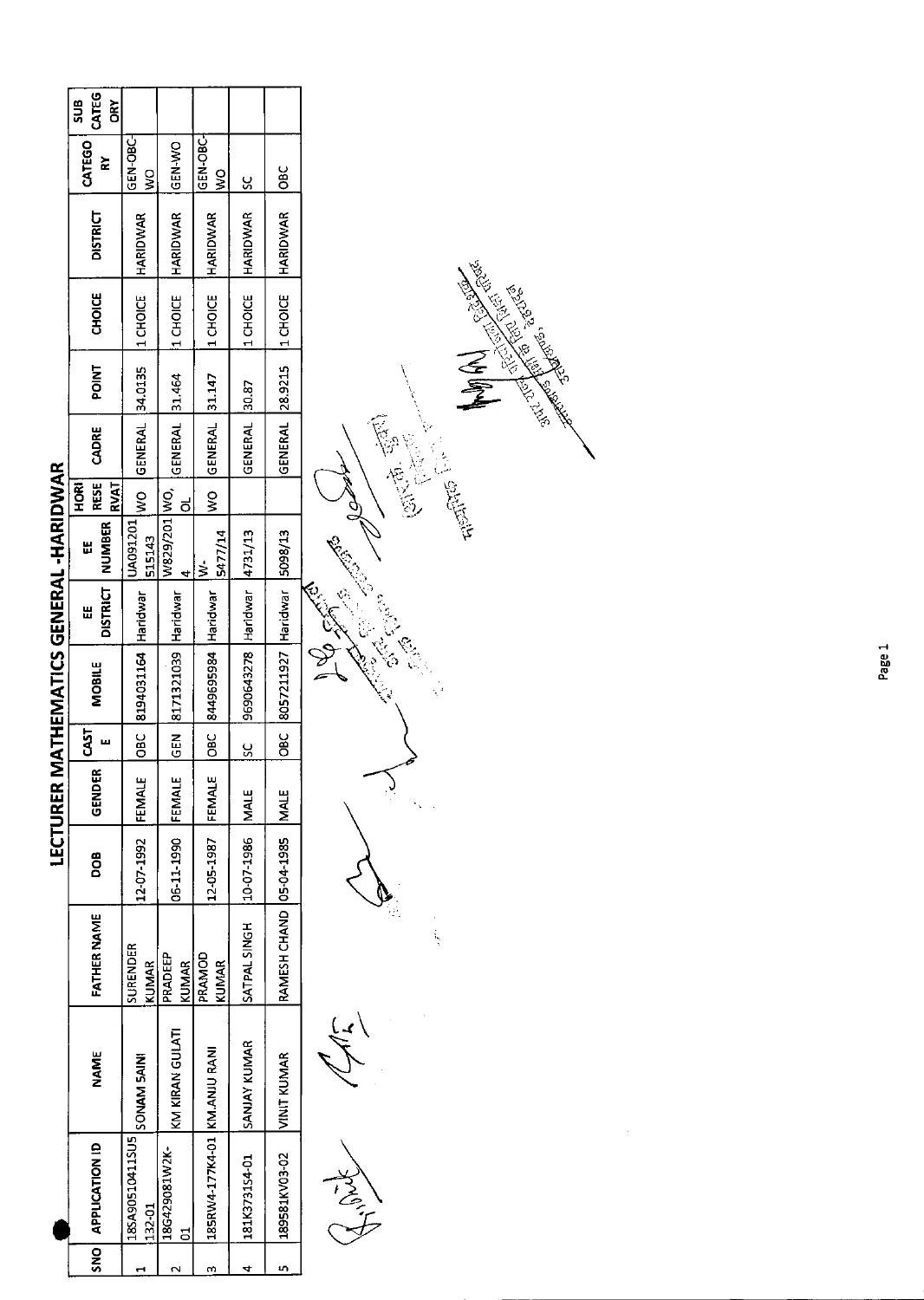SEIN 9650147347 Bagesnwa 164/5AC/1 Ex

Page 1  $\frac{1}{2}$ 

> 不可以 一篇章 特色图书 14 計算の अर्क्ट

 $\sqrt{2}$ 

 $\begin{bmatrix} 18 & 18185\mathrm{HA4LGe-O1} & \mathrm{HEM CHANDRA} \ 12 & 18185\mathrm{HA4LGe-O1} & \mathrm{LCHAM1} \end{bmatrix}$ Ŧ

恩命

**ASSEE City** 

**FERTONS,** 

医适应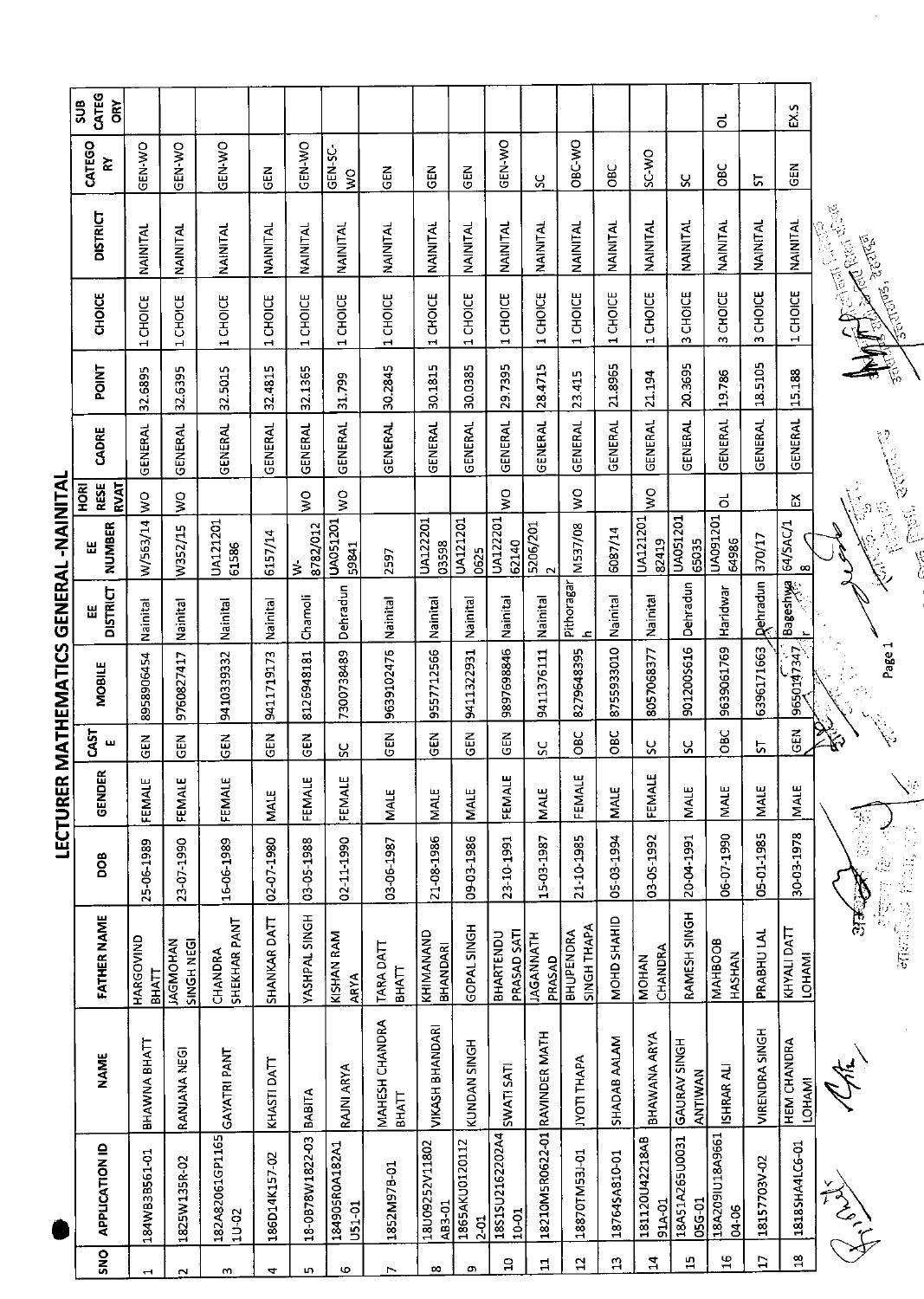|                                   | CATEG<br>SUB<br>ÕΚ                 |                          |                               |                           |                          |                          |                          |                       |                         |                           |                           |                               |                              |                             |                                            |                                    |                        |                                |                       |                                      |
|-----------------------------------|------------------------------------|--------------------------|-------------------------------|---------------------------|--------------------------|--------------------------|--------------------------|-----------------------|-------------------------|---------------------------|---------------------------|-------------------------------|------------------------------|-----------------------------|--------------------------------------------|------------------------------------|------------------------|--------------------------------|-----------------------|--------------------------------------|
|                                   | CATEGO<br>$\tilde{\mathbf{z}}$     | GEN-WO                   | M3D                           | 군<br>영                    | GEN-WO                   | 도<br>55                  | GEN-WO                   | <b>CEN-WO</b>         | <b>GEN</b>              | この<br>この                  | មិ<br>ច                   | GEN-OBC                       | 즶                            | 즶                           | <b>GEN</b>                                 | GEN-SC-<br>$\frac{1}{2}$           | GEN-WO                 | GEN-WO                         | <b>GEN</b>            | <b>REGISTER POINTS IN THE REGIST</b> |
|                                   | <b>DISTRICT</b>                    | PAURI                    | PAURI                         | PAURI                     | PAURI                    | PAURI                    | PAURI                    | PAURI                 | PAURI                   | PAURI                     | PAURI                     | PAURI                         | PAURI                        | PAURI                       | PAURI                                      | PAURI                              | PAURI                  | PAURI                          | PAURI                 | M - The Ballish - M                  |
|                                   | <b>CHOICE</b>                      | CHOICE<br>$\blacksquare$ | 1 CHOICE                      | 1 CHOICE                  | 1 CHOICE                 | 1 CHOICE                 | 1 CHOICE                 | 1 CHOICE              | 1 CHOICE                | 1 CHOICE                  | 1CHOICE                   | 1 CHOICE                      | 1 CHOICE                     | 1 CHOICE                    | 1 CHOICE                                   | CHOICE<br>$\overline{\phantom{0}}$ | 1 CHOICE               | CHOICE<br>$\blacksquare$       | 2 CHOICE              |                                      |
|                                   | POINT                              | 34.6745                  | 33.745                        | 32.4305                   | 32.2875                  | 31.5155                  | 31.489                   | 31.3785               | 31.3385                 | 31.0545                   | 31.034                    | 30.997                        | 30.839                       | 30.578                      | 30438                                      | 30.355                             | 29.084                 | 29.0465                        | 29.0445               |                                      |
|                                   | CADRE                              | <b>GENERAL</b>           | <b>GENERAL</b>                | GENERAL                   | GENERAL                  | <b>GENERAL</b>           | GENERAL                  | <b>GENERAL</b>        | GENERAL                 | <b>GENERAL</b>            | <b>GENERAL</b>            | GENERAL                       | <b>GENERAL</b>               | GENERAL                     | <b>GENERAL</b>                             | <b>GENERAL</b>                     | <b>GENERAL</b>         | <b>GENERAL</b>                 | <b>GENERAL</b>        |                                      |
|                                   | <b>RVAT</b><br><b>RESE</b><br>HORI | $\frac{1}{2}$            |                               |                           | ş                        |                          | Ş                        | $\frac{1}{2}$         |                         |                           |                           |                               |                              |                             |                                            | $\frac{1}{2}$                      | Ş                      | ş                              |                       | ر وصی م                              |
| ミンキンド                             | <b>NUMBER</b><br>Ш                 | UA152201<br>82293        | 18921/20<br>$\mathbf{1}$      | UA152201<br>00113         | UA152201<br>48494        | UA051201<br>88080        | <b>UA153201</b><br>51665 | W361/200<br>$\infty$  | UA151201<br>3290        | UA152200<br>9001851       | UA151200<br>9M694         | 27185/14                      | UA152201<br>21436            | 220/13                      | 904/14                                     | UA124201<br>6637                   | UA153201<br>812        | UA153201<br>$\frac{1681}{256}$ | 3834/014              |                                      |
|                                   | <b>DISTRICT</b><br>Ш               | Pauri                    | Dehradun                      | Pauri                     | Pauri                    | Dehradun                 | Pauri                    | Pauri                 | Pauri                   | Pauri                     | Pauri                     | Dehradun                      | Pauri                        | Pauri                       | Udham S<br>Nagar                           | Nainital                           | Pauri                  | Pauri                          | Dehradun <sup>7</sup> |                                      |
| <u>EKINININ QITKININ TKINI KI</u> | MOBILE                             | 8650396938               | 9997195411                    | 8899865885                | 9634664069               | 6T08664686               | 9760222744               | 9412995069            | 8126479461              | 9456154050                | 8057773887                | 9557374904                    | 9557741343                   | 9690769210                  | 9639113966                                 | 8449036028                         | 9411577383             | 9410653832                     | 8979570351            | 参                                    |
|                                   | <b>CAST</b><br>Щ                   | <b>GEN</b>               | GEN                           | <b>GEN</b>                | ភូមិ<br>ប្រ              | <b>SED</b>               | $\tilde{\mathbb{E}}$     | $\frac{5}{3}$         | GEN                     | <b>GEN</b>                | <b>GEN</b>                | <b>DBC</b>                    | <b>SEN</b>                   | <b>GEN</b>                  | GEN                                        | ပ္တ                                | <b>GEN</b>             | $\Xi$                          | <b>A</b>              |                                      |
| ואח הרבה<br>דבר ה                 | œ<br>GENDEI                        | FEMALE                   | <b>MALE</b>                   | <b>MALE</b>               | FEMALE                   | MALE                     | FEMALE                   | FEMALE                | <b>MALE</b>             | <b>MALE</b>               | <b>MALE</b>               | <b>MALE</b>                   | MALE                         | <b>MALE</b>                 | MALE                                       | FEMALE                             | FEMALE                 | ш<br>FEMALE                    | <b>MALE</b>           |                                      |
|                                   | OOB                                | 1661-10-Z0               | 30-04-1989                    | 14-09-1986                | 02-08-1990               | 26-06-1987               | 08-10-1987               | 01-08-1983            | 05-03-1989              | 24-06-1984                |                           | 14-01-1987                    | 25-12-1989                   | 10-08-1986                  | 01-07-1988                                 | 25-05-1989                         | 25-03-1981             | 21-12-1982                     | 02-04-1989            |                                      |
|                                   | <b>FATHER NAME</b>                 | SINGH BISHT<br>NARENDRA  | HARSH MOHAN<br><b>KUKRETI</b> | UPENDER DUTT<br>DABRAL    | DILIP SINGH              | CHANDRA<br>PRAKASH       | LILADHAR<br>PANDEY       | BHARAT SINGH<br>BISHT | MAHANAND<br>SINGH       | CHAUPAL SINGH             | JAGDISH PRASAD 16-11-1984 | PRASAD PANT<br><b>CHAMBHU</b> | KHYALI RAM<br>SUNDRIYAL      | GOVIND SINGH<br><b>VEGI</b> | <b>BIRENDRA</b><br>HEMDANI<br><b>KUMAR</b> | <b>PYARE LAL</b>                   | SHIV 5INGH NEGI        | SHATEESH<br>KIMOTHI            | <b>MAYA RAM</b>       |                                      |
|                                   | <b>NAME</b>                        | NEHA BISHT               | AJAY KUKRETI                  | RAMAKANT                  | MEENAXI BISHT            | MUKESH CHANDRA           | <b>KALPANA PANDEY</b>    | ANUMEHA BISHT         | PRAKASH RAWAT           | SANDEEP SINGH             | ANCHAL KUMAR              | ARVIND                        | SANJEEV SUNDRIYAL            | VINOD SINGH NEGI            | ROHIT HEMDANI                              | ARTI                               | VINEETA NEGI           | KANTI KIMOTHI                  | <b>JITENDRA</b>       |                                      |
|                                   | <b>APPLICATION ID</b>              | 182N5UB3291028<br>A21-01 | 1811109K2182A-<br>Β           | 1851122A000U311<br>$R-01$ | 182M445AB42911<br>U8D-02 | 18058U1DM208A8<br>0C1-01 | 186K53106PU512<br>A51-01 | 188A06B3W120-<br>đ    | 18R1P9531A0201<br>U2-01 | 181A8015SU01050<br>229-01 | 18A45U96K0A190<br>2M1-01  | 187584121A-02                 | 181512A34S20S6U<br>$12 - 01$ | 183N1V022-01                | 184H4019R-01                               | 1832A64AU61210<br>$7-01$           | 18A812U12V31DN<br>5-01 | 18AUD11265K83K<br>$11-01$      | 180143J483-01         | JAN C                                |
|                                   | $rac{1}{2}$                        |                          | $\sim$                        | m                         | 4                        | in.                      | Ó.                       | $\overline{ }$        | $\infty$                | c                         | $\overline{a}$            | $\Xi$                         | $\overline{12}$              | $\mathfrak{a}$              | $\mathbf{1}$                               | $\Xi$                              | $\frac{6}{1}$          | $\mathbf{r}$                   | $\mathbf{5}$          |                                      |

**I FCTI IRER MATHEMATICS GENERAI -PAIRI** 

A.H.

Articles of the light

**Hundred Committee Report Property**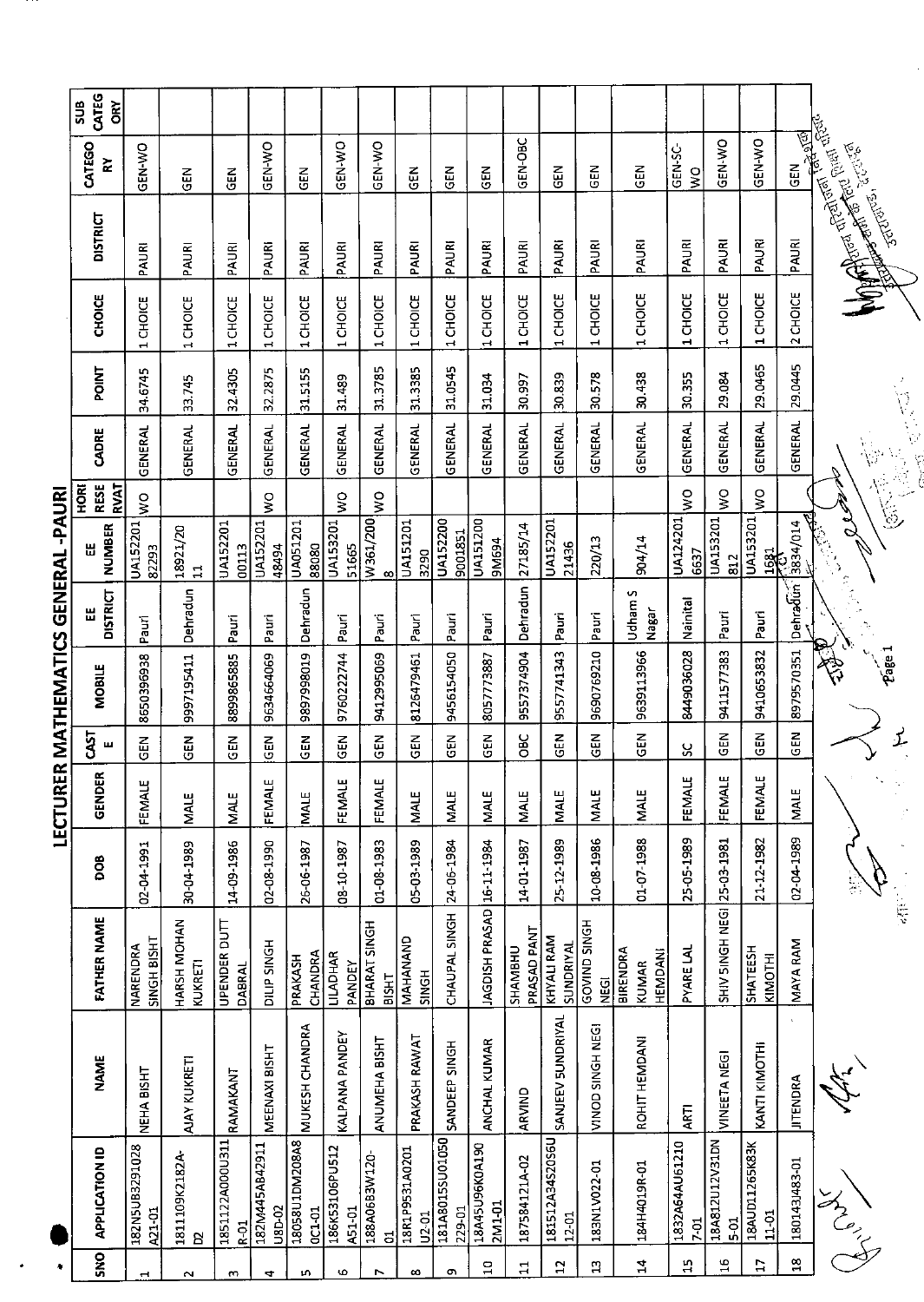| SNO                     | <b>APPLICATION ID</b>             | <b>NAME</b>                                    | FATHER NAME                           | <b>BOO</b> | 5<br><b>GENOI</b> | 5T<br>ш        | MOBILE     | <b>DISTRICT</b><br>띮 | <b>NUMBER</b><br>띮              | <b>RESE</b><br>RVAT<br>HORI | CADRE                         | POINT   | <b>CHOICE</b>                  | <b>DISTRICT</b> | CATEGO<br>≿                                                  | CATEG<br>sus<br>Ğ        |
|-------------------------|-----------------------------------|------------------------------------------------|---------------------------------------|------------|-------------------|----------------|------------|----------------------|---------------------------------|-----------------------------|-------------------------------|---------|--------------------------------|-----------------|--------------------------------------------------------------|--------------------------|
| ភ្ន                     | 1830U00ME1746P<br>1PV2900K8150-01 | <b>VIVEK PRASAD</b>                            | VISHWAMBAR<br><b>DUTT</b>             | 05-02-1986 | <b>NALE</b>       | <b>OBC</b>     | 9458365248 | Pauri                | 80006793<br>UK11EMP<br>0045/201 |                             | GENERAL                       | 28.851  | 1 CHOICE                       | PAURI           | GEN-OBC                                                      |                          |
| $\overline{c}$          | 18029S759-04                      | SURYAKANT                                      | <b>JAGDISH PRASAD</b>                 | 10-01-1986 | <b>MALE</b>       | OBC            | 9917320406 | Haridwar             | 5297/09                         |                             | GENERAL                       | 28.8225 | CHOICE<br>w                    | PAURI           | GEN-OBC                                                      |                          |
| $\overline{21}$         | 1814A7402S11-01                   | ASHOK SINGH                                    | BUDHI SINGH                           | 16-06-1990 | <b>MALE</b>       | ပ္တ            | 7351611760 | Haridwar             | 1741/201<br>4                   |                             | <b>GENERAL</b>                | 28.582  | 1 CHOICE                       | PAURI           | GEN-SC                                                       |                          |
| 22                      | 1815P2836A01MU<br>481-02          | POOJA MALASI                                   | MR NARESH<br>CHANDER<br><b>MALASI</b> | 15-06-1988 | ш<br>FEMALI       | $\frac{2}{9}$  | 8800673682 | Pauri                | UA151201<br>83864               | $\frac{1}{2}$               | GENERAL                       | 28.55   | 1 CHOICE                       | PAURI           | <b>ON-NO</b>                                                 |                          |
| $\overline{2}$          | 081-02                            | 1822N5120A702UJ NARESH CHANDRA<br><b>IDSHI</b> | SHYAMLAL JOSHI 01-03-1985             |            | <b>MALE</b>       | $\tilde{5}$    | 9536112717 | Dehradun             | UA051201<br>022782              |                             | <b>GENERAL</b>                | 26.102  | 4 CHOICE                       | PAURI           | $rac{2}{5}$                                                  |                          |
| $\mathbf{z}$            | 1800A2015221NU<br>951-01          | NEETI BISHT                                    | ANAND SINGH<br><b>NEGI</b>            | 16-04-1984 | ш<br>FEMALI       | $rac{1}{2}$    | 7287819782 | Pauri                | UA152201<br>002591              | š                           | <b>GENERAL</b>                | 25.5685 | 1 CHOICE                       | PAURI           | GEN-WO                                                       |                          |
| 25                      | 182P6183-02                       | PRAMILA RAWAT                                  | <b>HSINGH</b><br>RAWAT                | 27-01-1990 | ш<br>FEMALI       | ទី<br>ច        | 9557038128 | Rudrapray<br>æ       | 268/13                          |                             | <b>GENERAL</b>                | 24.6355 | 1 CHOICE                       | PAURI           | ON-X-20                                                      |                          |
| $26$                    | 1801J21AC225420<br>$U1 - 01$      | <b>IYOTI CHAUHAN</b>                           | CHAUHAN<br>RAJARAM                    | 15-03-1991 | ш<br>FEMALI       | <b>GEN</b>     | 9627751197 | Nainital             | UA124201<br>52012               | ş                           | GENERAL                       | 23.9745 | <b>5 CHOICE</b>                | PAURI           | GEN-WO                                                       |                          |
| $\overline{\mathbf{2}}$ | 1851A02N011251J<br>02U-01         | <b>JYOTI NEGI</b>                              | TAIBAR SINGH<br><b>NEGI</b>           | 01 07 1993 | ш<br>FEMALI       | 3<br>5         | 8954091361 | Pauri                | UA152201<br>520101              | ş                           | <b>GENERAL</b>                | 23.3605 | 2 CHOICE                       | PAURI           | <b>GEN-WO</b>                                                |                          |
| 28                      | 183217060U82A1T<br>9A-02          | AKANKSHA TYAGI                                 | <b>KUMAR TYAGI</b><br>PRADEEP         | 02-02-1995 | щ<br><b>FEMAL</b> | 군<br>55        | 7217563944 | Haridwar             | UA093201<br>81276               | ş                           | GENERAL                       | 23.239  | 5 CHOICE                       | PAURI           | GEN-WO                                                       |                          |
| $\mathbf{z}$            | 182U48132P4511<br>A0-01           | PAWAN KUMAR                                    | HARISHANKAR<br>ВНАТТ                  | 01-08-1995 | <b>MALE</b>       | OBC            | 8126252409 | Uttarkashi           | UA241201<br>85134               |                             | GENERAL                       | 23.1115 | 4 CHOICE                       | PAURI           | GEN-OBC                                                      |                          |
| 50                      | 1831152700Kau61<br>$2 - 0.2$      | KOMAL                                          | <b>ALOK KUMAR</b>                     | 26-08-1991 | щ<br>FEMAL        | <b>OBC</b>     | 7409411809 | Pauri                | ua152201<br>63701               | Ş                           | GENERAL                       | 23.0835 | 1 CHOICE                       | PAURI           | GEN-OBC-<br>$\frac{1}{2}$                                    |                          |
| ಸ                       | 1812112014213A0<br>$5-01$         | <b>IAOLI</b>                                   | KAILASHPATI<br><b>ВНАТТ</b>           | 03-03-1992 | ш<br>FEMAL        | $\overline{G}$ | 9897356867 | Pauri                | UA151201<br>31224               | Ş                           | GENERAL                       | 22.9955 | CHOICE<br>$\mathbf{\tilde{c}}$ | PAURI           | GEN-WO                                                       |                          |
| $\mathfrak{L}$          | 1882314T2-01                      | TANUJA CHAMOLI                                 | PUROSOTAM<br><b>CHAMOLI</b>           | 05-04-1993 | щ<br><b>FEMAL</b> | $\frac{2}{9}$  | 9756165327 | Tehri                | 2283/14                         | ş                           | <b>GENERAL</b>                | 22.919  | 3 CHOICE                       | PAURI           | <b>CEN-WO</b>                                                |                          |
| 33                      | 182N15T8610AU2<br><b>CAO-01</b>   | AMIT KUMAR NEGI                                | JEEVAN SINGH                          | 29-06-1993 | <b>MALE</b>       | <b>AB</b>      | 8979221145 | Almora               | UA012201<br>51806               |                             | <b>GENERAL</b>                | 22.8945 | 2 CHOICE                       | PAURI           | <b>GEN</b>                                                   |                          |
| 54                      | 18510A60321SU70<br>$0 - 01$       | SANIETA                                        | NARAYAN DUTT                          | 23-01-1994 | بىد<br>FEMAL      | <b>OBC</b>     | 9634933229 | Dehradun             | UA051201<br>63007               | $\mathsf{S}^{\mathsf{O}}$   | <b>GENERAL</b>                | 22.7175 | 3 CHOICE                       | PAURI           | <b>ORC-VO</b>                                                |                          |
| 35                      | 1826A51919U1S01<br>09A-01         | SAZID ALI                                      | ASGAR ALI                             | 15-05-1991 | <b>MALE</b>       | OBC            | 9012050527 | Haridwar             | UA091201<br>516199              |                             | <b>GENERAL</b>                | 22.6975 | 1 CHOICE                       | PAURI           | <b>SC</b>                                                    |                          |
| 36                      | 18AU718451K270<br>31-01           | KM LALINEE                                     | RAGHUVEER<br>SINGH                    | 27-08-1994 | بى<br>FEMAL       | OBC            | 9012860062 | Pauri                | UA151201<br>74738               | ş                           | <b>GENERAL</b>                | 22.4805 | 1 CHOICE                       | PAURI           | OBC-WOL                                                      | ्रै<br>$\mathbb{R}^{2n}$ |
|                         |                                   |                                                | $\frac{1}{2}$                         |            |                   |                | Page 2     |                      |                                 |                             | <b>Total Report</b><br>$\sim$ |         |                                | <b>MANEWS</b>   | <b>SELGA</b><br><b>And State State</b><br><b>JART 1955.1</b> |                          |

## LECTURER MATHEMATICS GENERAL -PAURI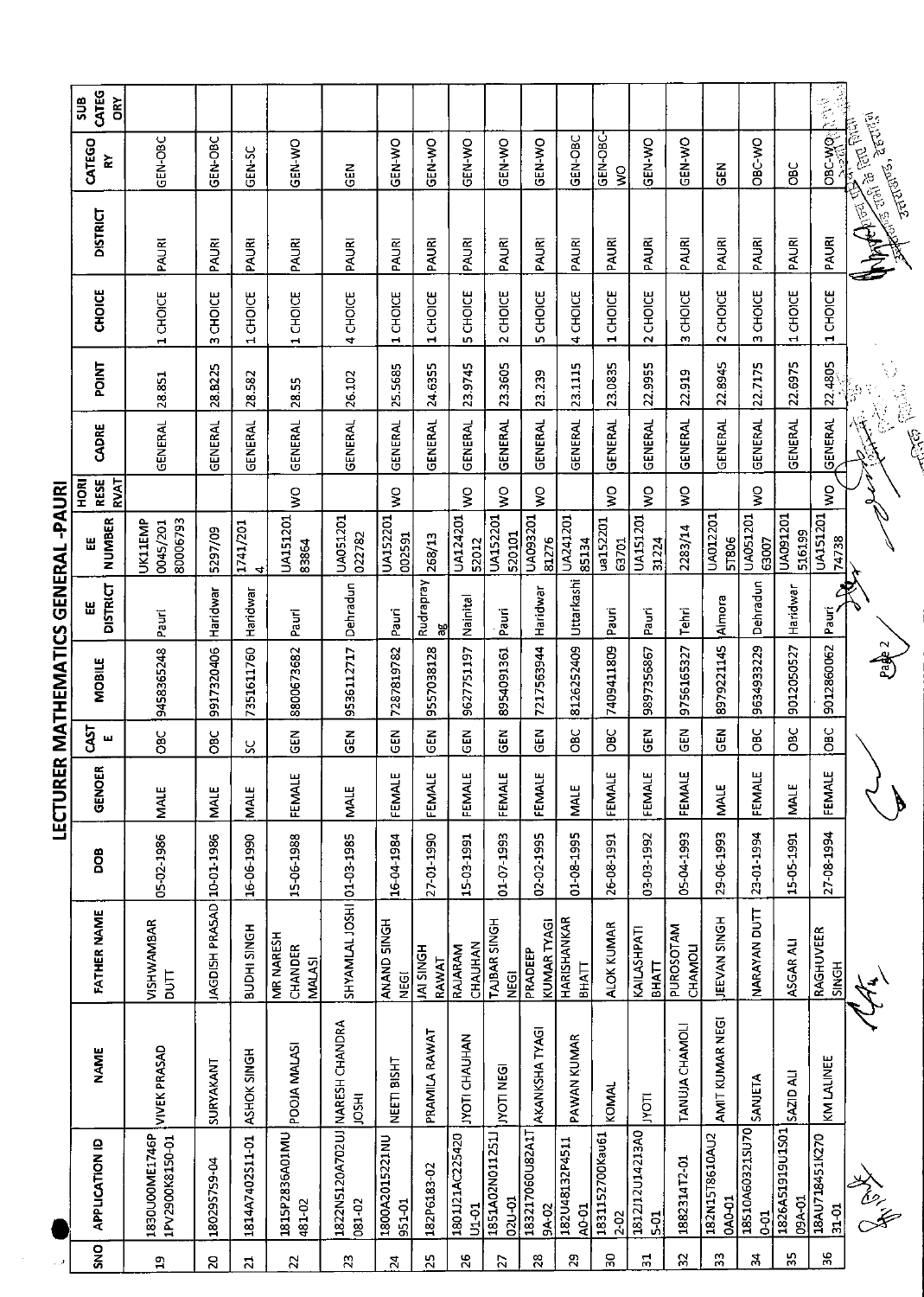| CATEG<br>SUB<br><b>ORY</b>         |                                  |                         |                             |                                |                                       |                |                                 |                           | ۴Ë                                   |                                |                          |                          |                           |                          |                         |                    |                            |                          | ಕ                   |                                                                                                                                                                                                                                  |
|------------------------------------|----------------------------------|-------------------------|-----------------------------|--------------------------------|---------------------------------------|----------------|---------------------------------|---------------------------|--------------------------------------|--------------------------------|--------------------------|--------------------------|---------------------------|--------------------------|-------------------------|--------------------|----------------------------|--------------------------|---------------------|----------------------------------------------------------------------------------------------------------------------------------------------------------------------------------------------------------------------------------|
| CATEGO<br>≿                        | <b>ORC-WO</b>                    | ă                       | OBC-WO                      | <b>SEC</b>                     | <u>ွ</u>                              | ST-VO          | <b>SC-WO</b>                    | ပ္တ                       | N<br>15                              | <b>SC-WO</b>                   | SC-WO                    | SC-WO                    | ႘                         | ST-WO                    | χ                       | <b>DAC-2S</b>      | ပ္တ                        | ပ္တ                      | <b>GEN</b>          | <b>25-2020 - 210-2120</b>                                                                                                                                                                                                        |
| <b>DISTRICT</b>                    | PAURI                            | PAURI                   | PAURI                       | PAURI                          | PAURI                                 | PAURI          | PAURI                           | PAURI                     | PAURI                                | PAURI                          | PAURI                    | PAURI                    | PAURI                     | PAURI                    | PAURI                   | PAURI              | PAURI                      | PAURI                    | PAURI               | Antelio III de Polo.<br><b>EAL</b>                                                                                                                                                                                               |
| <b>CHOICE</b>                      | <b>CHOICE</b><br>4               | 3 CHOICE                | 3 CHOICE                    | 2 CHOICE                       | 1 CHOICE                              | 2 CHOICE       | 1 CHOICE                        | 1 CHOICE                  | 1 CHOICE                             | 1 CHOICE                       | CHOICE<br>$\blacksquare$ | 1 CHOICE                 | 1 CHOICE                  | 2 CHOICE                 | 1 CHOICE                | 3 CHOICE           | 1 CHOICE                   | <b>CHOICE</b><br>m       | 2 CHOICE            |                                                                                                                                                                                                                                  |
| <b>ENIDE</b>                       | 21.8595                          | 21.821                  | 21.6405                     | 21.5945                        | 21.4975                               | 21.0135        | 20.9385                         | 20.9165                   | 20.7775                              | 20.661                         | 20.604                   | 20.5855                  | 20.3935                   | 20.07                    | 19.999                  | 19.9235            | 19.873                     | 19.854                   | 18.0685             | $\mathcal{L}^{\mathfrak{p}}$                                                                                                                                                                                                     |
| CADRE                              | GENERAL                          | GENERAL                 | <b>GENERAL</b>              | <b>GENERAL</b>                 | GENERAL                               | <b>GENERAL</b> | <b>GENERAL</b>                  | GENERAL                   | <b>GENERAL</b>                       | <b>GENERAL</b>                 | <b>GENERAL</b>           | <b>GENERAL</b>           | <b>GENERAL</b>            | <b>GENERAL</b>           | GENERAL                 | GENERAL            | <b>GENERAL</b>             | <b>GENERAL</b>           | <b>GENERAL</b>      | 忘                                                                                                                                                                                                                                |
| RESE<br><b>TAVRT</b><br><b>NOK</b> | ş                                |                         | ş                           |                                |                                       | Ş              | ş                               |                           | <b>DFF</b>                           | $\frac{1}{2}$                  | ş                        | ş                        |                           | Ş                        |                         | ş                  |                            |                          | $\vec{0}$           |                                                                                                                                                                                                                                  |
| <b>NUMBER</b><br>出                 | <b>1091201</b><br>514836         | UA091201<br>7442        | UA241201<br>73247           | UA211201<br>776685             | <b>UA151201</b><br>511130             | 91/16          | <b>UA152201</b><br>4658         | UA151201<br>511793        | UA152201<br>42167                    | UA151201<br>3408               | UA031201<br>81515        | UA093201<br>52132        | UA152201<br>516702        | UA053201<br>82130        | UA151201<br>4138        | 16430/14           | UA093201<br>81239          | UA091201<br>5T328        | 10119/10            |                                                                                                                                                                                                                                  |
| <b>DISTRICT</b><br>ᇤ               | Haridwar                         | Haridwar                | Uttarkashi                  | Tehri                          | Pauri                                 | Dehradun       | Pauri                           | Pauri                     | Pauri                                | Pauri                          | Pauri                    | Haridwar                 | Pauri                     | Dehradun                 | Pauri                   | Haridwar           | Haridwar                   | Haridwar                 | Dehradun            |                                                                                                                                                                                                                                  |
| <b>MOBILE</b>                      | 9927028420                       | 9639811283              | 9634511401                  | 9557992838                     | 8979003263                            | 9761317415     | 9756831473                      | 8126608457                | 9568405642                           | 9760161568                     | 9837928078               | 9870889117               | 9568301032                | 7895871095               | 9897300938              | 7060478420         | 9758179748                 | 9761628329               | 9897248080          |                                                                                                                                                                                                                                  |
| CAST<br>ш                          | Эe                               | ă                       | <b>DBC</b>                  | <b>SRC</b>                     | ပ္တ                                   | ᄓ              | ပ္က                             | ပ္ပ                       | 준<br>연                               | ပ္တ                            | ပ္တ                      | X                        | ပ္တ                       | 능                        | ჯ                       | ပ္တ                | Χ                          | X                        | $rac{1}{65}$        |                                                                                                                                                                                                                                  |
| ≃<br>GENDEI                        | FEMALE                           | <b>MALE</b>             | FEMALE                      | <b>MALE</b>                    | MALE                                  | FEMALE         | FEMALE                          | <b>MALE</b>               | <b>MALE</b>                          | FEMALE                         | FEMALE                   | FEMALE                   | <b>MALE</b>               | FEMALE                   | <b>MALE</b>             | FEMALE             | <b>MALE</b>                | <b>MALE</b>              | <b>MALE</b>         |                                                                                                                                                                                                                                  |
| <b>BOO</b>                         | 11-07-1993                       | 30-06-1993              | 18-07-1992                  | 18-07-1994                     | 20-12-1992                            | 15-08-1991     | 06-12-1993                      | 09-08-1991                | 01-07-1993                           | 03-09-1994                     | 08-07-1992               | 11-11-1991               | 10-06-1992                |                          | 04-01-1991              | 03-01-1993         | 01-08-1988                 | 15-10-1988               | 12-07-1978          |                                                                                                                                                                                                                                  |
| <b>FATHER NAME</b>                 | OMVIR SINGH                      | JAI CHAND SAINI         | <b>HDNIS QONIA</b><br>RAWAT | <b>SINGH RAWAT</b><br>SURENDRA | CHANDRA<br>LATE SHRI<br><b>SATISH</b> | BHAWAN SINGH   | <b>SHAUKIN</b>                  | JAGDISH LAL               | <b>BRUMOHAN</b><br><b>SINGH NEGI</b> | <b>VIRENDRA LAL</b>            | <b>SURESH RAI</b>        | HUKAM SINGH              | GANESH PRASAD             | CHANDAN SINGH 04-05-1992 | DIGAMBER DAS            | <b>UMESH KUMAR</b> | RAGHUVEER<br><b>SINGH</b>  | GYAN CHAND               | BHIM DUTT           | de<br>Ke                                                                                                                                                                                                                         |
| <b>NAME</b>                        | SHIVANI SAINI                    | VIKAS KUMAR 5AINI       | NAMITA RAWAT                | NAVNEET                        | ASHUTOSH BELWAL                       | NISHA PANWAR   | KM PRIYANKA                     | SAWAN SUMAN               | SUKHDEV SINGH<br><b>NEGI</b>         | POONAM ARYA                    | KM REENA RAI             | KM SUNITA                | <b>JITENDRA KUMAR</b>     | KM AMRITA                | <b>VIPIN KUMAR</b>      | KM ANCHAL DEVI     | <b>VIKAS KUMAR</b>         | RAJEEV KUMAR             | <b>SUNIL BALUNI</b> |                                                                                                                                                                                                                                  |
| <b>APPLICATION ID</b>              | 18839106A012SS1<br><b>5U4-03</b> | 1809US14A0V122<br>74-02 | 180U2A47322N4R<br>711-03    | 18U01261T5N61A<br>827-01       | 18130AA1511U1B<br>5021-03             | 18PN1961-01    | 1810428K2U655A<br>$\frac{5}{1}$ | 1855011SU35A129<br>171-02 | 181U162N02A725<br>451-03             | 18U21401A31P85<br><b>04-01</b> | 181103KU8121RA<br>055-01 | 18K9031A532S0U2<br>12-04 | 18207651U011252<br>KJA-02 | 18511AK03U0028<br>32-01  | 18A4K013U121V8<br>51-01 | 1844D61031K-01     | 182810U139KA09<br>$V23-01$ | 1822R1U5T3980K0<br>1A 01 | 18501011198-01      | t de l'absence de la Commercial de la Commercial de la Commercial de la Commercial de la Commercial de la Comm<br>Commercial de la Commercial de la Commercial de la Commercial de la Commercial de la Commercial de la Commerci |
| ing                                |                                  | œ                       | Ō                           | $\mathbf{a}$                   | 료                                     | $\mathbf{a}$   | Ω                               | 2                         | $\ddot{a}$                           | ន្                             | ۵Ļ                       | $\frac{3}{4}$            | ę,                        | S.                       | 51                      | ួ                  | S3                         | ¥                        | SS,                 |                                                                                                                                                                                                                                  |

LECTURER MATHEMATICS GENERAL -PAURI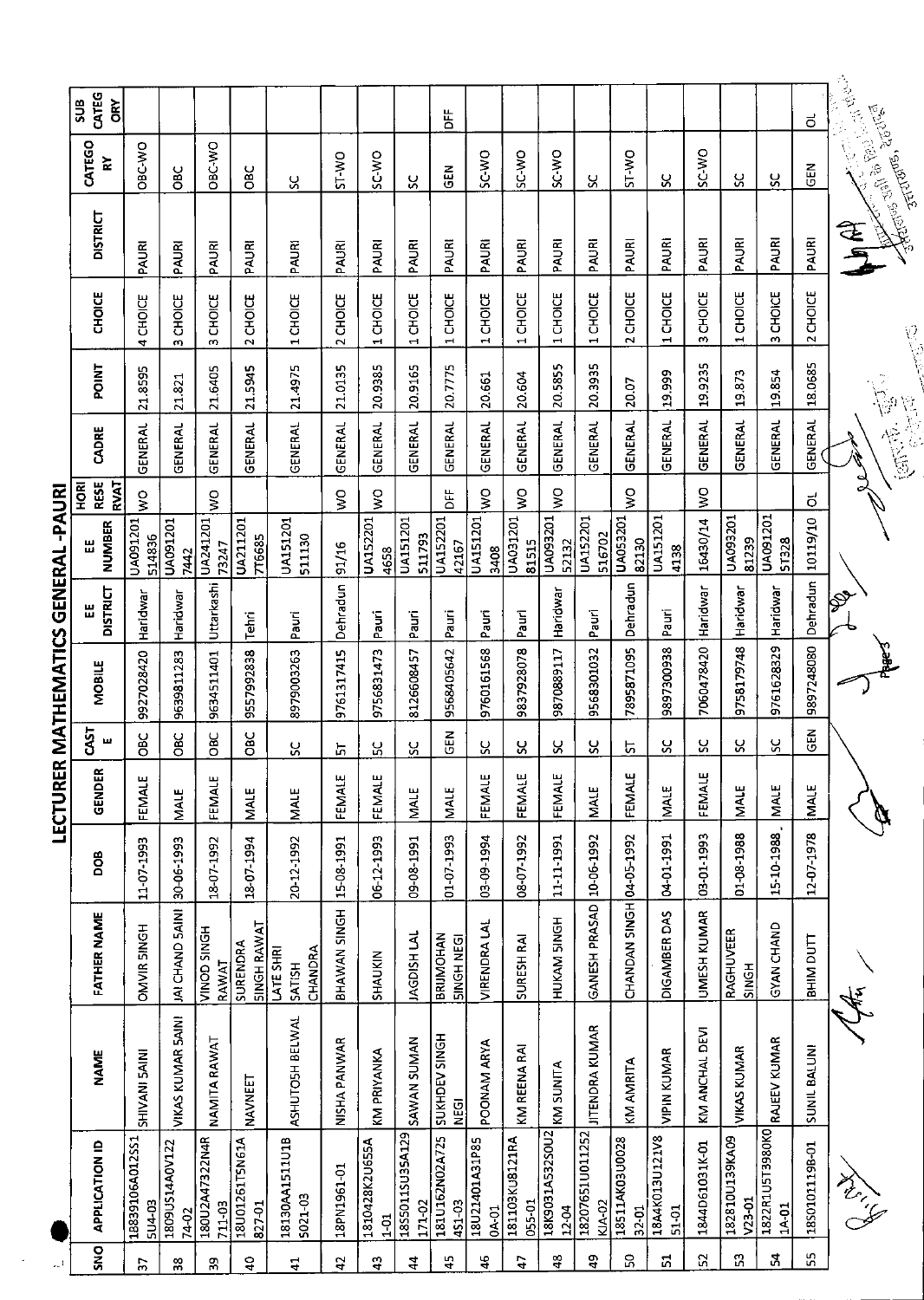|                                     | CATEG<br>₹<br>6                    | <u>a</u>                                |                                              |
|-------------------------------------|------------------------------------|-----------------------------------------|----------------------------------------------|
|                                     | <b>ROSE COLLECT</b><br>š           | ទ<br>ទី                                 |                                              |
|                                     | <b>DISTRICT</b>                    | PAURI                                   | <b>1999年1月</b>                               |
|                                     | <b>CHOICE</b>                      | <b>4 CHOICE</b>                         |                                              |
|                                     | <b>POINT</b>                       |                                         | $(2\pi,\tilde{\Phi},\tilde{\Phi}^{\dagger})$ |
|                                     | CADRE                              | GENERAL 14.206                          | 人气之医胃                                        |
|                                     | RESE<br><b>RVAT</b><br><b>HORI</b> | <u>ፎ</u>                                |                                              |
|                                     | NUMBER  <br>Ш                      |                                         | REAR ROAD<br><b>Controller BALL</b>          |
|                                     | <b>DISTRICT</b><br>ш               |                                         |                                              |
| LECTURER MATHEMATICS GENERAL -PAURI | <b>MOBILE</b>                      | 10BC 7247831620 Uttarkashi 10241200     | <b>SOLUTE</b>                                |
|                                     | 5kST                               |                                         |                                              |
|                                     | <b>GENDER</b>                      |                                         | にじゅう<br>しょうい                                 |
|                                     | BO <sub>B</sub>                    | 01-05-1978 MALE                         |                                              |
|                                     | <b>FATHER NAME</b>                 | SINGH RANA<br>NAGENDRA                  |                                              |
|                                     | MANE                               | RANA                                    |                                              |
|                                     | <b>APPLICATION ID</b>              | 189u00SR4a71422 SURENDRA SINGH<br>02-02 | ヘンパー                                         |
|                                     | SN <sub>2</sub>                    | S,                                      |                                              |

 $\epsilon$ 

**Region** 

A REAL PROPERTY

i<br>N

 $\label{eq:2.1} \mathcal{L}_{\mathcal{A}} = \sum_{\mathcal{A} \in \mathcal{A}} \mathcal{L}_{\mathcal{A}} \mathcal{L}_{\mathcal{A}} \mathcal{L}_{\mathcal{A}} \mathcal{L}_{\mathcal{A}} \mathcal{L}_{\mathcal{A}} \mathcal{L}_{\mathcal{A}}$ 

 $\ddot{\phantom{0}}$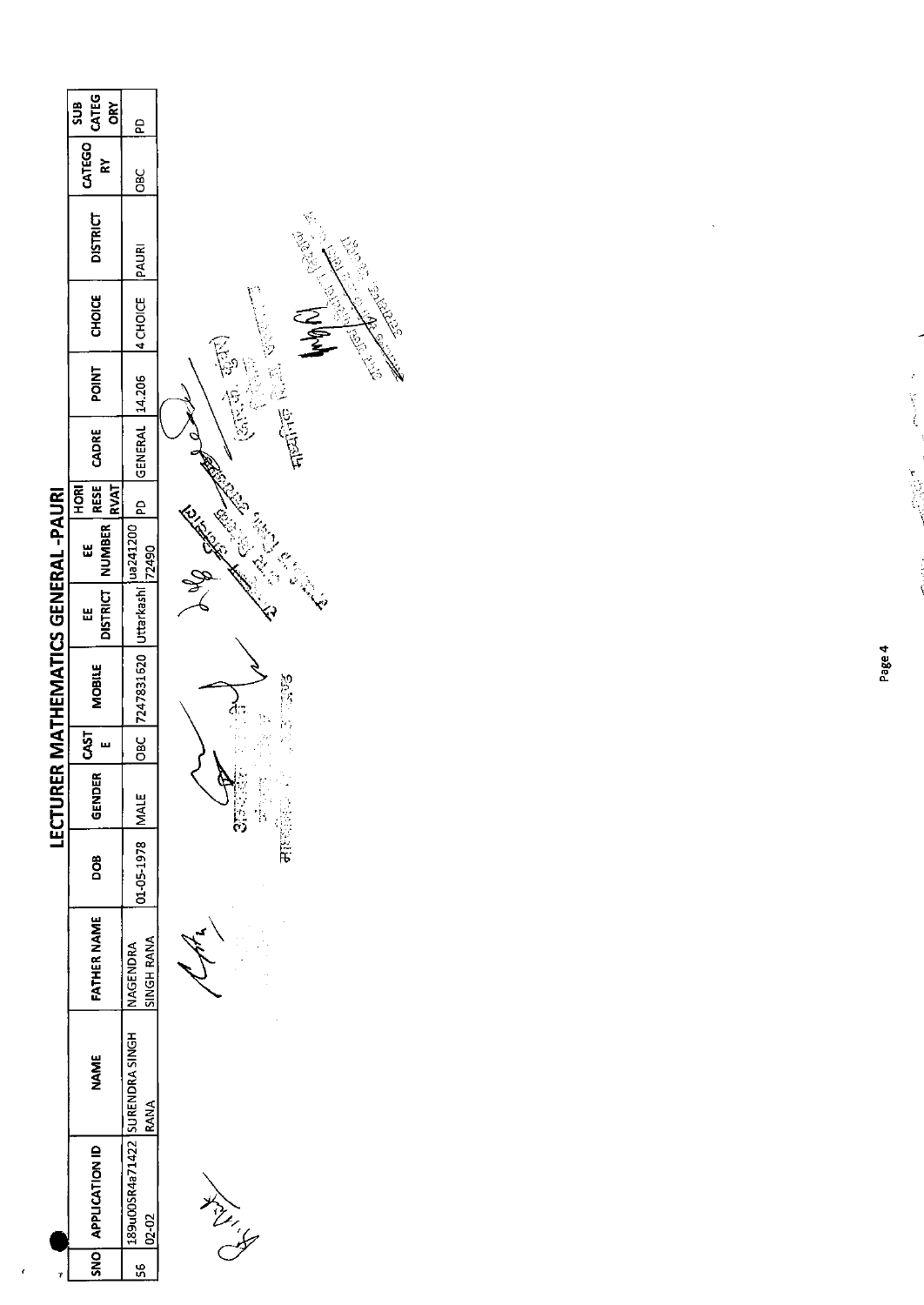| SNO            | <b>APPLICATION ID</b>            | <b>NAME</b>                    | <b>FATHER NAME</b>                 | <b>BOO</b> | ۴<br><b>GEND</b> | 5T<br>5<br>ш  | <b>MOBILE</b> | <b>DISTRICT</b><br>삞                | NUMBER<br>یں<br>انتا                | <b>RESE</b><br><b>RVAT</b><br>HORI | CADRE                  | <b>POINT</b>   | <b>CHOICE</b>                             | <b>DISTRICT</b>                                             | CATEGO<br>겉    | CATEG<br>Ğ<br><b>SUB</b> |
|----------------|----------------------------------|--------------------------------|------------------------------------|------------|------------------|---------------|---------------|-------------------------------------|-------------------------------------|------------------------------------|------------------------|----------------|-------------------------------------------|-------------------------------------------------------------|----------------|--------------------------|
|                | 18L64139P0-01                    | LALIT MOHAN<br>PATHAK          | <b>BIPIN CHANDRA</b><br>PATHAK     | 05-07 1988 | MALE             | N35           | 7253998297    | Pithoragar<br>$\mathbf{C}$          | 3491/06                             |                                    | GENERAL                | 33.01          | CHOICE<br>1                               | PITHORAGAR<br>工                                             | 즶              |                          |
|                | 18G4J3111770212<br><b>UA-01</b>  | GAURAV JOSHI                   | DHARMANAND<br><b>IOSHI</b>         | 15-07-1992 | <b>MALE</b>      | <b>GEN</b>    | 9760704392    | Pithoragar                          | UA141201<br>72713                   |                                    | GENERAL                | 32.145         | <b>CHOICE</b><br>4                        | PITHORAGAR<br>ᆂ                                             | មិ<br>ច        |                          |
| w              | 18221102JWH10-<br>$\overline{5}$ | HIMANI JOSHI                   | CHANDRA JOSHI<br><b>BHUWAN</b>     | 10-08-1991 | بى<br>FEMAL      | ξR            | 9627749154    | Pithoragar W/2110/2<br>$\mathbf{r}$ | $\overline{a}$                      | š                                  | GENERAL                | 31.9565        | CHOICE<br>$\overline{\phantom{0}}$        | PITHORAGAR<br>H                                             | <b>OK-Y-XO</b> |                          |
| 4              | 182A2J17U032J14<br>41-01         | JANKI JOSHAL                   | DURGA SINGH<br><b>JAH2OL</b>       | 02-07-1989 | ш<br>FEMAL       | եր<br>Մ       | 7300698056    | Pithoragar<br>Æ                     | UA141201<br>73242                   |                                    | <b>GENERAL</b>         | 30.7145        | CHOICE<br>1                               | PITHORAGAR<br>工                                             | GEN-ST-<br>S   |                          |
| ιn.            | 18213BS55F2-01                   | <b>SUMAN BISHT</b>             | UMED SINGH<br><b>BISHT</b>         | 08-09-1989 | ω<br>FEMAL       | この<br>この      | 7248404488    | Pithoragar                          | F/2552/13                           | $\frac{8}{2}$                      | GENERAL                | 30.4485        | 1 CHOIE                                   | PITHORAGAR<br>ェ                                             | <b>ON-N3D</b>  |                          |
| Ю              | 18290524B1T2M1<br>71UA-01        | <b>MANOJ KUMAR</b><br>ВНАТТ    | HARI NANDAN<br><b>BHATT</b>        | 03-04-1977 | <b>MALE</b>      | ĞС            | 8938029468    | Pithoragar                          | UA141201<br>77295                   |                                    | GENERAL                | 30.4025        | <b>CHOICE</b><br>$\overline{\phantom{0}}$ | PITHORAGAR<br>ᆂ                                             | GEN-OBC        |                          |
|                | 188F0P41J3-01                    | PARWATI JOSHI                  | MADAN GOPAL<br><b>JOSHI</b>        | 05-07-1982 | ш<br>FEMAL       | ЭЮ            | 9456760385    | Pithoragar<br>$\mathbf{r}$          | F143/08                             | S                                  | <b>GENERAL</b>         | 29.8445        | CHOICE<br>$\overline{ }$                  | PITHORAGAR<br>H                                             | GEN-OBC-<br>ş  |                          |
| $\infty$       | 1810DD6-01                       | DEVENDRA SINGH<br><b>DOBAL</b> | PRATAP SINGH<br><b>DOBAL</b>       | 08-04 1977 | MALE             | $\tilde{a}$   | 9012145886    | Pithoragar<br>$\mathbf{\Omega}$     | 50 <sub>4</sub>                     |                                    | GENERAL                | 29.7965        | 1 CHOICE                                  | PITHORAGAR<br>H                                             | <b>GEN</b>     |                          |
| c              | 18149757BA-01                    | ANIL SINGH BOHRA               | LAXMAN SINGH<br><b>BOHRA</b>       | 15-07-1989 | MALE             | N<br>この       | 9690149436    | Pithoragar<br>$\mathbf{r}$          | 5779/14                             |                                    | <b>GENERAL</b>         | 29.739         | 1 CHOICE                                  | PITHORAGAR<br>$\mathbf{I}$                                  | 乙<br>50        |                          |
| $\overline{a}$ | 18M015L23209-01                  | LALIT MOHAN SINGH<br>MAURA     | MOHAN SINGH<br><b>MAURA</b>        | 20-07-1985 | MALE             | $\tilde{e}$   | 7500997171    | Pithoragar<br>ᅀ                     | 1325/200<br>$\sigma$                |                                    | <b>GENERAL</b>         | 29.6925        | 1 CHOICE                                  | PITHORAGAR<br>ᆂ                                             | $\frac{2}{5}$  |                          |
| $\Xi$          | 1817421SB4-01                    | SANJAY SINGH BORA              | <b>KHARAK SINGH</b><br><b>BORA</b> | 10-12-1988 | <b>NALE</b>      | <b>SED</b>    | 9897616049    | Pithoragar                          | 1472/14                             |                                    | GENERAL                | 29.5115        | 1 CHOICE                                  | PITHORAGAR<br>$\mathbf{r}$                                  | て<br>この        |                          |
| $\mathbf{a}$   | 189050T3C9-01                    | TRILOK CHANDRA                 | HARI DATT JOSHI                    | 08-06-1985 | <b>MALE</b>      | $\frac{2}{9}$ | 9639595819    | Pithoragar<br>ᄾ                     | 5309/09                             |                                    | <b>GENERAL</b>         | 29.4595        | 1 CHOICE                                  | PITHORAGAR<br>H                                             | in<br>19       |                          |
| $\mathfrak{u}$ | 18M032PV013-01                   | PREETI VERMA                   | <b>GIRISH LAL</b><br>VERMA         | 18-08-1985 | بى<br>FEMAL      | ÖВ            | 9012818459    | Pithoragar                          | M/2300/1                            | ş                                  | GENERAL                | 29.137         | 1 CHOICE                                  | PITHORAGAR<br>$\mathbf{I}$                                  | GEN-OBC-<br>Ş  |                          |
| $\overline{4}$ | 18126R210-01                     | RAMESH CHANDRA                 | <b>VIJAY RAM</b>                   | 06-04-1986 | <b>MALE</b>      | ပ္ပ           | 9568502393    | Pithoragar                          | 6210/12                             |                                    | GENERAL                | 28.3515        | CHOICE<br>$\blacksquare$                  | PITHORAGAR<br>$\mathbf{r}$                                  | GEN-SC         |                          |
| $\frac{5}{11}$ | 18W1Jo6224A-01                   | AANSHU JOSHI                   | PRAYAG DATT<br><b>HSOL</b>         | 25-11-1985 | FEMALE           | $\tilde{a}$   | 9756323961    | Almora                              | Wo/246/1<br>$\sim$                  | ş                                  | <b>GENERAL</b>         | 27.835         | <b>CHOICE</b><br>m                        | PITHORAGAR<br>H                                             | <b>ON-Y-DO</b> |                          |
| $\overline{a}$ | 18898MS305-02                    | MAHENDER SINGH                 | GOPAL SINGH                        | 22-09-1984 | <b>MALE</b>      | <b>SEN</b>    | 9927912220    | Nainital                            | 3859/08                             |                                    | <b>GENERAL</b>         | 26.243         | CHOICE<br>$\omega$                        | PITHORAGAR<br>ᆂ                                             | GEN            |                          |
| $\overline{L}$ | 18U2861036A243<br>N2 02          | <b>NEHA</b>                    | <b>RAJESHWAR</b><br>SINGH          | 05-06-1992 | FEMALE           | មី<br>ច       | 8171327136    | Udham S<br>Nagar                    | UA232201<br>83646                   | ş                                  | <b>GENERAL</b>         | 23.74          | <b>CHOICE</b><br>ú,                       | PITHORAGAR<br>H                                             | <b>OK-N3D</b>  |                          |
| $\frac{8}{10}$ | 18AK36114271019<br><b>JU-02</b>  | KHAGENDRA JOSHI                | CHURAMANI<br><b>IRSOL</b>          | 28-06-1994 | MALE             | <b>GEN</b>    | 9837679012    | Pithoragar<br>ᆇ                     | UA141201<br>76193                   |                                    | <b>GENERAL</b>         | 23.166         | <b>CHOICE</b><br>$\overline{\phantom{0}}$ | PITHORAGAR<br>T                                             | <b>GEN</b>     |                          |
| 5              | 1801022UU51kN8<br>048-01         | USHA NEGI                      | ANANO SINGH<br><b>NEGI</b>         | 23-01-1995 | щ<br>FEMAI       | 집<br>영        | 7310932293    | Almora                              | <b>Luketeau</b><br>85840            |                                    | <b>GENERAL</b>         | 23.075         | CHOICE<br>m                               | 医骨<br>PITHORAGAR<br>H                                       | <b>SEM-MO.</b> | $\mathcal{O}$            |
|                |                                  |                                |                                    |            |                  |               | Page 1<br>令   |                                     | <b>REAT</b><br>$\frac{1}{\sqrt{2}}$ | ्<br>हि                            | $\sqrt{3}$<br>色光<br>ç. | ان مارچ<br>اپن |                                           | <b>TELUIS, 1601-69</b><br><b>Real Property</b><br>No Partir |                |                          |

 $\hat{\boldsymbol{\gamma}}$ 

LECTURER MATHEMATICS GENERAL-PITHORAGARH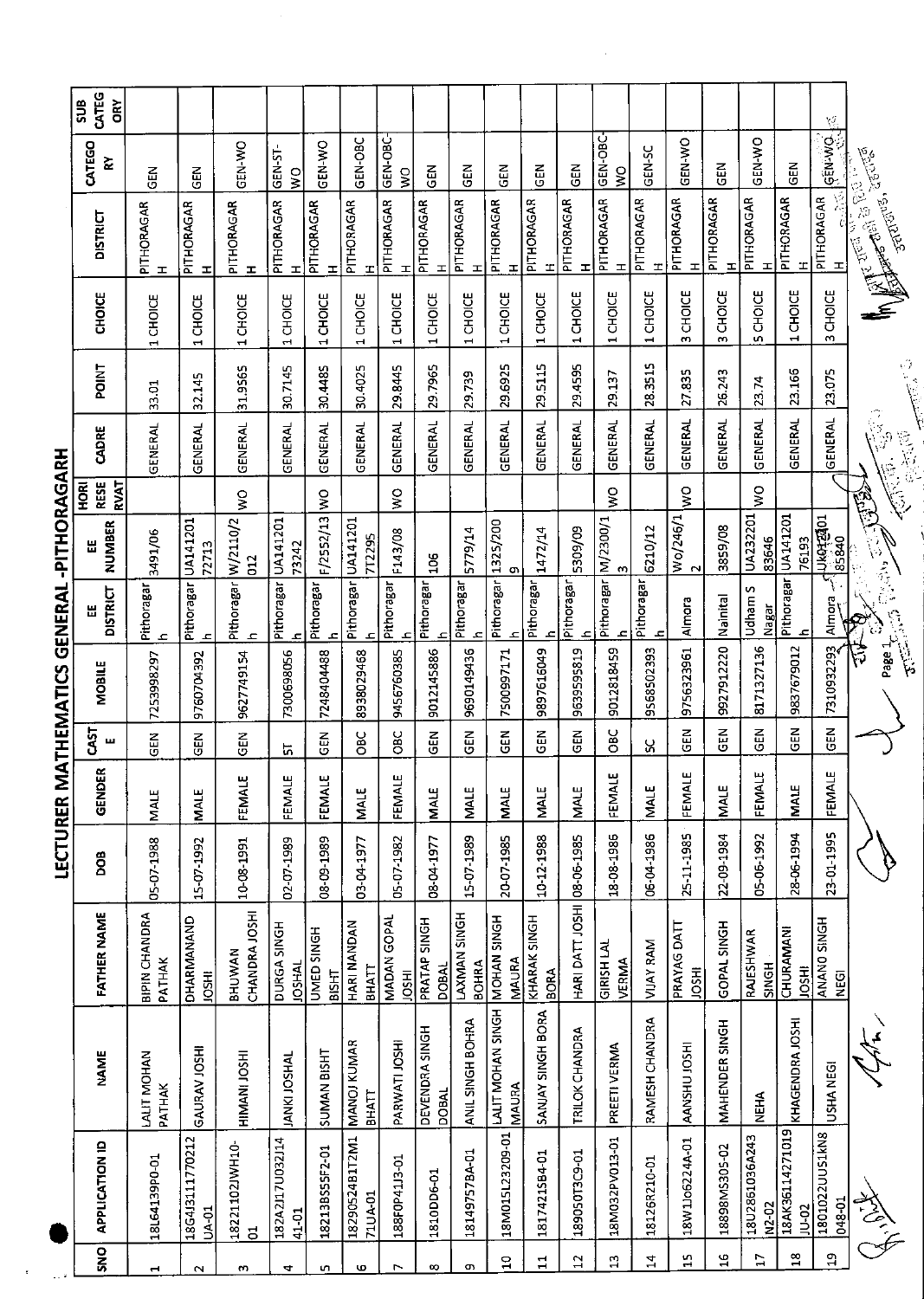|                   | CATEG<br><b>SUB</b><br>ČRY |                            |                                |                 |                            |                            |                          |                            |                         |                          |                              |                            |                              |                                     |                              |                             | DΕF                    |                                                                     |                                                                                                                                                                                                                                                                                                                                                             |
|-------------------|----------------------------|----------------------------|--------------------------------|-----------------|----------------------------|----------------------------|--------------------------|----------------------------|-------------------------|--------------------------|------------------------------|----------------------------|------------------------------|-------------------------------------|------------------------------|-----------------------------|------------------------|---------------------------------------------------------------------|-------------------------------------------------------------------------------------------------------------------------------------------------------------------------------------------------------------------------------------------------------------------------------------------------------------------------------------------------------------|
|                   | CATEGO<br>≿                | <b>GEN-WO</b>              | GEN-VO                         | ă               | OBC-WO                     | OBC-WO                     | OBC-WO                   | <b>OBC</b>                 | <b>OACS</b>             | ပ္တ                      | <b>ON-JS</b>                 | <b>OW-3S</b>               | SC-WO                        | χ                                   | SC-WO                        | ST-WO                       | <b>GEN</b>             |                                                                     |                                                                                                                                                                                                                                                                                                                                                             |
|                   | <b>OISTRICT</b>            | PITHORAGAR<br>$\mathbf{I}$ | PITHORAGAR<br>$\mathbf{I}$     | PITHORAGAR<br>H | PITHORAGAR<br>$\mathbf{I}$ | PITHORAGAR<br>H            | PITHORAGAR<br>I          | PITHORAGAR<br>$\mathbf{I}$ | PITHDRAGAR<br>H         | PITHORAGAR<br>I          | PITHORAGAR<br>H              | PITHORAGAR<br>$\mathbf{r}$ | PITHORAGAR<br>$\mathbf{r}$   | PITHORAGAR<br>H                     | PITHORAGAR<br>H              | PITHORAGAR<br>고             | <b>PITHORAGAR</b><br>H | <b>Anter</b> Coll Ban Gloria<br>An Cream (Robert<br>ARTENES, 220765 |                                                                                                                                                                                                                                                                                                                                                             |
|                   | CHOICE                     | 10 CHOICE                  | 8 CHOICE                       | 1 CHOICE        | CHOICE<br>N                | 9 CHOICE                   | 4 CHOICE                 | 12 CHOICE                  | CHOICE<br>w             | CHOICE<br>$\blacksquare$ | 1 CHOICE                     | CHOICE<br>$\omega$         | CHOICE<br>m                  | 13 CHOICE                           | CHOICE<br>r.                 | CHOICE<br>$\mathbf{r}$      | 1 CHOICE               | Ę)                                                                  |                                                                                                                                                                                                                                                                                                                                                             |
|                   | <b>POINT</b>               | 22.5895                    | 22.5205                        | 21.89           | 21.387                     | 21.105                     | 21.08                    | 21.0455                    | 20.066                  | 19.8915                  | 19.435                       | 19.2945                    | 19.1415                      | 19.1245                             | 19.105                       | 18.741                      | 17.1215                |                                                                     |                                                                                                                                                                                                                                                                                                                                                             |
|                   | CADRE                      | GENERAL                    | <b>GENERAL</b>                 | GENERAL         | <b>GENERAL</b>             | <b>GENERAL</b>             | GENERAL                  | GENERAL                    | <b>GENERAL</b>          | <b>GENERAL</b>           | <b>GENERAL</b>               | GENERAL                    | <b>GENERAL</b>               | <b>GENERAL</b>                      | <b>GENERAL</b>               | <b>GENERAL</b>              | <b>GENERAL</b>         | $\widetilde{\mathbb{F}}$<br>FREE                                    | 以外之                                                                                                                                                                                                                                                                                                                                                         |
|                   | RVAT<br>RESE<br><b>ARI</b> | $\frac{8}{3}$              | Ş                              |                 | Ş                          | $\mathsf{S}^{\mathsf{O}}$  | ş                        |                            | $\frac{1}{2}$           |                          | ş                            | Ş                          | ş                            |                                     | ş                            | ş                           | Ë                      | <b>Control</b>                                                      |                                                                                                                                                                                                                                                                                                                                                             |
|                   | <b>NUMBER</b><br>出         | w8591/15                   | UA051201<br>811709             | 1956/14         | UA241201<br>8/653          | UA211201<br>65144          | UA231201<br>71066        | UA091201<br>05342          | UA232201<br>55403       | 5042/13                  | UA141201<br>79338            | UA231201<br>87151          | UA121201<br>82722            | UA152201<br>81713                   | UA231201<br>78077            | UA141201<br>88317           | 4282/07                |                                                                     | <b>Children</b>                                                                                                                                                                                                                                                                                                                                             |
|                   | <b>DISTRICT</b><br>Ш       | Tehri                      | Dehradun                       | Pithoragar<br>ᅀ | Uttarkashi                 | Tehri                      | Udham S<br>Nagar         | Haridwar                   | Udham S<br>Nagar        | Pithoragar<br>یک         | Pithoragar<br>$\overline{a}$ | Udham 5<br>Nagar           | Nainital                     | Pauri                               | Udham S<br>Nagar             | <b>Pithoragar</b>           | Pithoragar<br>h        |                                                                     |                                                                                                                                                                                                                                                                                                                                                             |
|                   | <b>MOBILE</b>              | 8979645044                 | 9368916854                     | 7248763618      | 9410957253                 | 7895063503                 | 8171132824               | 8791299826                 | 7088976446              | 8477933027               | 9105129219                   | 8650854596                 | 8006166411                   | 6396736264                          | 8979645820                   | 9458974551                  | 9927955737             | Cally Cally<br><b>Carried Band</b><br><b>BASE</b>                   | Page 2                                                                                                                                                                                                                                                                                                                                                      |
|                   | <b>CAST</b><br>щ           | $\overline{5}$             | 즶                              | 96              | 9g                         | ម<br>ខ                     | OBC                      | OBC                        | X                       | ပ္တ                      | ပ္တ                          | ပ္တ                        | ပ္တ                          | ပ္တ                                 | ყ                            | 5                           | GEN                    |                                                                     |                                                                                                                                                                                                                                                                                                                                                             |
|                   | œ,<br>GENDE                | FEMALE                     | FEMALE                         | <b>MALE</b>     | <b>FEMALE</b>              | FEMALE                     | FEMALE                   | MALE                       | FEMALE                  | <b>MALE</b>              | FEMALE                       | FEMALE                     | FEMALE                       | <b>MALE</b>                         | FEMALE                       | FEMALE                      | <b>NIALE</b>           | 短海                                                                  | 整                                                                                                                                                                                                                                                                                                                                                           |
| יי יינוארו יינואר | DOB                        | 08-12-1994                 | 19-03-1994                     | 04-06-1991      | 01-07-1994                 | 01-07 1991                 | 07-06-1992               | 01-04-1989                 | 15-07-1993              | 05-07 1991               | 11-07-1992                   | 01-07-1991                 | 05-06-1992                   | 24-04-1994                          | 08-04-1992                   | 04-02-1991                  | 25-06-1982             | 人名布尔 计数据<br>$\widetilde{\mathcal{S}}$                               | $\label{eq:1} \sum_{i=1}^n \sum_{j=1}^n \sum_{j=1}^n \frac{1}{j} \sum_{j=1}^n \frac{1}{j} \sum_{j=1}^n \frac{1}{j} \sum_{j=1}^n \frac{1}{j} \sum_{j=1}^n \frac{1}{j} \sum_{j=1}^n \frac{1}{j} \sum_{j=1}^n \frac{1}{j} \sum_{j=1}^n \frac{1}{j} \sum_{j=1}^n \frac{1}{j} \sum_{j=1}^n \frac{1}{j} \sum_{j=1}^n \frac{1}{j} \sum_{j=1}^n \frac{1}{j} \sum_{$ |
|                   | FATHER NAME                | POORAN SINGH<br>CHAUHAN    | THAPLIYAL<br>CHANDRA<br>RAMESH | PADAM SINGH     | KAMATA<br>PRASAD           | SHARAN SINGH<br>CHAUHAN    | RAMAVTAR<br>Raipoot      | <b>MOHD IRFAN</b>          | LALITA PRASAD           | CHANDRA<br><b>DINESH</b> | UDAY RAM                     | CHANDRA ARYA<br>RAMESH     | MOHAN RAM<br><b>ARYA</b>     | ANAND SINGH                         | LACHCHHI RAM<br><b>TAMTA</b> | HARAK SINGH<br><b>BONAL</b> | DHAN SINGH<br>BISHT    |                                                                     |                                                                                                                                                                                                                                                                                                                                                             |
|                   | <b>NAME</b>                | DEEPTI CHAUHAN             | <b>ARTI THAPLIYAL</b>          | GAJENDRA SINGH  | <b>ANITA</b>               | MADHU CHAUHAN              | GEETA RAIPOOT            | MOHD USMAN                 | RAMA                    | MUKESH CHANDRA           | SONI ARYA                    | KAVITA                     | BABITA TAMTA                 | <b>ASHISH KUMAR</b><br><b>SINGH</b> | MANISHA                      | NANDA BONAL                 | DEEPAK SINGH BISHT     | Ju.<br>Ju                                                           |                                                                                                                                                                                                                                                                                                                                                             |
|                   | <b>APPLICATION ID</b>      | 18w5911DC58-01             | 180UA78A510191<br>T012-05      | 1864191G5-01    | 1867UA220A5311<br>48-01    | 18MU204541A161<br>$C21-03$ | 1826R1U610GA20<br>317-01 | 18UA50901U202M<br>314-01   | 183053U4AR5122<br>02-02 | 18340M251C-03            | 18112S9A33A81U<br>704-02     | 185111320U1K8A<br>27-03    | 1820722812A811T<br>$U2 - 01$ | 18U23A111152A7<br>805-04            | 181U07M87A0713<br>22-04      | 18783U241B11N1<br>0A8-01    | 1848027DB2-01          | からう                                                                 |                                                                                                                                                                                                                                                                                                                                                             |
|                   | SNO                        | $\mathbf{S}$               | $\overline{2}$                 | $\overline{2}$  | 23                         | 24                         | 25                       | 26                         | 27                      | 28                       | 29                           | $\mathfrak{D}$             | $\mathfrak{L}$               | $\mathfrak{L}$                      | $\frac{3}{2}$                | 24                          | 35                     |                                                                     |                                                                                                                                                                                                                                                                                                                                                             |

**IFCTURER MATHEMATICS GENERAL -PITHORAGARH**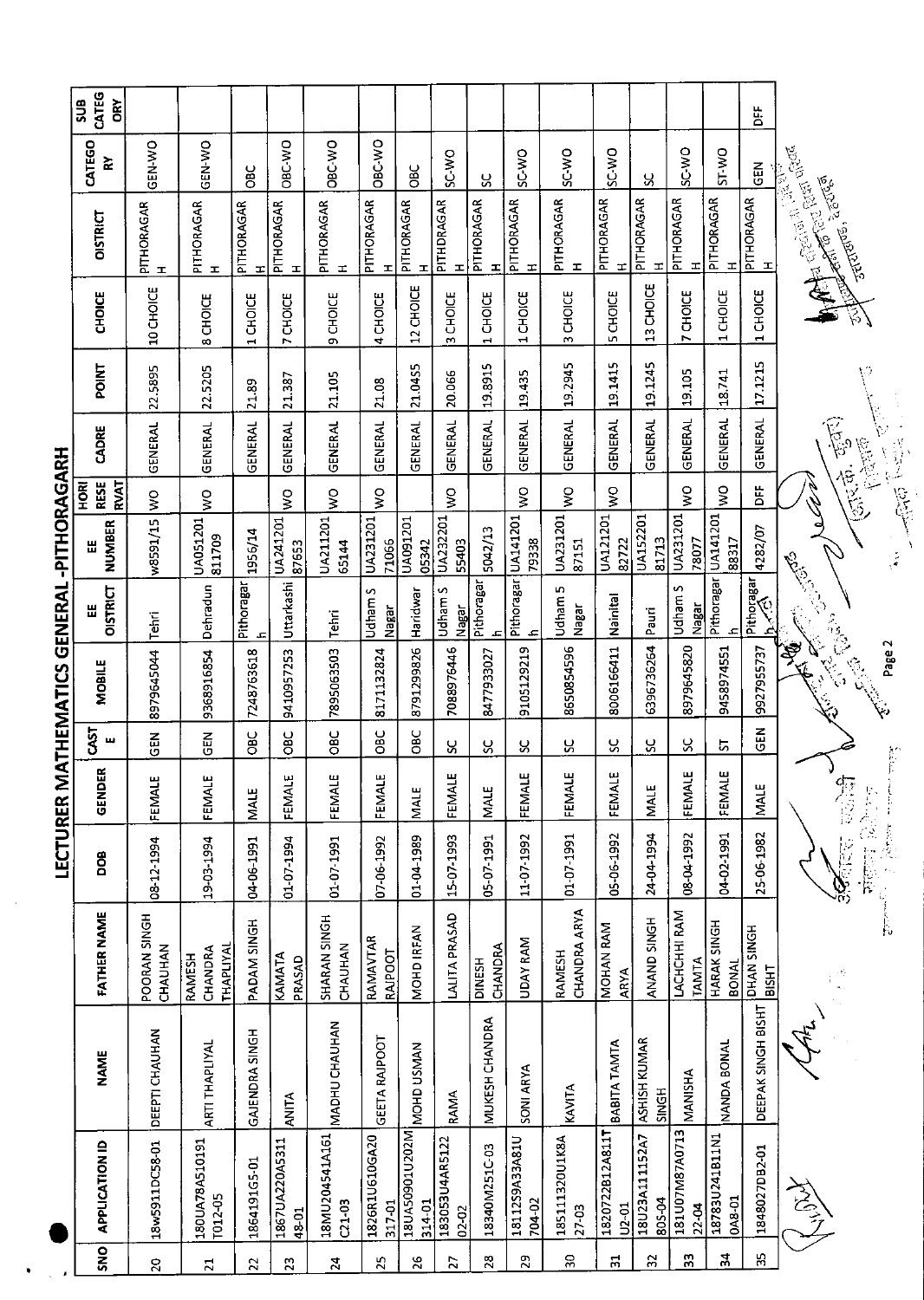| $rac{1}{2}$    | <b>APPLICATION ID</b>           | <b>NAME</b>          | <b>FATHER NAME</b>            | DOB        | GENDER           | <b>GAST</b><br>ш | MOBILE     | <b>DISTRICT</b><br>Ш | NUMBER<br>Ш                           | RESE<br>RVAT<br><b>BOH</b> | CADRE                                      | POINT                                                                    | <b>CHOICE</b>                             | <b>DISTRICT</b>        | <b>CATEGO</b><br>≿                 | CATEG<br><b>SUB</b><br>òξ                                   |
|----------------|---------------------------------|----------------------|-------------------------------|------------|------------------|------------------|------------|----------------------|---------------------------------------|----------------------------|--------------------------------------------|--------------------------------------------------------------------------|-------------------------------------------|------------------------|------------------------------------|-------------------------------------------------------------|
|                | 18U10V5A512792<br>12-01         | VANDANA              | KISHOR BAJPAI                 | 30-06-1990 | ш<br>FEMALI      | 읂                | 9897180784 | Rudrapray<br>aβ      | UA191201<br>72525                     | $\frac{1}{2}$              | <b>GENERAL</b>                             | 3.3385<br>$\sim$                                                         | <b>CHOICE</b><br>$\blacksquare$           | RUDRAPRAYA<br>G        | GEN-WO                             |                                                             |
|                | 181113A2U86380<br>$v_9$ -01     | VANDANA              | DHAN SINGH<br>CHAUHAN         | 08-06-1987 | FEMALE           | この<br>この         | 8006651875 | Rudrapray<br>ಸಿ      | UA191201<br>83386                     | ş                          | GENERAL                                    | 33.2025                                                                  | <b>CHOICE</b><br>$\blacksquare$           | RUDRAPRAYA<br>O        | GEN-WO                             |                                                             |
|                | 1871U11N9M50A1<br>203-02        | MANJARI NEGI         | BIRENDER SINGH<br><b>SEGI</b> | 18-07-1988 | ш<br>FEMALI      | るり               | 7500845678 | Rudrapray<br>æ       | UA191201<br>01735                     | $\frac{1}{2}$              | <b>GENERAL</b>                             | 32.908                                                                   | <b>CHOICE</b><br>$\blacksquare$           | <b>RUDRAPRAYA</b><br>ပ | ON-N-DO                            |                                                             |
|                | 189U029191A1856<br><b>R-01</b>  | RAKHI                | GAJPAL SINGH<br>RANA          | 03-07-1991 | FEMALE           | $rac{2}{5}$      | 7895160793 | Rudrapray<br>āβ      | UA191201<br>56998                     | ş                          | GENERAL                                    | 32.9055                                                                  | CHOICE<br>$\blacksquare$                  | <b>RUDRAPRAYA</b><br>O | GEN-WO                             |                                                             |
|                | 18510BW811A-01                  | ASHA BHATT           | <b>VIPIN KHANDURI</b>         | 20-12-1985 | ш<br>FEMALI      | MBG              | 9536581836 | Pauri                | W1151/08 WO                           |                            | <b>GENERAL</b>                             | 32.277                                                                   | CHOICE<br>$\blacksquare$                  | <b>RUDRAPRAYA</b><br>O | GEN-WO                             |                                                             |
|                | 184115UA872309<br>R1-04         | RAJESH PRASAD        | RAMESHWAR<br>PRASAD           | 10-06-1990 | MALE             | $\frac{2}{5}$    | 7055525933 | Rudrapray<br>ಇ       | UA191201<br>85374                     |                            | GENERAL                                    | 32.0165                                                                  | CHOICE<br>$\mathbf{\mathbf{H}}$           | <b>RUDRAPRAYA</b><br>G | $rac{2}{3}$                        |                                                             |
|                | 18U4RMD511271-<br>ã             | <b>SANDEEP SINGH</b> | SHOORVEER<br><b>SINGH</b>     | 01-08-1987 | MALE             | ក្ខុ<br>ស        | 8958653179 | Rudrapray<br>æ       | RUDM141<br>1/12                       |                            | GENERAL                                    | 31.6435                                                                  | <b>CHOICE</b><br>$\blacksquare$           | <b>RUDRAPRAYA</b><br>ပ | <b>GEN</b>                         |                                                             |
|                | 18U105A000582C5<br>12-01        | SURESH CHAMOLI       | RADHA KRISHAN<br>CHAMOLI      | 18-10-1985 | MALE             | $rac{2}{5}$      | 9758502152 | Dehradun             | UA051200<br>85021                     |                            | <b>GENERAL</b>                             | 31.0985                                                                  | <b>CHOICE</b><br>$\blacksquare$           | RUDRAPRAYA             | 집                                  |                                                             |
|                | 18A06912U119A0<br>$\frac{5}{2}$ | AJEET SINGH          | VIJAY SINGH<br>RANA           | 30-06-1988 | <b>MALE</b>      | GEN              | 7895093919 | Rudrapray<br>æ       | UA191201<br>0691                      |                            | GENERAL                                    | 30.8645                                                                  | CHOICE<br>$\mathbf{\overline{d}}$         | <b>RUDRAPRAYA</b><br>O | $\frac{2}{5}$                      |                                                             |
| $\overline{a}$ | 182015A591958J1<br><b>D-02</b>  | JAI PRAKASH          | MOHAN LAL                     | 01-02-1988 | MAI <sub>E</sub> | ပ္တ              | 7895754171 | Rudrapray<br>ãθ      | UA191201<br>58559                     |                            | <b>GENERAL</b>                             | 30.6995                                                                  | <b>CHOICE</b><br>$\overline{\phantom{0}}$ | RUDRAPRAYA<br>O        | GEN-5C                             |                                                             |
| $\mathbf{I}$   | 18951109KU7A235<br>51-02        | KIRTI SINGH          | <b>HORAL SINGH</b>            | 03-06-1986 | MALE             | 군<br>영           | 9837349464 | Rudrapray<br>읂       | <b>UA191201</b><br>57935              |                            | <b>GENERAL</b>                             | 30.161                                                                   | CHOICE<br>$\blacksquare$                  | <b>RUDRAPRAYA</b><br>ပ | GEN                                |                                                             |
| $\overline{a}$ | 18T9260M5-01                    | TRIBHUWAN MEHRA      | BHAJAN SINGH<br><b>MEHRA</b>  | 02-12-1984 | MALE             | 급                | 9760505978 | Chamoli              | 562/09                                |                            | <b>GENERAL</b>                             | 28.8345                                                                  | CHOICE<br>$\sim$                          | <b>RUDRAPRAYA</b><br>ပ | <b>GEN</b>                         |                                                             |
| $\frac{3}{2}$  | 1809810A4020UA<br>145-01        | ANUPAM SEMWAL        | RAMESHWAR<br>SEMWAL<br>PRASAD | 20-01-1982 | MALE             | $\tilde{c}$      | 8449046274 | Rudrapray<br>ನಿ      | UA191200<br>84040                     |                            | GENERAL                                    | 28.6145                                                                  | CHOICE<br>m                               | RUDRAPRAYA             | <b>NB</b>                          |                                                             |
| 4              | 1886U7151A0R90<br>8N2-01        | NIDHI RAWAT          | PAIMAYASH<br>SINGH NEGI       | 03-03-1988 | ш<br>FEMALI      | <b>GEN</b>       | 8126281374 | Dehradun             | UA051201<br>78689                     | $\frac{1}{2}$              | GENERAL                                    | 27.4475                                                                  | CHOICE<br>$\sim$                          | <b>RUDRAPRAYA</b><br>ပ | GEN-WO                             |                                                             |
| ង្ក            | 1812PRU191A104<br>167-01        | RAJEEV PRASAD        | GOPAL DATT                    | 09-04-1989 | <b>MALE</b>      | <b>GEN</b>       | 9560062605 | Rudrapray<br>욶       | UA191201<br>71641                     |                            | GENERAL                                    | 26.306                                                                   | CHOICE<br>$\mathbf{\mathbf{t}}$           | RUDRAPRAYA<br>O        | こと<br>この                           |                                                             |
| $\frac{6}{1}$  | 185S16250U001AS<br>29-01        | SRISTI SEMWAL        | MANSHA RAM<br><b>SEMWAL</b>   | 06-07-1991 | ш<br>FEMAL       | EN<br>5          | 9410320448 | Dehradun             | UA051201<br>56290                     | ş                          | <b>GENERAL</b>                             | 23.8935                                                                  | 4 CHOICE                                  | RUDRAPRAYA<br>ပ        | <b>ON-N-SO</b>                     |                                                             |
| $\overline{L}$ | 18A552717078189<br>U0-02        | SWATI BAHUGUNA       | MAGANANAND<br>BAHUGUNA        | 13-01-1993 | ш<br>FEMAL       | <b>GEN</b>       | 9761667368 | Dehradun             | UA051201<br>77978                     | $\frac{1}{3}$              | GENERAL                                    | 23.018                                                                   | CHOICE<br>$\mathbf{\mathbf{\mathbf{H}}}$  | RUDRAPRAYA<br>ပ        | GEN-WO                             |                                                             |
| $\mathbf{S}$   | 18105M19P00E08<br>2045V42K0U-01 | VISHAMBARI           | INDRA SINGH                   | 05-11-1990 | щ<br>FEMAL       | <b>GEN</b>       | 8006221518 | Dehradun             | <b>UK10EMP</b><br>0545/201<br>8002490 | ş                          | <b>GENERAL</b>                             | 22.9045                                                                  | 2 CHOICE                                  | RUDRAPRAYA<br>ပ        | GEN-VO                             | $\frac{\partial}{\partial t} = \frac{\partial}{\partial t}$ |
|                | I Maria                         | $\hat{\mathcal{L}}$  |                               |            |                  |                  | Page 1     | ♦                    |                                       |                            | <b>BASE</b><br>$rac{1}{2}$<br><b>16.65</b> | <b>Record</b><br>$\begin{pmatrix} 1 & 1 \\ 1 & 1 \\ 0 & 1 \end{pmatrix}$ |                                           | R                      | <b>Section</b><br><b>JENTURES,</b> |                                                             |

LECTURER MATHEMATICS GENERAL -RUDRAPRAYAG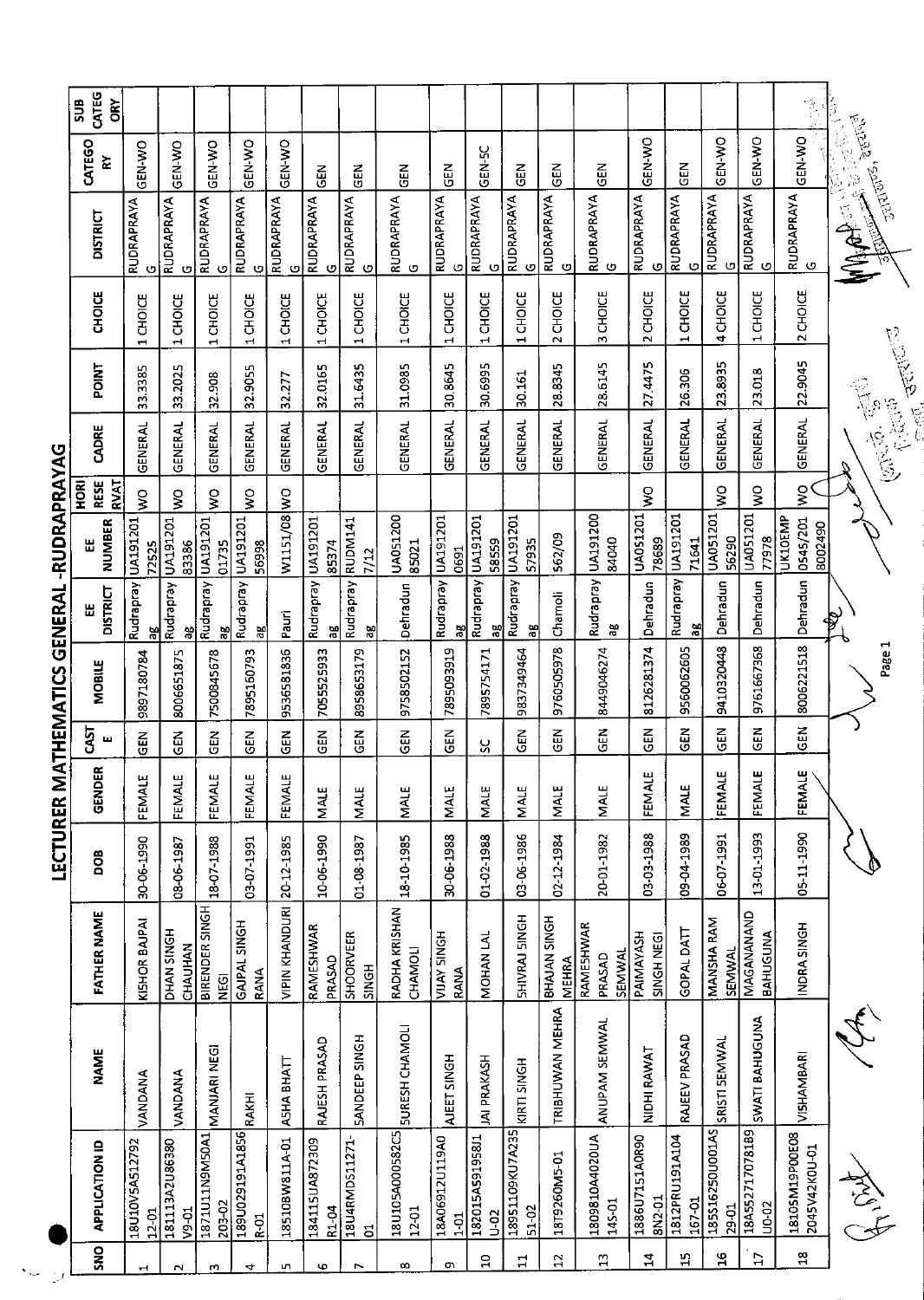| ֖ׅׅׅׅ֧֧֧֚֚֚֚֚֚֚֚֚֚֚֚֚֚֚֚֚֚֚֚֚֚֬֝֕֝֬֝֬֓֡֬֝֓֞֝֓֬֝֓֞֬֝֓֞֓֝֬֓֞֬֝֓֞֬֝֓֞֬֝֓֞֬֝֓֞֬֝֓֞֬֝֬֝֬֝֝֬ |
|----------------------------------------------------------------------------------------|
|                                                                                        |
|                                                                                        |
|                                                                                        |
|                                                                                        |
|                                                                                        |
|                                                                                        |
|                                                                                        |
|                                                                                        |
| l                                                                                      |
|                                                                                        |
|                                                                                        |
|                                                                                        |
|                                                                                        |
|                                                                                        |
|                                                                                        |
|                                                                                        |
|                                                                                        |
|                                                                                        |
| I                                                                                      |
| י                                                                                      |
|                                                                                        |
|                                                                                        |
|                                                                                        |
|                                                                                        |
|                                                                                        |
|                                                                                        |
|                                                                                        |
|                                                                                        |
|                                                                                        |
|                                                                                        |
|                                                                                        |
|                                                                                        |
|                                                                                        |
|                                                                                        |
|                                                                                        |
|                                                                                        |
|                                                                                        |
|                                                                                        |
|                                                                                        |
|                                                                                        |
|                                                                                        |
|                                                                                        |
|                                                                                        |
|                                                                                        |
|                                                                                        |
|                                                                                        |

|                                 | CATEG<br><b>SUB</b><br>ORY                |                           |                           |                              |                          |                           |                            |                        |                             |                             |                             |                             |                               |                                 | Ξ                           |  |
|---------------------------------|-------------------------------------------|---------------------------|---------------------------|------------------------------|--------------------------|---------------------------|----------------------------|------------------------|-----------------------------|-----------------------------|-----------------------------|-----------------------------|-------------------------------|---------------------------------|-----------------------------|--|
|                                 | CATEGO<br>≿                               | GEN-WO                    | ON-Y-NO                   | <b>DBC</b>                   | OBC WO                   | OBC-WO                    | 8C                         | 5                      | SC-WO                       | SC <sub>WO</sub>            | ပ္တ                         | SC-WO                       | <b>SC-WO</b>                  | S                               | GEN-WO                      |  |
|                                 | <b>DISTRICT</b>                           | RUDRAPRAYA<br>O           | RUDRAPRAYA<br>$\circ$     | RUDRAPRAYA<br>O              | RUDRAPRAYA<br>G          | RUDRAPRAYA<br>O           | RUDRAPRAYA<br>$\circ$      | <b>RUDRAPRAYA</b><br>O | RUDRAPRAYA<br>O             | <b>RUDRAPRAYA</b><br>O      | RUDRAPRAYA<br>O             | RUDRAPRAYA<br>$\circ$       | <b>RUDRAPRAYA</b><br>G        | RUDRAPRAYA<br>O                 | RUDRAPRAYA<br>O             |  |
|                                 | <b>CHOICE</b>                             | <b>CHOICE</b><br>m        | 4 CHOICE                  | <b>CHOICE</b><br>$\tilde{ }$ | <b>GCHOICE</b>           | 3 CHOICE                  | CHOICE<br>úŋ,              | 6 CHOICE               | CHOICE<br>ю                 | CHOICE<br>m                 | 1 CHOICE                    | 6 CHOICE                    | 2 CHOICE                      | <b>CHOICE</b><br>$\overline{ }$ | 6 CHOICE                    |  |
|                                 | POINT                                     | 22.7595                   | 22.7275                   | 21.549                       | 21.472                   | 21.4675                   | 21.427                     | 19.9675                | 19.65                       | 19.5975                     | 19,421                      | 19.377                      | 19.3105                       | 19.3                            | 18.808                      |  |
|                                 | CADRE                                     | GENERAL                   | GENERAL                   | <b>GENERAL</b>               | GENERAL                  | <b>GENERAL</b>            | GENERAL                    | GENERAL                | GENERAL                     | GENERAL                     | GENERAL                     | GENERAL                     | GENERAL                       | GENERAL                         | GENERAL                     |  |
|                                 | <b>RESE</b><br><b>RVAT</b><br><b>ROKI</b> | ş                         | $\frac{1}{2}$             |                              |                          | $\frac{1}{2}$             |                            |                        | $\frac{1}{2}$               | $\frac{1}{2}$               |                             |                             | $\frac{1}{2}$                 |                                 | DEF,<br>$\geq$              |  |
|                                 | NUMBER<br>出                               | <b>UA151201</b><br>511395 | UA051201<br>813161        | UA091201<br>78119            | UA241201<br>515895       | UA211201<br>6T3215        | JA051201<br>728            | 880/2014               | UA051201<br>83921           | UA211201<br>74696           | UA191201<br>85299           | UA211201<br>73428           | <b>UA151201</b><br>14119      | 5598                            | $W - 113/14$                |  |
|                                 | <b>DISTRICT</b><br>Ш                      | Pauri                     | Dehradun                  |                              |                          | Tehri                     | Dehradun                   | Dehradun               | Dehradun                    | Tehri                       | Rudrapray<br>멺              | Tehri                       | Pauri                         | Dehradun                        | Nainital                    |  |
| ATHEMATICS GENERAL -RUDRAPRAYAG | MOBILE                                    | 8445150303                | 8126146181                | 9756006094 Haridwar          | 7579057276 Uttarkashi    | 9720837615                | 9411515198                 | 9634590900             | 9568756124                  | 9719121819                  | 9568666435                  | 7579235065                  | 8006008499                    | 8006277730                      | 7906462036                  |  |
|                                 | CAST<br>ш                                 | <b>GEN</b>                | $\frac{2}{9}$             | OBC                          | <b>OBC</b>               | <b>BC</b>                 | op<br>O                    | ದ                      | SS                          | ႘                           | ပ္ပ                         | ပ္တ                         | ပ္တ                           | ပ္ပ                             | <b>GEN</b>                  |  |
|                                 | 岳<br><b>DISCRIPT</b>                      | FEMALE                    | FEMALE                    | MALE                         | FEMALE                   | FEMALE                    | MALE                       | MALE                   | FEMALE                      | <b>111</b><br>FEMALI        | <b>MALE</b>                 | FEMALE                      | FEMALE                        | <b>MALE</b>                     | FEMALI                      |  |
| <b>LECTURER M</b>               | 80O                                       | 16-05-1992                | 02-06-1994                | 31-01-1993                   | 01-06 1991               | 30-04-1989                | 01-071992                  | 01-07-1989             | 29-01-1993                  | 28-06 1992                  |                             | 14-10-1992                  | 01-07-1993                    | 12-03-1993                      | 12-05-1989                  |  |
|                                 | FATHER NAME                               | CHIRANGI LAL              | RAM PRASAD<br>NAINWAL     | <b>IAGDISH SAINI</b>         | SHANKAR DAYAL<br>SEMWAL  | SOBAN SINGH               | ALAM SINGH<br><b>BISHT</b> | DAULAT SINGH           | VIJAY PAL SINGH             | PRAKASH LAL<br>GOSWAMI      | SHANTIPRAKASH 03-11-1992    | <b>SURATIAL</b>             | <b>SINGH ARYA</b><br>HARENDRA | RAJPAL SINGH                    | MATHURA DATT<br><b>HSCI</b> |  |
|                                 | <b>NAME</b>                               | KAVITA RATURI             | DEEKSHA NAINWAL           | NITIN SAIN                   | SHASHIBALA               | GEETA LINGWAL             | ANIL SINGH BISHT           | YUDHVEER SINGH         | <b>SHIVANI</b>              | ABHILASHA                   | JAIKRISHNA                  | KM REKHA                    | <b>VINEETA ARYA</b>           | AVINASH SINGH                   | NEHA JOSHI                  |  |
|                                 | <b>APPLICATION ID</b>                     | 18551011RA3U91<br>15K2-02 | 18D2A18U5N0163<br>0111-01 | 1899AU8N01S027<br>111-01     | 189248215115055<br>UA-01 | 182A012T1G21L63<br>510-01 | 185270U1A2A08B<br>$1 - 02$ | 18001Y42858-01         | 181150859123AU2<br>$0 - 01$ | 182A46121A7U96<br>$01 - 01$ | 189U59109281112<br>$A - 01$ | 18478012A113K22<br>$U - 01$ | 181A1V1U21A405<br>191-05      | 185A9558-01                     | 18114-3N1W1-01              |  |
|                                 | <b>ONS</b>                                | ្នា                       | $\overline{2}$            | $\overline{21}$              | $\tilde{2}$              | $\overline{23}$           | 24                         | 25                     | $\frac{8}{2}$               | 27                          | 28                          | 29                          | æ                             | $\overline{31}$                 | 32                          |  |

 $\begin{picture}(120,110) \put(0,0){\line(1,0){155}} \put(15,0){\line(1,0){155}} \put(15,0){\line(1,0){155}} \put(15,0){\line(1,0){155}} \put(15,0){\line(1,0){155}} \put(15,0){\line(1,0){155}} \put(15,0){\line(1,0){155}} \put(15,0){\line(1,0){155}} \put(15,0){\line(1,0){155}} \put(15,0){\line(1,0){155}} \put(15,0){\line(1,0){155$ 

 $\overline{\mathbf{y}}$ 

 $\sum_{i=1}^{n}$ **REGISTER IN A** Ø 17

Compared **CONTROLLER** 有心 E.  $\frac{\partial}{\partial \theta}$ نها

C. GOLFI **BASE** 

Page 2

うしゃ てんし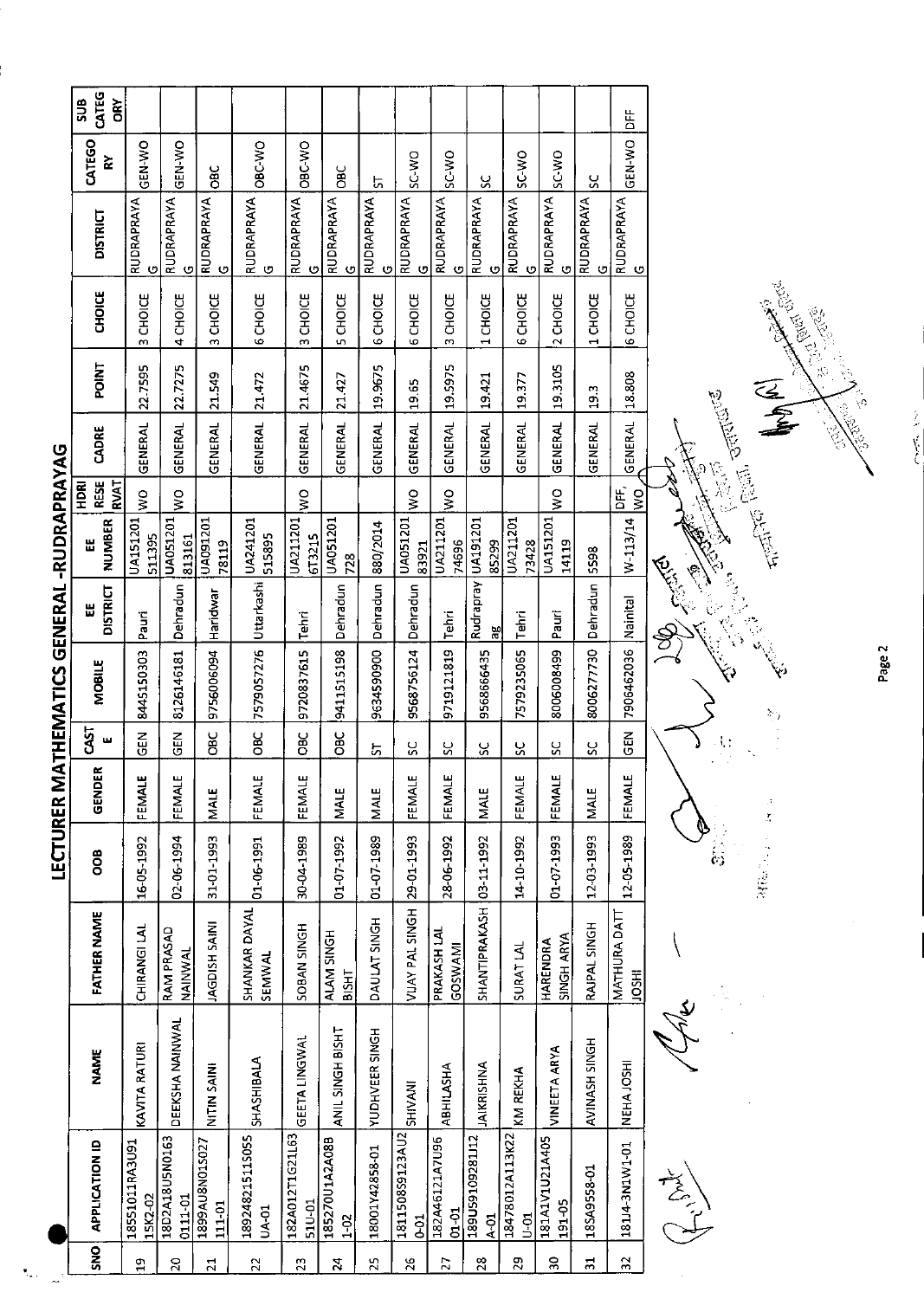|                 |                                       |                             |                                |            | LECTUR        |               | ER MATHEMATICS GENERAL |                      | -TEHRI                        |                                   |                                                                                                                                                                                                                                                                                                                                                     |         |                                    |                                                                        |                                      |                            |
|-----------------|---------------------------------------|-----------------------------|--------------------------------|------------|---------------|---------------|------------------------|----------------------|-------------------------------|-----------------------------------|-----------------------------------------------------------------------------------------------------------------------------------------------------------------------------------------------------------------------------------------------------------------------------------------------------------------------------------------------------|---------|------------------------------------|------------------------------------------------------------------------|--------------------------------------|----------------------------|
| SNO             | <b>APPLICATION ID</b>                 | <b>NAME</b>                 | <b>FATHER NAME</b>             | DOB        | <b>GENOER</b> | 5s<br>S<br>ш  | <b>MOBILE</b>          | <b>DISTRICT</b><br>щ | NUMBER<br>出                   | <b>RESE</b><br>RVAT<br><b>BOH</b> | CADRE                                                                                                                                                                                                                                                                                                                                               | POINT   | CHOICE                             | <b>DISTRICT</b>                                                        | CATEGO<br>⋩                          | CATEG<br><b>SUB</b><br>ÕRY |
|                 | 182A9011N122U1<br>R87-01              | NEELAM RATURI               | GOPAL DUTT<br><b>RATURI</b>    | 21-09-1991 | FEMALE        | 즎             | 74S5921632             | Tehri                | UA211201<br>87912             | $\frac{1}{2}$                     | GENERAL                                                                                                                                                                                                                                                                                                                                             | 33.5715 | 1 CHOICE                           | TEHRI                                                                  | <b>OK-YED</b>                        |                            |
|                 | 186UR108172412<br>A6-01               | RUCHI PANWAR                | HARDEV SINGH<br>PANWAR         | 10-12-1991 | FEMALE        | OBC           | 78951SS946             | Tehri                | UA211201<br>78664             | š                                 | <b>GENERAL</b>                                                                                                                                                                                                                                                                                                                                      | 33.379  | <b>CHOICE</b>                      | <b>TEHRI</b>                                                           | GEN-OBC<br>š                         |                            |
|                 | 181531L22402-01                       | <b>SOHAN LAL</b>            | KUSHALA DAS                    | 12-08-1989 | <b>MALE</b>   | ပ္တ           | 7895009021             | Tehri                | 4231/201<br>$\mathbf{\Omega}$ |                                   | GENERAL                                                                                                                                                                                                                                                                                                                                             | 33.235  | CHOICE<br>$\blacksquare$           | TEHRI                                                                  | GEN-SC                               |                            |
|                 | 18190RA1288926<br>$U1-01$             | RENUKA                      | VASUDEV                        | 01-07 1991 | FEMALE        | $rac{1}{2}$   | 875S734211             | Tehri                | UA211201<br>88996             | Š                                 | <b>GENERAL</b>                                                                                                                                                                                                                                                                                                                                      | 32.8695 | CHOICE<br>$\overline{\phantom{0}}$ | TEHRI                                                                  | GEN-WO                               |                            |
|                 | 1821A1O211U300<br>921-03              | <b>OMKAR PRASAD</b>         | VISHALMANI<br>ВНАТТ            | 01-10-1982 | MALE          | <b>GEN</b>    | 9758435567             | Tehri                | <b>UA211201</b><br>011293     |                                   | GENERAL                                                                                                                                                                                                                                                                                                                                             | 32.179  | 1 CHOICE                           | <b>TEHRI</b>                                                           | <b>GEN</b>                           |                            |
| m               | 189W22-18032KR-<br>S                  | KUSUM RAWAT                 | <b>SINGH RAWAT</b><br>RAJENDRA | 01-07-1991 | FEMALE        | OBC           | 839389935S             | Tehri                | 2928/201 WO<br>ż<br>m         |                                   | <b>GENERAL</b>                                                                                                                                                                                                                                                                                                                                      | 31.9375 | 1 CHOICE                           | TEHRI                                                                  | GEN-OBC<br>$\mathsf{S}^{\mathsf{O}}$ |                            |
|                 | 18980SR1532-01                        | SANJEEV RAWAT               | SAUDAN SINGH<br>RAWAT          | 07-05-1989 | <b>MALE</b>   | OBC           | 9719077012             | Tehri                | 3895/012                      |                                   | GENERAL                                                                                                                                                                                                                                                                                                                                             | 31.7625 | 1 CHOICE                           | <b>TEHRI</b>                                                           | GEN-OBC                              |                            |
| $\infty$        | 183A147921TU215<br>K0-01              | TANUJ KUMAR                 | BANSI LAL                      | 01-07-1988 | MALE          | ÖВC           | 9410582299             | Tehri                | UA211201<br>75439             |                                   | GENERAL                                                                                                                                                                                                                                                                                                                                             | 31.7095 | 1 CHOICE                           | TEHRI                                                                  | GEN-OBC                              |                            |
| ጣ               | 18SKS41728-01                         | SANDEEP KUMAR               | CHANDU LAL                     | 01-02-1987 | <b>MALE</b>   | OBC           | 9761686066             | Haridwar             | 5874/12                       |                                   | GENERAL                                                                                                                                                                                                                                                                                                                                             | 31.5045 | 1 CHOICE                           | <b>TEHRI</b>                                                           | GEN-OBC                              |                            |
| $\overline{c}$  | 1812777R80J-01                        | <b>HOUSH SINGH</b><br>RAWAT | SOHAN SINGH<br>RAWAT           | 12-08 1984 | <b>MALE</b>   | $\frac{2}{5}$ | 8006151894             | Tehri                | 8777/012                      |                                   | GENERAL                                                                                                                                                                                                                                                                                                                                             | 31.1555 | 1 CHOICE                           | TEHRI                                                                  | 듢                                    |                            |
| $\sharp$        | 1804A28S2SU1105<br>10-01              | SUNIL SINGH DAWAN           | VISHAL SINGH<br><b>DAWAN</b>   | 23-05-1989 | <b>MALE</b>   | GEN           | 9557388661             | <b>Tehri</b>         | UA211201<br>08455             |                                   | GENERAL                                                                                                                                                                                                                                                                                                                                             | 31.116  | 1 CHOICE                           | TEHRI                                                                  | 즶                                    |                            |
| $\overline{1}$  | 188U211801A21A<br>85-01               | <b>AJAI KUMAR</b>           | <b>KESHAV RAM</b>              | 01-07-1989 | <b>MALE</b>   | 즶             | 9997S00091             | Tehri                | UA211201<br>888S1             |                                   | GENERAL                                                                                                                                                                                                                                                                                                                                             | 31.0S2S | CHOICE<br>$\mathbf{r}$             | <b>TEHRI</b>                                                           | 준<br>이                               |                            |
| $\mathbf{r}_1$  | 189240U10NS3K5<br>1A-01               | KM SAINI NAUTIYAL           | AMBIKA PRASAD<br>NAUTIYAL      | 16-06-1991 | ш<br>FEMALE   | <b>GEN</b>    | 9410968525             | Pauri                | UA1S1200<br>4935              | Š                                 | <b>GENERAL</b>                                                                                                                                                                                                                                                                                                                                      | 30.915S | CHOICE<br>1                        | <b>TEHRI</b>                                                           | GEN-WO                               |                            |
| $\ddot{a}$      | 18211L8121UA038<br>$2-01$             | <b>INXAI</b>                | MOHAN LAL<br><b>SAKLANI</b>    | 01-05-1986 | ш<br>FEMALI   | OBC           | 8126227099             | Tehri                | UA211201<br>88132             | š                                 | GENERAL                                                                                                                                                                                                                                                                                                                                             | 30.8335 | CHOICE<br>$\overline{ }$           | <b>TEHRI</b>                                                           | GEN-OBC<br>Š                         |                            |
| $\mathbf{r}$    | 18701A12R01U28<br>$2-01$              | RAVINDRA SINGH              | SADAR SINGH                    | 07-06-1983 | <b>MALE</b>   | 군<br>아        | 9557321258             | Tehri                | UA211200<br>8712              |                                   | <b>GENERAL</b>                                                                                                                                                                                                                                                                                                                                      | 30.731S | <b>CHOICE</b><br>1                 | <b>TEHRI</b>                                                           | 군<br>이                               |                            |
| $16$            | 18A73140R12US14 RAJESH KUMAR<br>12-01 | <b>SHAH</b>                 | PREM LAL                       | 07-06-1991 | <b>MALE</b>   | ပ္တ           | 87S5651S24             | Tehri                | UA211201<br>73414             |                                   | GENERAL                                                                                                                                                                                                                                                                                                                                             | 30.6515 | CHOICE<br>1                        | <b>TEHRI</b>                                                           | <b>GEN-SC</b>                        |                            |
| $\overline{17}$ | 18U2101V06211A<br>$25 - 02$           | <b>HDNIS AVIIV</b>          | KHUNAK SINGH                   | 30-10-1987 | <b>MALE</b>   | OBC           | 7830458564             | Tehri                | UA211201<br>0126              |                                   | <b>GENERAL</b>                                                                                                                                                                                                                                                                                                                                      | 30.2125 | 1 CHOICE                           | <b>TEHRI</b>                                                           | <b>OBC</b>                           |                            |
| $\frac{8}{11}$  | 18WV4032181-01                        | <b>VINEETA</b>              | JEET SINGH                     | 04-03-1990 | ш<br>FEMALI   | X             | 8474945289             | Tehri                | W1382/01<br>4                 | š                                 | GENERAL                                                                                                                                                                                                                                                                                                                                             | 29.4755 | 1 CHOICE                           | TEHRI                                                                  | <b>OW-CS</b>                         |                            |
| $\mathbf{r}_1$  | 18S3JS-02                             | <b>JAYPRAKASH</b>           | <b>DADIVAL</b>                 | 15-11-1987 | <b>MALE</b>   | SC            | 8954297378             | Tehri                | 535                           |                                   | <b>GENERAL</b>                                                                                                                                                                                                                                                                                                                                      | 29.374  | 1 CHOICE                           | <b>TEHRI</b>                                                           | ပ္တ                                  |                            |
|                 | 复步                                    |                             |                                |            |               |               | Page 1                 |                      |                               |                                   | $\begin{picture}(42,10) \put(0,0){\line(1,0){15}} \put(15,0){\line(1,0){15}} \put(15,0){\line(1,0){15}} \put(15,0){\line(1,0){15}} \put(15,0){\line(1,0){15}} \put(15,0){\line(1,0){15}} \put(15,0){\line(1,0){15}} \put(15,0){\line(1,0){15}} \put(15,0){\line(1,0){15}} \put(15,0){\line(1,0){15}} \put(15,0){\line(1,0){15}} \put(15,0){\line(1$ |         | Ξ                                  | <b>All Cold By But Books</b><br>उत्तराण्ड, देडराष्ट्र<br>Line of Beech |                                      |                            |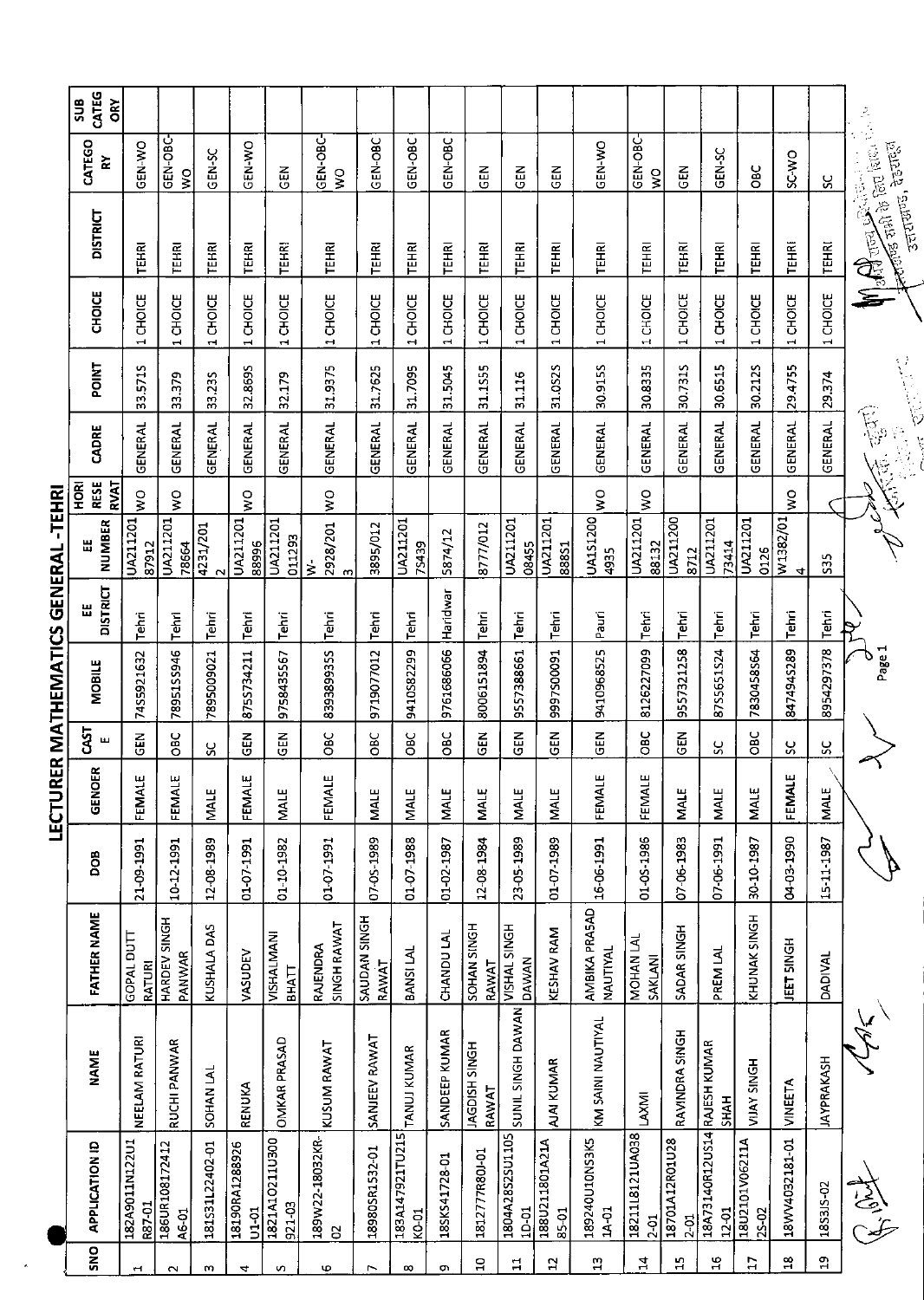|                              | CATEG<br>SUB<br>ŌRY               |                          |                           |                           | i<br>DE                        |                            |                           |                                            |                          | ಕ                               | ΕX.5                 |                         |
|------------------------------|-----------------------------------|--------------------------|---------------------------|---------------------------|--------------------------------|----------------------------|---------------------------|--------------------------------------------|--------------------------|---------------------------------|----------------------|-------------------------|
|                              | CATEGO<br>≿                       | ÖВC                      | OBC-WO                    | ST-WO                     | GEN-WO                         | ပ္တ                        | SC-WO                     | ပ္တ                                        | S,                       | <b>CBC</b>                      | $\frac{2}{9}$        |                         |
|                              | <b>DISTRICT</b>                   | <b>TEHRI</b>             | TEHRI                     | TEHRI                     | <b>TEHRI</b>                   | TEHRI                      | <b>TEHRI</b>              | TEHRI                                      | <b>TEHRI</b>             | <b>TEHRI</b>                    | <b>TEHRI</b>         |                         |
|                              | <b>CHOICE</b>                     | 1 CHOICE                 | 2 CHOICE                  | 2 CHOICE                  | 3 CHOICE                       | 3 CHOICE                   | 3 CHOICE                  | 4 CHOICE                                   | 1 CHOICE                 | 1 CHOICE                        | 1 CHOICE             |                         |
|                              | <b>POINT</b>                      | 29.0095                  | 22.8945                   | 21.381                    | 20.7675                        | 20.4715                    | 20.43                     | 20.125                                     | 19.885                   | 19.145                          | 17.4                 |                         |
|                              | CADRE                             | GENERAL                  | GENERAL                   | <b>GENERAL</b>            | GENERAL                        | <b>GENERAL</b>             | <b>GENERAL</b>            | GENERAL                                    | GENERAL                  | GENERAL                         | GENERAL              |                         |
|                              | RVAT<br><b>RESE</b><br><b>MOK</b> |                          | ş                         | $\frac{1}{2}$             | 岀<br>li                        |                            | $\frac{8}{2}$             |                                            |                          |                                 | ፵                    | $\langle$               |
|                              | <b>NUMBER</b><br>벖                | UA211201<br>02717        | UA211201<br>7T5336        | UA051201<br>811697        | 3777                           | UA051201<br>85656          | UA051201<br>813756        | UA091201<br>65473                          | JA211201<br>88197        | PH-26/013 OL                    | 68/2017              |                         |
|                              | <b>DISTRICT</b><br>Ш              | Tehri                    | Tehri                     | Dehradun                  | Chamoli                        | Dehradun                   |                           | Haridwar                                   | Tehri                    |                                 | <b>Tehri</b>         | Ń                       |
| ER MATHEMATICS GENERAL-TEHRI | <b>MOBILE</b>                     | 9410702191               | 9997056977                | 8006532692                | 8332014883                     | 8006032149                 | 6397046633 Dehradun       | 7906215943                                 | 8057707090               | 9997637594 Tehri                | 7869736638           | $\overline{\mathbf{C}}$ |
|                              | CAST<br>щ                         | OBC                      | $rac{C}{D}$               | 뉴                         | <b>SEN</b>                     | <u>sc</u>                  | $\frac{6}{5}$             | 5                                          | $\frac{6}{5}$            | OBC                             | <b>GEN</b>           |                         |
| LECTUR                       | GENDER                            | <b>MALE</b>              | щ<br>FEMAL                | щ<br>FEMAL                | FEMALE                         | <b>MALE</b>                | FEMALE                    | <b>MALE</b>                                | <b>NALE</b>              | <b>MALE</b>                     | <b>MALE</b>          |                         |
|                              | BOO                               | 02-01-1986               | 07-12-1993                |                           | 29-06-1987                     | 06-10-1993                 | 06-08-1991                | 22-04-1995                                 | 23-08-1994               | 28-02-1986                      | 15-01-1977           |                         |
|                              | <b>FATHER NAME</b>                | PRATAP SINGH             | GAJENDAR<br>BIJALWAN      | RAJENDER SINGH 11-07-1992 | JAY BEER SINGH<br><b>BISHT</b> | PRASAD SURIRA<br>RAMESHWAR | NARENDER<br><b>BAGRI</b>  | SOMPAL SINGH                               | ABBAL DAS                | ANAND MOHAN<br>SHARMA           | CHAKRADHAR<br>PRASAD |                         |
|                              | <b>NAME</b>                       | NEKMAL SINGH             | AARTI BIJALWAN            | RENU VERMA                | BEENA BISHT                    | PANKAJ SURIRA              | <b>VIJETA BAGRI</b>       |                                            | MAHEEP KUMAR             | 181S263-HOPR-02 RAVINORA SHARMA | SANJAY PRASAD        |                         |
|                              | <b>APPLICATION ID</b>             | 182NS2AU011112<br>707-01 | 183B0A2A5U2716<br>T131-04 | 18V718AU06R920<br>1511-02 | 18778783-01                    | 18205S155PA60U8<br>61-01   | 18A075U2B16V13<br>5081-01 | 189K021A375104A ANUJ KUMAR<br><b>UG-01</b> | 18A8KM011U7182<br>129-02 |                                 | 18PS821076-01        |                         |
|                              | $\overline{5}$                    |                          |                           | $\sim$                    | m                              | 4                          | LO,                       | <b>lo</b>                                  |                          | ě,                              | ğ,                   |                         |

الملهبوس A.C.

 $\begin{array}{ll} \left( \sqrt{1-\frac{1}{2}}\frac{1}{\sqrt{2}}\frac{1}{\sqrt{2}}\frac{1}{\sqrt{2}}\frac{1}{\sqrt{2}}\frac{1}{\sqrt{2}}\frac{1}{\sqrt{2}}\frac{1}{\sqrt{2}}\frac{1}{\sqrt{2}}\frac{1}{\sqrt{2}}\frac{1}{\sqrt{2}}\frac{1}{\sqrt{2}}\frac{1}{\sqrt{2}}\frac{1}{\sqrt{2}}\frac{1}{\sqrt{2}}\frac{1}{\sqrt{2}}\frac{1}{\sqrt{2}}\frac{1}{\sqrt{2}}\frac{1}{\sqrt{2}}\frac{1}{\sqrt{2}}\frac{1}{\sqrt{2$ **JAP PRESS** Standard Man

意义 ري.<br>مرگ

 $\sum_{i=1}^{n}$ 

Letter Res

**CONTROLLS**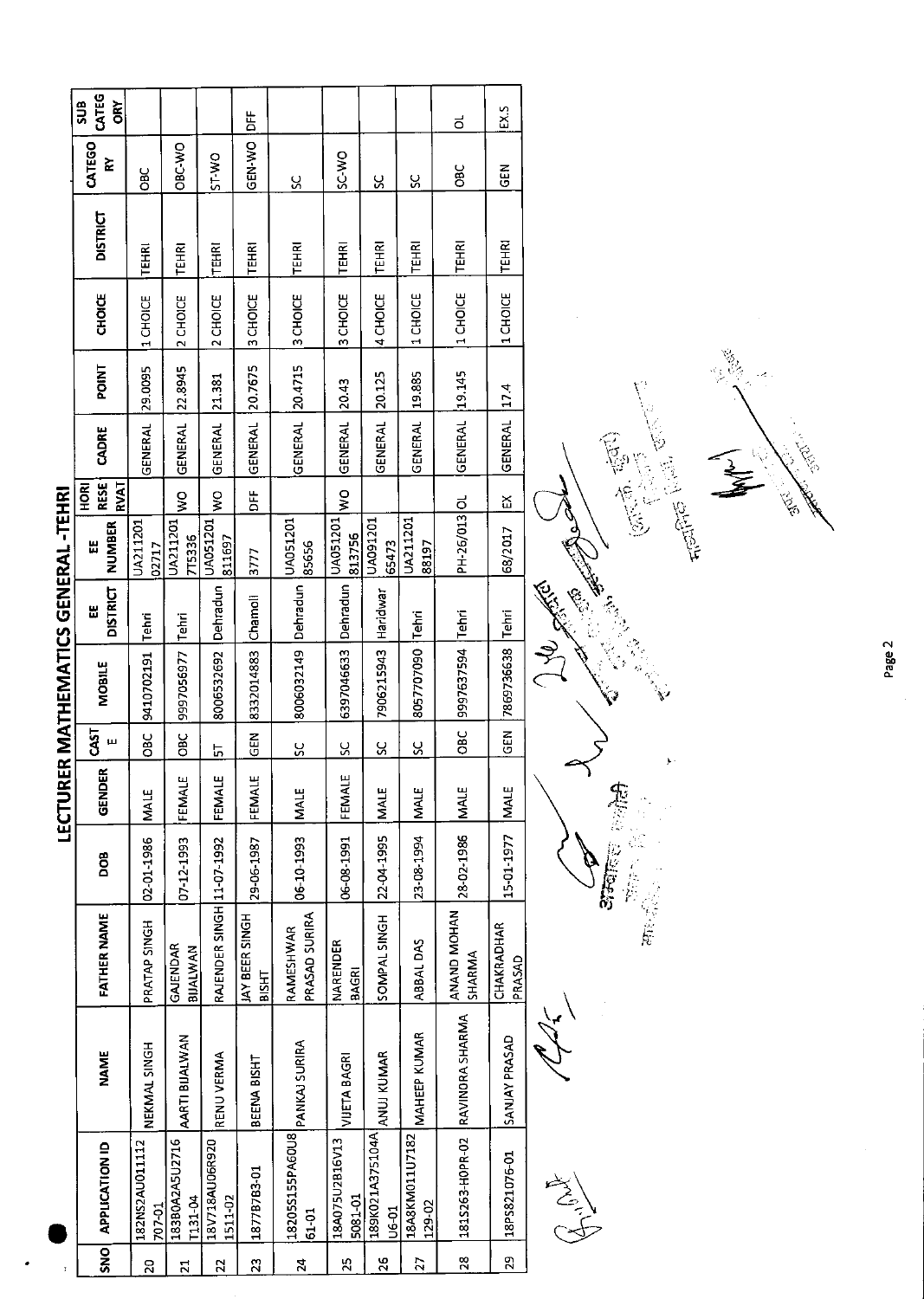|                               | <b>CATEG</b><br>ORY<br>SUB<br>CATEGO<br>์<br>ส | GEN-WO                                    |                                                                                                                                                                                                                                                                                                                     |                                       |
|-------------------------------|------------------------------------------------|-------------------------------------------|---------------------------------------------------------------------------------------------------------------------------------------------------------------------------------------------------------------------------------------------------------------------------------------------------------------------|---------------------------------------|
|                               | <b>DISTRICT</b>                                | M472/12 WO GENERAL 34.6445 1 CHOICE UAGAR | $\frac{1}{2}$ $\frac{1}{2}$ $\frac{1}{2}$ $\frac{1}{2}$ $\frac{1}{2}$ $\frac{1}{2}$ $\frac{1}{2}$ $\frac{1}{2}$ $\frac{1}{2}$ $\frac{1}{2}$ $\frac{1}{2}$ $\frac{1}{2}$ $\frac{1}{2}$ $\frac{1}{2}$ $\frac{1}{2}$ $\frac{1}{2}$ $\frac{1}{2}$ $\frac{1}{2}$ $\frac{1}{2}$ $\frac{1}{2}$ $\frac{1}{2}$ $\frac{1}{2}$ |                                       |
|                               | <b>CHOICE</b>                                  |                                           |                                                                                                                                                                                                                                                                                                                     |                                       |
|                               | POINT                                          |                                           |                                                                                                                                                                                                                                                                                                                     |                                       |
|                               | CADRE                                          |                                           |                                                                                                                                                                                                                                                                                                                     |                                       |
|                               | RESE<br>HORI<br><b>RVAT</b>                    |                                           |                                                                                                                                                                                                                                                                                                                     | $\Big($                               |
|                               | DISTRICT   NUMBER<br>닚                         |                                           |                                                                                                                                                                                                                                                                                                                     |                                       |
|                               | Ш                                              | Udham S<br>Nagar                          |                                                                                                                                                                                                                                                                                                                     | <b>Nagar 85868</b><br>- Region 168681 |
| MATHEMATICS GENERAL -US NAGAR | <b>MOBILE</b>                                  | GEN 7983833117                            | GEN 8938939927                                                                                                                                                                                                                                                                                                      |                                       |
|                               | $\overline{\frac{1}{2}}$                       |                                           |                                                                                                                                                                                                                                                                                                                     |                                       |
| <b>LECTURER</b>               | GENDER                                         |                                           |                                                                                                                                                                                                                                                                                                                     |                                       |
|                               | 8<br>DO                                        |                                           | 19-02-1990 FEMAL                                                                                                                                                                                                                                                                                                    |                                       |
|                               | FATHER NAME                                    | DARSHAN LAL 106-03-1990 FEMALE            | RAGHAVENDRA<br><b>N3BDC</b>                                                                                                                                                                                                                                                                                         |                                       |
|                               | NAME                                           |                                           |                                                                                                                                                                                                                                                                                                                     |                                       |
|                               | SNO APPLICATION ID                             | 18M7AS1422-02 SAPNA ARORA                 | 138A580282S5U311 SIDDHI<br>$\frac{1}{8}$                                                                                                                                                                                                                                                                            |                                       |
|                               |                                                |                                           |                                                                                                                                                                                                                                                                                                                     |                                       |





**BOOM** 

 $\hat{\mathcal{L}}$ 

 $\vec{b}$ 

 $\ddot{\phantom{0}}$